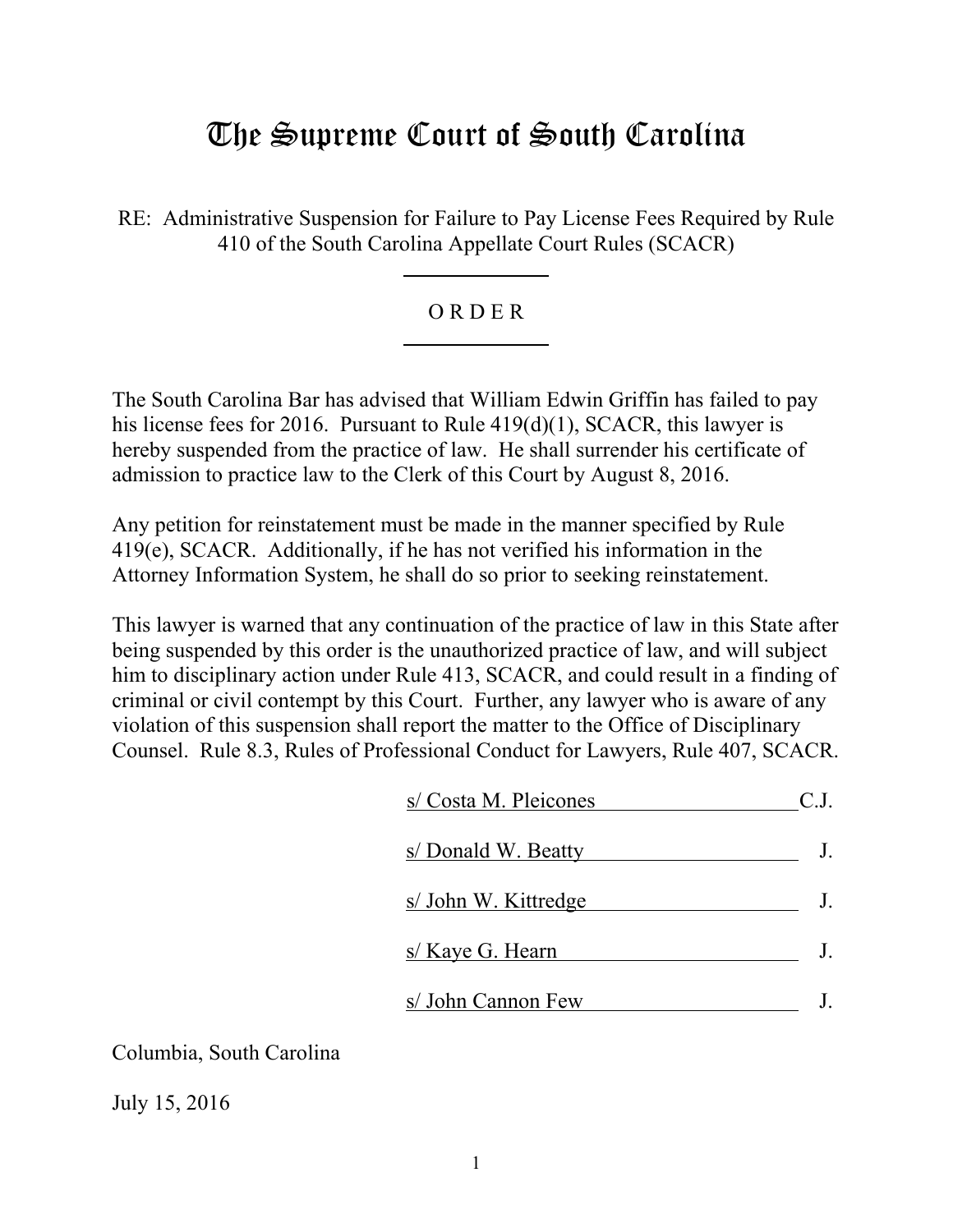

# **OPINIONS OF THE SUPREME COURT AND COURT OF APPEALS OF SOUTH CAROLINA**

**ADVANCE SHEET NO. 29 July 20, 2016 Daniel E. Shearouse, Clerk Columbia, South Carolina www.sccourts.org**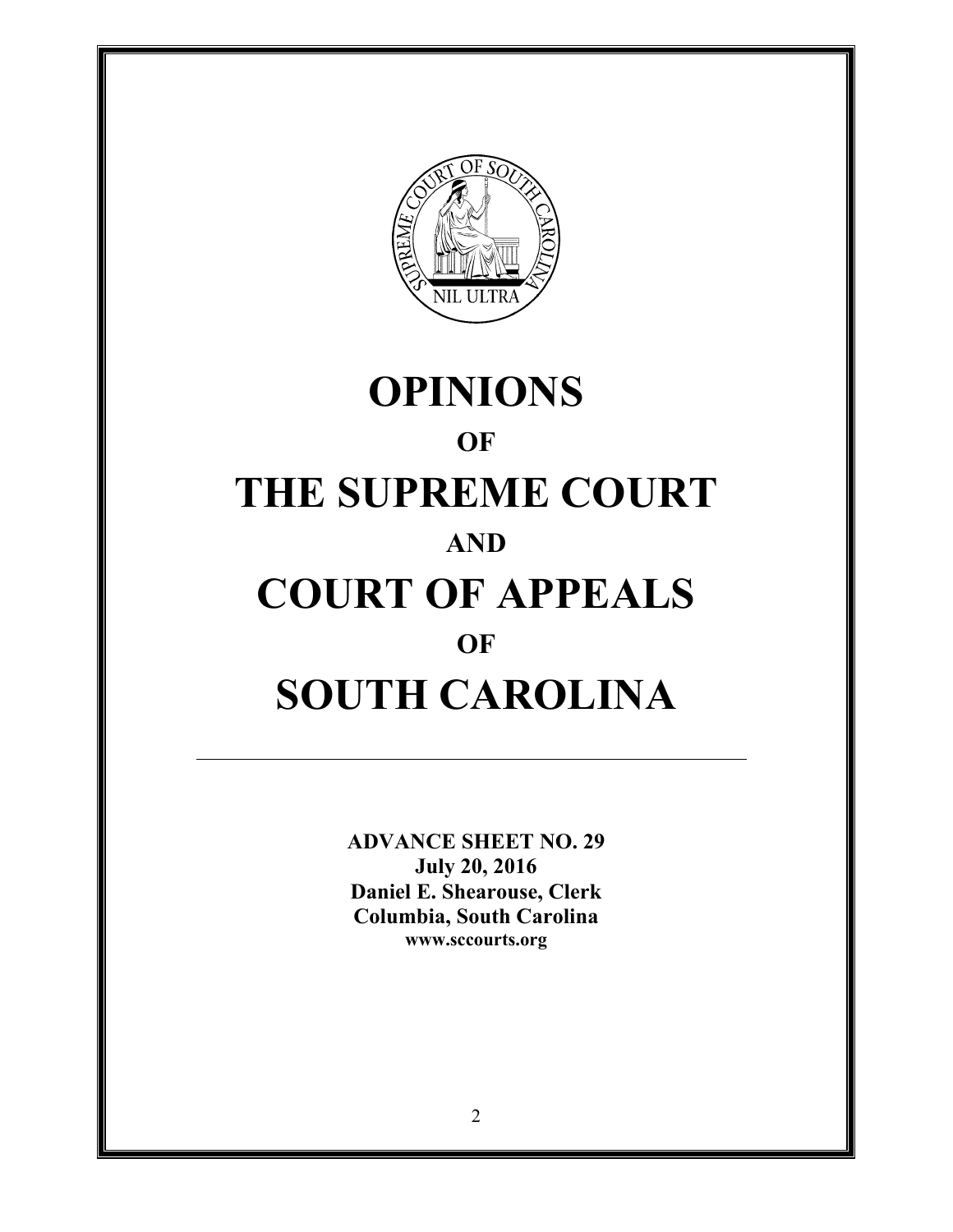#### **CONTENTS**

# **THE SUPREME COURT OF SOUTH CAROLINA PUBLISHED OPINIONS AND ORDERS**

| 15 |
|----|
| 22 |
| 27 |
| 30 |
| 33 |
| 34 |
|    |

#### **UNPUBLISHED OPINIONS**

2016-MO-025 - Travaughn Thomas v. State of South Carolina (Greenville County, Judge Robin B. Stilwell)

#### **PETITIONS - UNITED STATES SUPREME COURT**

27601 - Richard Stogsdill v. SCDHHS Pending

## **EXTENSION TO FILE PETITION - UNITED STATES SUPREME COURT**

26770 - The State v. Charles Christopher Williams Granted until 9/9/2016

# **PETITIONS FOR REHEARING**

| 27625 - In the Matter of Robert Ryan Breckenridge | Denied 7/18/2016 |
|---------------------------------------------------|------------------|
| 27627 - CareAlliance Health Services v. SCDOR     | Denied 7/14/2016 |
| 27633 - The State v. Melvin P. Stukes             | Denied 7/15/2016 |
| 27639 - Linda Johnson v. Heritage Healthcare      | Pending          |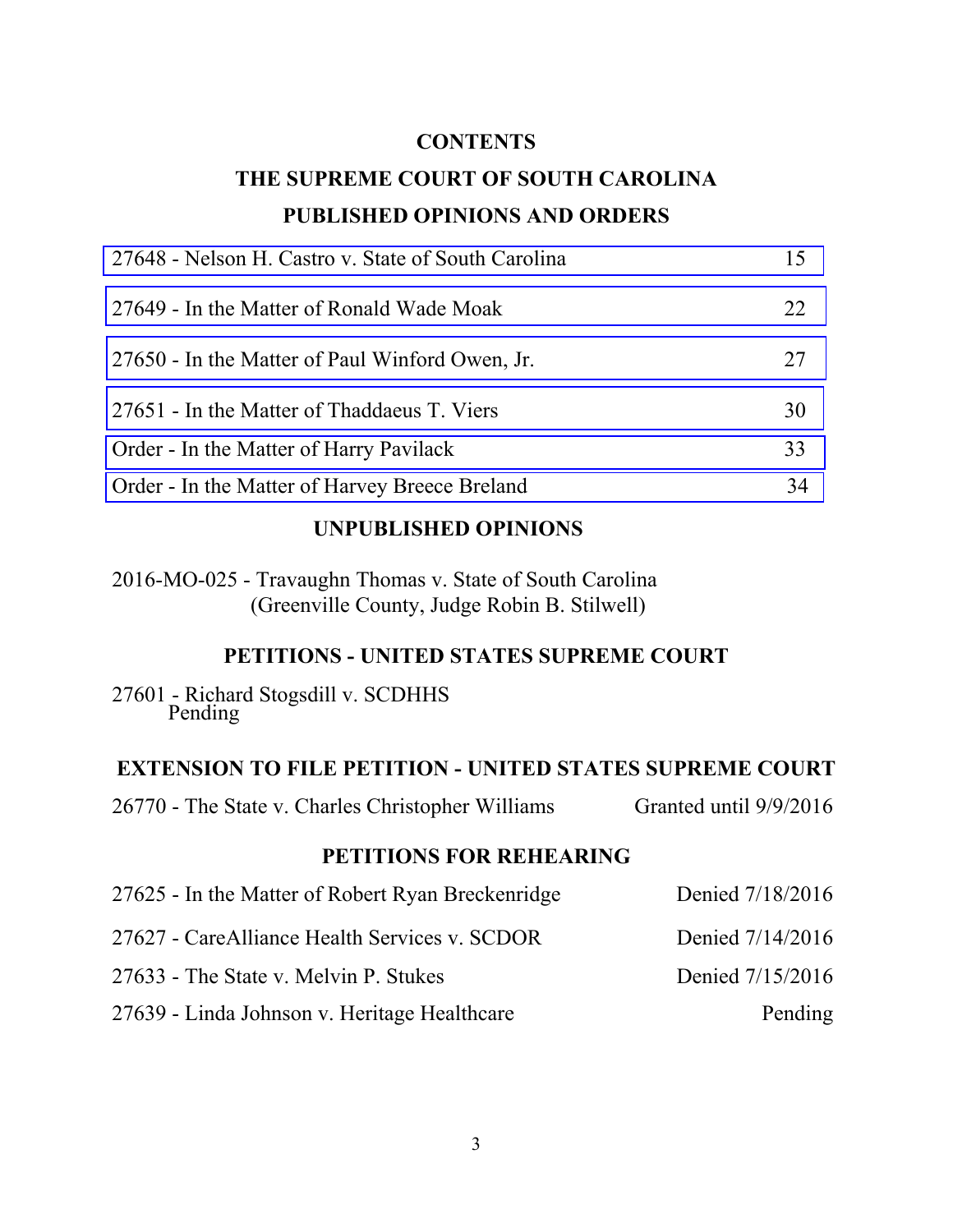# **The South Carolina Court of Appeals**

#### **PUBLISHED OPINIONS**

| 5428-The State v. Roy Lee Jones                                      | 35 |
|----------------------------------------------------------------------|----|
| 5429-The State v. Jason Randall Morgan                               | 51 |
| <b>UNPUBLISHED OPINIONS</b>                                          |    |
| 2016-UP-359-SCDSS v. Tina Thomas<br>(Filed July 11, 2016)            |    |
| 2016-UP-360-SCDSS v. Keysha L. Cowan<br>(Filed July 13, 2016)        |    |
| 2016-UP-361-SCDSS v. Ana Amegan Shackleford<br>(Filed July 13, 2016) |    |
| 2016-UP-362-SCDSS v. Brandi Elaine George<br>(Filed July 13, 2016)   |    |
| 2016-UP-363-SCDSS v. Tony Lee Burnette<br>(Filed July 13, 2016)      |    |
| 2016-UP-364-State v. Billy Leon Alford                               |    |
|                                                                      |    |

2016-UP-365-In the matter of the care and treatment of Dewey Chadwick

2016-UP-366-Nicholls & Crampton, P.A. v. Estate of Valerie D'Agostino

2016-UP-367-State v. Christopher D. Campbell

2016-UP-368-Overland, Inc. v. Lara Marie Nance

2016-UP-369-State v. James Gardner

2016-UP-370-SCDSS v. Emily Sharpe

2016-UP-371-State v. Jim Edward Feagin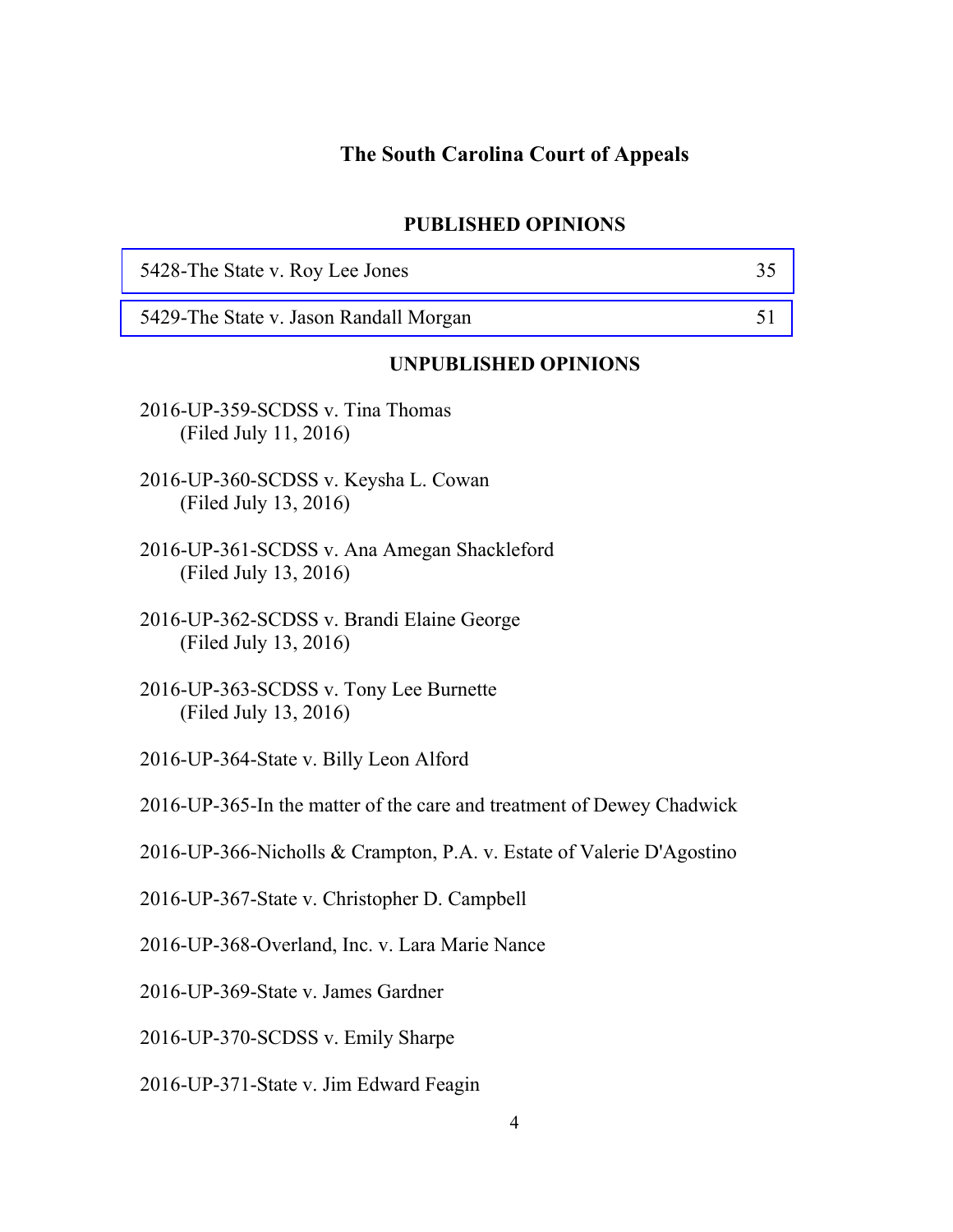2016-UP-372-State v. Timothy George Hobart

2016-UP-373-State v. Francis Larmand

2016-UP-374-State v. Michael Wayne Sherrill

2016-UP-375-In the interest of Ashley K, a juvenile under the age of seventeen

# **PETITIONS FOR REHEARING**

| 5391-Peggy D. Conits v. Spiro E. Conits                           | Pending |
|-------------------------------------------------------------------|---------|
| 5393-S.C. Ins. Reserve Fund v. East Richland Public Service Dist. | Pending |
| 5398-Claude W. Graham v. Town of Latta                            | Pending |
| 5403-Virginia Marshall v. Kenneth Dodds                           | Pending |
| 5406-Charles Gary v. Hattie M. Askew                              | Pending |
| 5407-One Belle Hall v. Trammell Crow (TAMKO)                      | Pending |
| 5408-Martina R. Putnam v. State                                   | Pending |
| 5410-Protection and Advocacy v. Beverly Buscemi                   | Pending |
| 5411-John Doe v. City of Duncan                                   | Pending |
| 5415-Timothy McMahan v. S.C. Department of Education              | Pending |
| 5416-Allen Patterson v. Herb Witter                               | Pending |
| 5417-Meredith Huffman v. Sunshine Recycling                       | Pending |
| 5419-Arkay, LLC, v. City of Charleston                            | Pending |
| 5420-Darryl Frierson v. State                                     | Pending |
| 5421-Coastal Federal Credit v. Angel Latoria Brown                | Pending |
| 2016-UP-028-Arthur Washington v. Resort Services                  | Pending |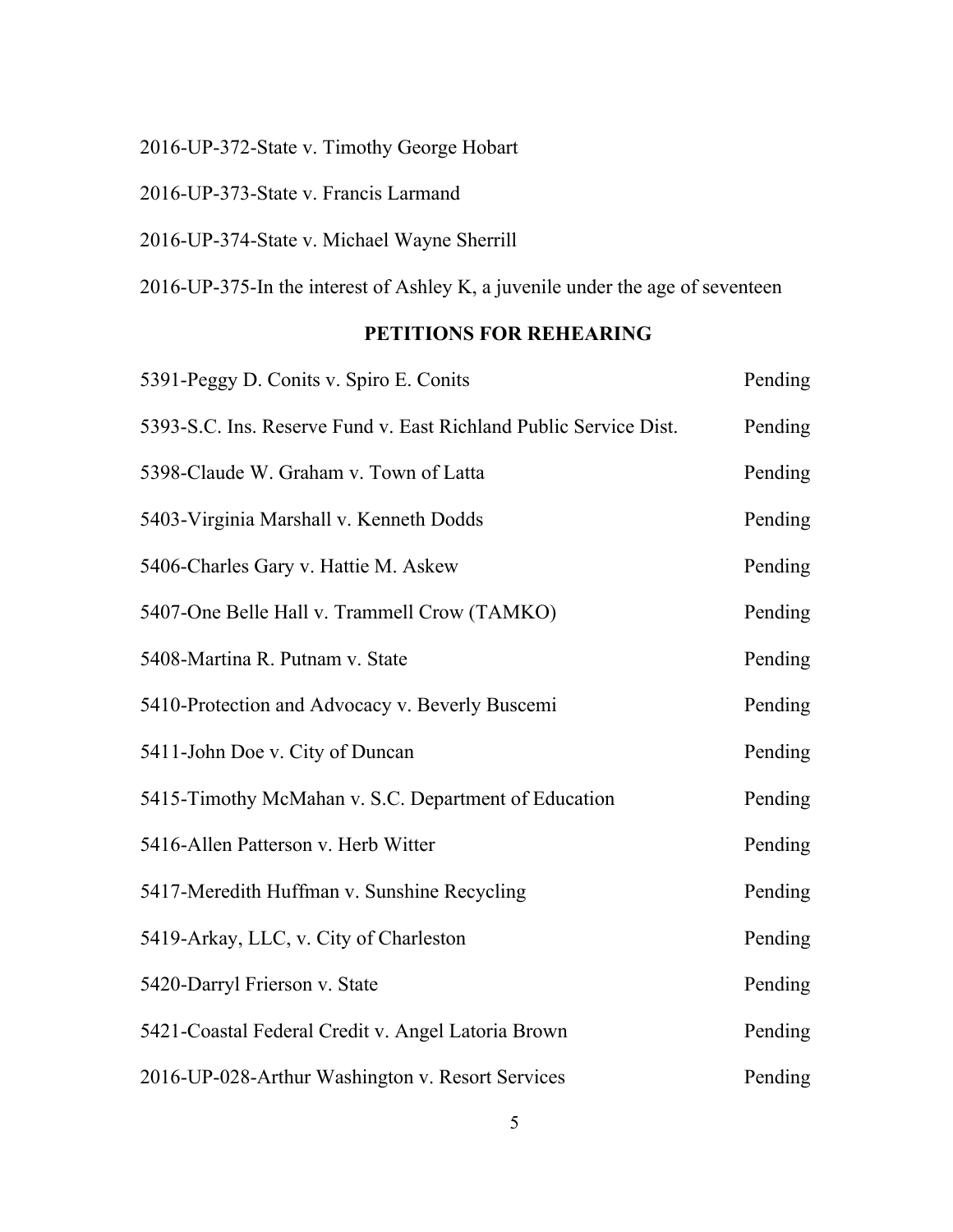| 2016-UP-084-Esvin Perez v. Gino's The King of Pizza | Pending         |
|-----------------------------------------------------|-----------------|
| 2016-UP-099-Carrie Steele v. William Steele         | Pending         |
| 2016-UP-139-Hector Fragosa v. Kade Construction     | Pending         |
| 2016-UP-158-Raymond Carter v. Donnie Myers          | Pending         |
| 2016-UP-163-James Tinsley v. SCDPPPS                | Pending         |
| 2016-UP-182-State v. James Simmons, Jr.             | Pending         |
| 2016-UP-184-D&C Builders v. Richard Buckley         | Pending         |
| 2016-UP-199-Ryan Powell v. Amy Boheler              | Denied 07/05/16 |
| 2016-UP-204-Thomas Lowery v. SCDPPPS                | Pending         |
| 2016-UP-206-State v. Devatee Tymar Clinton          | Pending         |
| 2016-UP-210-Bernard Bagley v. SCDPPPS               | Pending         |
| 2016-UP-220-SCDSS v. Allyssa Boulware               | Denied 07/05/16 |
| 2016-UP-239-State v. Kurtino Weathersbee            | Pending         |
| 2016-UP-245-State v. Rodney Lee Rogers, Sr.         | Pending         |
| 2016-UP-247-Pankaj Patel v. Krish Patel             | Pending         |
| 2016-UP-248-Bruce R. Hoffman v. Seneca Specialty    | Pending         |
| 2016-UP-253-Melissa Lackey v. 4 K&D Corporation     | Pending         |
| 2016-UP-257-State v. James S. Cross                 | Pending         |
| 2016-UP-261-Samuel T. Brick v. Richland County      | Pending         |
| 2016-UP-263-Wells Fargo Bank v. Ronald Pappas       | Pending         |
| 2016-UP-264-Deutsche Bank v. Dora S. Morrow         | Pending         |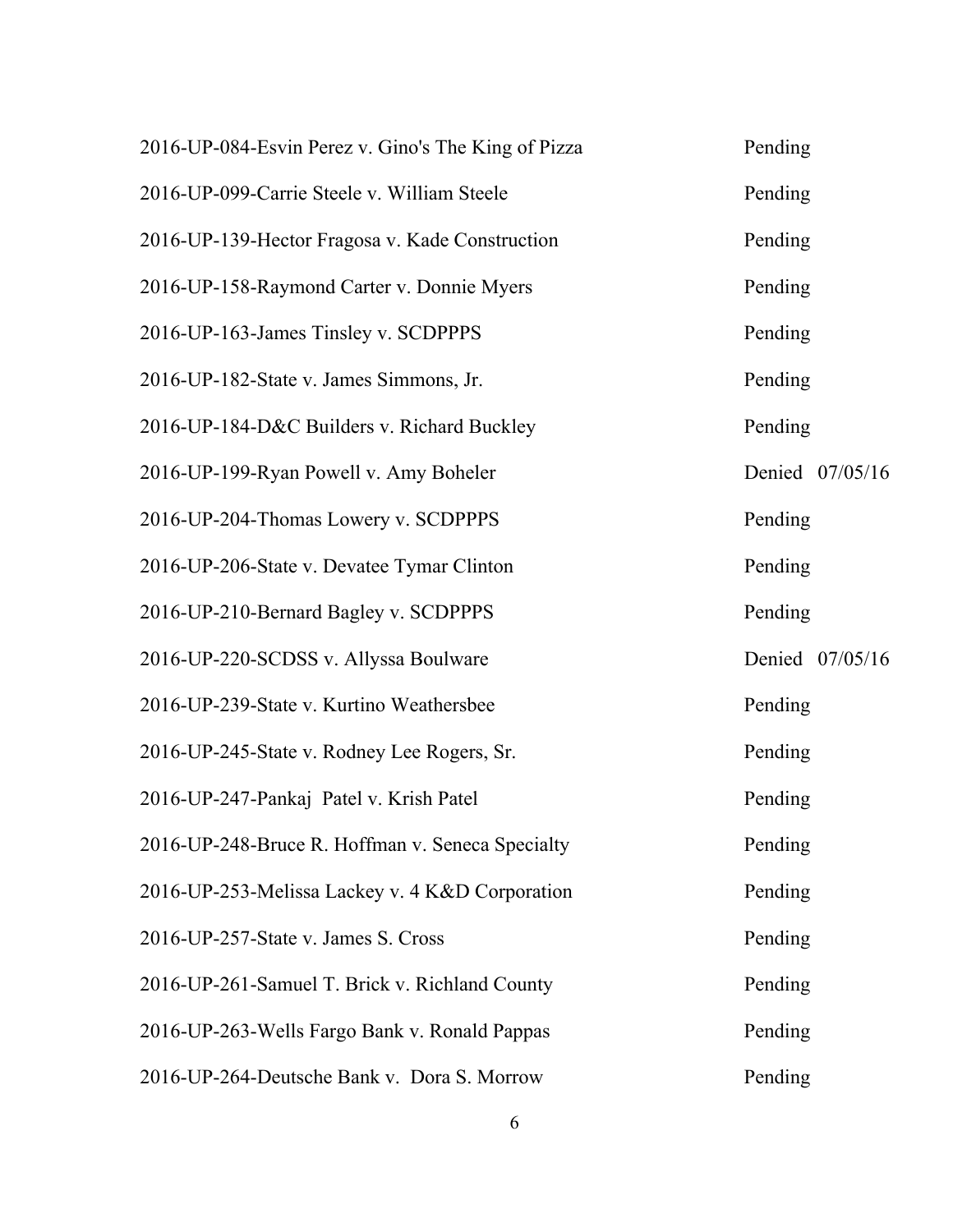| 2016-UP-266-Townes at Pelham v. Donna Boyd              | Pending |
|---------------------------------------------------------|---------|
| 2016-UP-268-SCDSS v. David and Kimberly Wicker          | Pending |
| 2016-UP-271-Lori Partin v. Jason Harbin                 | Pending |
| 2016-UP-274-Bayview Loan Servicing v. Scott Schledwitz  | Pending |
| 2016-UP-275-City of North Charleston v. John Barra      | Pending |
| 2016-UP-276-Hubert Bethune v. Waffle House              | Pending |
| 2016-UP-280-Juan Ramirez v. Progressive Northern        | Pending |
| 2016-UP-281-James A. Sellers v. SCDC                    | Pending |
| 2016-UP-299-State v. Donna Boyd                         | Pending |
| 2016-UP-303-Lydia Miller v. Willie Fields               | Pending |
| 2016-UP-305-Phil Vasey v. Colton Builders, LLC          | Pending |
| 2016-UP-306-State v. Shawndell Q. McClenton             | Pending |
| 2016-UP-314-State v. Frank Muns                         | Pending |
| 2016-UP-315-State v. Marco S. Sanders                   | Pending |
| 2016-UP-316-Helen Marie Douglas v. State                | Pending |
| 2016-UP-318-SunTrust Mortgage v. Mark Ostendorff        | Pending |
| 2016-UP-320-State v. Emmanual M. Rodriguez              | Pending |
| 2016-UP-325-NBSC v. Thaddeus F. Segars                  | Pending |
| 2016-UP-327-John McDaniel v. Career Employment          | Pending |
| 2016-UP-328-SCDSS v. Holly M. Smith and Steven L. Smith | Pending |
| 2016-UP-330-State v. William T. Calvert                 | Pending |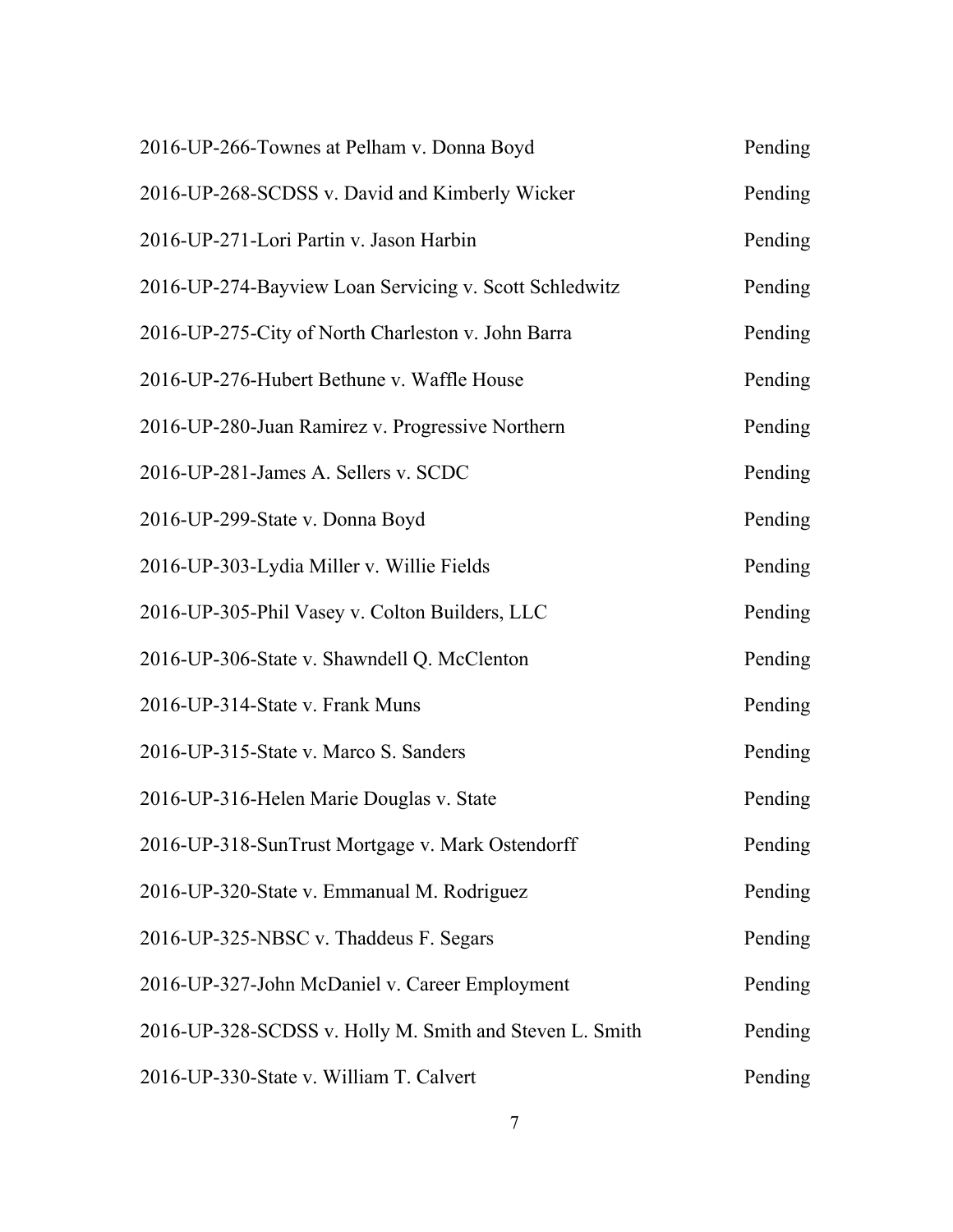| 2016-UP-331-Claude Graham v. Town of Latta (2)              | Pending |
|-------------------------------------------------------------|---------|
| 2016-UP-336-Dickie Shults v. Angela G. Miller               | Pending |
| 2016-UP-338-HHH Ltd. of Greenville v. Randall S. Hiller     | Pending |
| 2016-UP-344-State v. William Anthony Wallace                | Pending |
| 2016-UP-348-Basil Akbar v. SCDC                             | Pending |
| 2016-UP-351-Tipperary Sales v. S.C. Dep't of Transportation | Pending |

# **PETITIONS-SOUTH CAROLINA SUPREME COURT**

| 5253-Sierra Club v. Chem-Nuclear                       | Pending |
|--------------------------------------------------------|---------|
| 5254-State v. Leslie Parvin                            | Pending |
| 5295-Edward Freiburger v. State                        | Pending |
| 5301-State v. Andrew T. Looper                         | Pending |
| 5322-State v. Daniel D. Griffin                        | Pending |
| 5326-Denise Wright v. PRG                              | Pending |
| 5328-Matthew McAlhaney v. Richard McElveen             | Pending |
| 5329-State v. Stephen Douglas Berry                    | Pending |
| 5333-Yancey Roof v. Kenneth A. Steele                  | Pending |
| 5336-Phillip Flexon v. PHC-Jasper, Inc.                | Pending |
| 5338-Bobby Lee Tucker v. John Doe                      | Pending |
| 5342-John Goodwin v. Landquest                         | Pending |
| 5344-Stoneledge v. IMK Development (Southern Concrete) | Pending |
| 5345-Jacklyn Donevant v. Town of Surfside Beach        | Pending |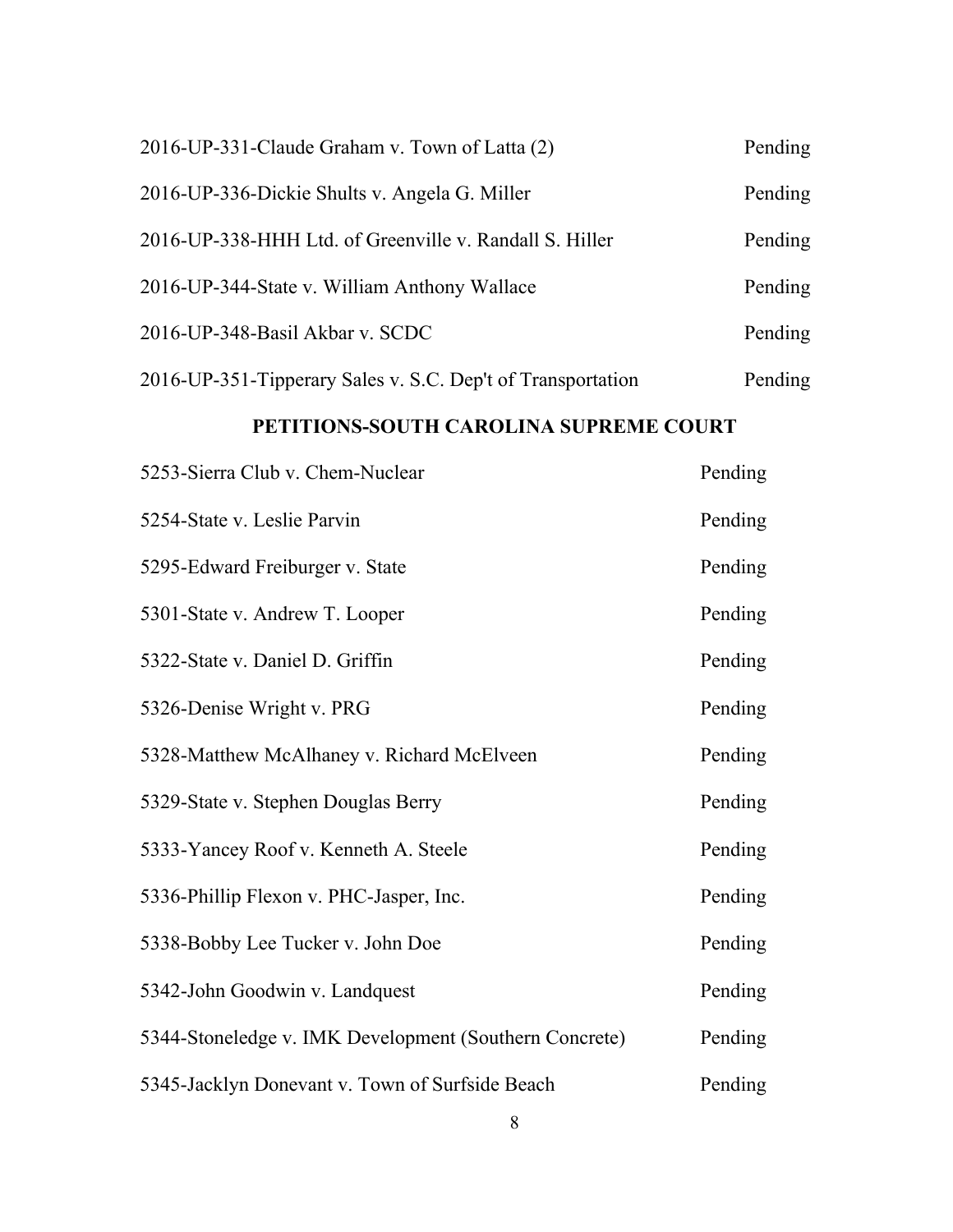| 5346-State v. Lamont A. Samuel                    | Pending |
|---------------------------------------------------|---------|
| 5348-Gretchen A. Rogers v. Kenneth E. Lee         | Pending |
| 5355-State v. Lamar Sequan Brown                  | Pending |
| 5359-Bobby Joe Reeves v. State                    | Pending |
| 5360-Claude McAlhany v. Kenneth A. Carter         | Pending |
| 5365-Thomas Lyons v. Fidelity National            | Pending |
| 5366-David Gooldy v. The Storage Center           | Pending |
| 5368-SCDOT v. David Powell                        | Pending |
| 5369-Boisha Wofford v. City of Spartanburg        | Pending |
| 5371-Betty Fisher v. Bessie Huckabee              | Pending |
| 5373-Robert S. Jones v. Builders Investment Group | Pending |
| 5374-David M. Repko v. County of Georgetown       | Pending |
| 5375-Mark Kelley v. David Wren                    | Pending |
| 5378-Stephen Smalls v. State                      | Pending |
| 5382-State v. Marc A. Palmer                      | Pending |
| 5384-Mae Ruth Thompson v. Pruitt Corporation      | Pending |
| 5389-Fred Gatewood v. SCDC (2)                    | Pending |
| 5390-State v. Tyrone King                         | Pending |
| 5392-State v. Johnie Allen Devore, Jr.            | Pending |
| 5395-State v. Gerald Barrett, Jr.                 | Pending |
| 5399-State v. Anthony Bailey                      | Pending |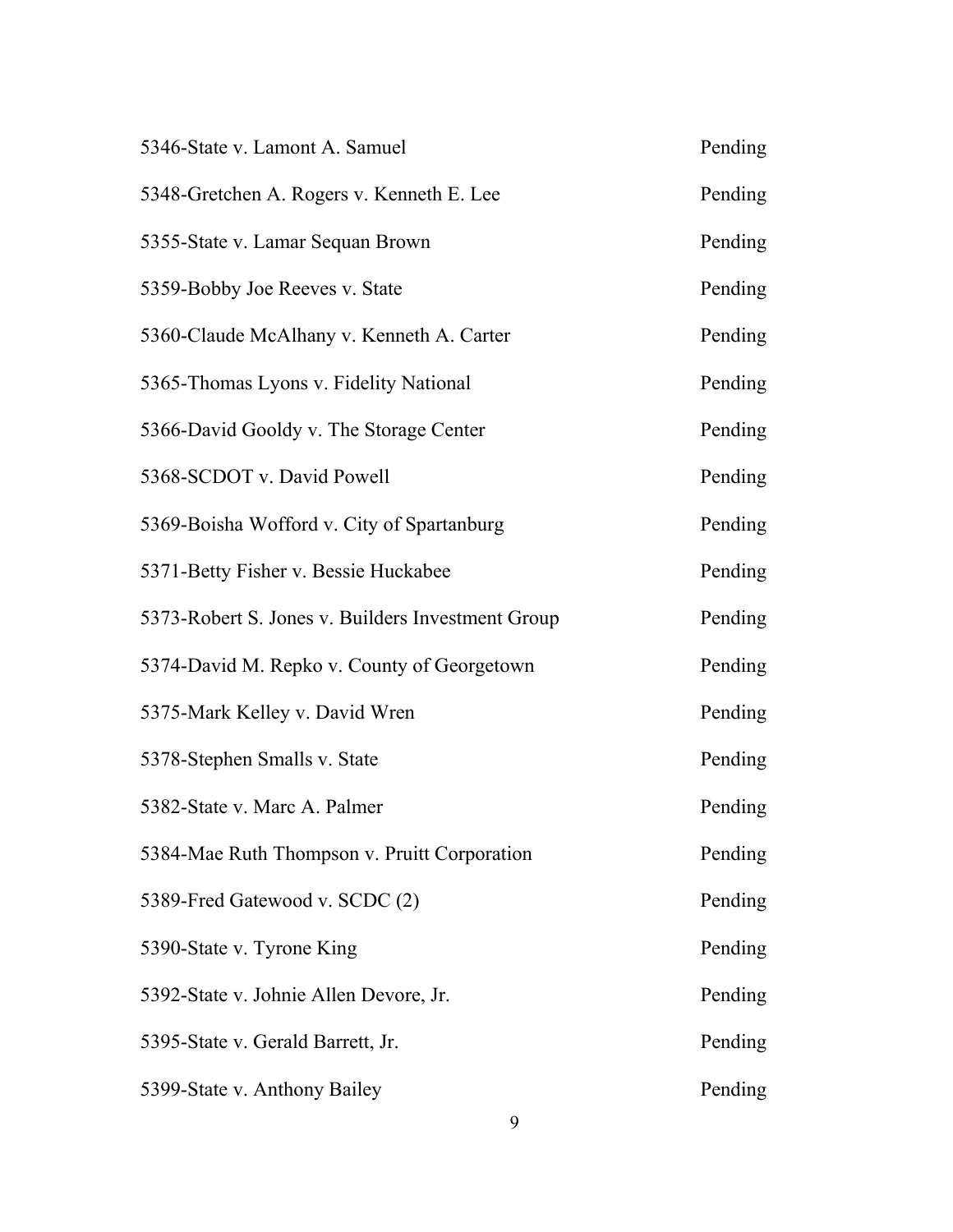| 2015-UP-010-Latonya Footman v. Johnson Food Services             | Pending |
|------------------------------------------------------------------|---------|
| 2015-UP-091-U.S. Bank v. Kelley Burr                             | Pending |
| 2015-UP-215-Ex Parte Tara Dawn Shurling (In re: State v. Harley) | Pending |
| 2015-UP-248-South Carolina Electric & Gas v. Anson               | Pending |
| 2015-UP-262-State v. Erick Arroyo                                | Pending |
| 2015-UP-266-State v. Gary Eugene Lott                            | Pending |
| 2015-UP-300-Peter T. Phillips v. Omega Flex, Inc.                | Pending |
| 2015-UP-303-Charleston County Assessor v. LMP Properties         | Pending |
| 2015-UP-304-Robert K. Marshall, Jr. v. City of Rock Hill         | Pending |
| 2015-UP-311-State v. Marty Baggett                               | Pending |
| 2015-UP-330-Bigford Enterprises v. D. C. Development             | Pending |
| 2015-UP-333-Jennifer Bowzard v. Sheriff Wayne Dewitt             | Pending |
| 2015-UP-339-LeAndra Lewis v. L. B. Dynasty, Inc.                 | Pending |
| 2015-UP-350-Ebony Bethea v. Derrick Jones                        | Pending |
| 2015-UP-353-Wilmington Savings Fund v. Furmanchik                | Pending |
| 2015-UP-357-Linda Rodarte v. USC                                 | Pending |
| 2015-UP-361-JP Morgan Chase Bank v. Leah Sample                  | Pending |
| 2015-UP-362-State v. Martin D. Floyd                             | Pending |
| 2015-UP-364-Andrew Ballard v. Tim Roberson                       | Pending |
| 2015-UP-365-State v. Ahmad Jamal Wilkins                         | Pending |
| 2015-UP-367-Angela Patton v. Dr. Gregory A. Miller<br>10         | Pending |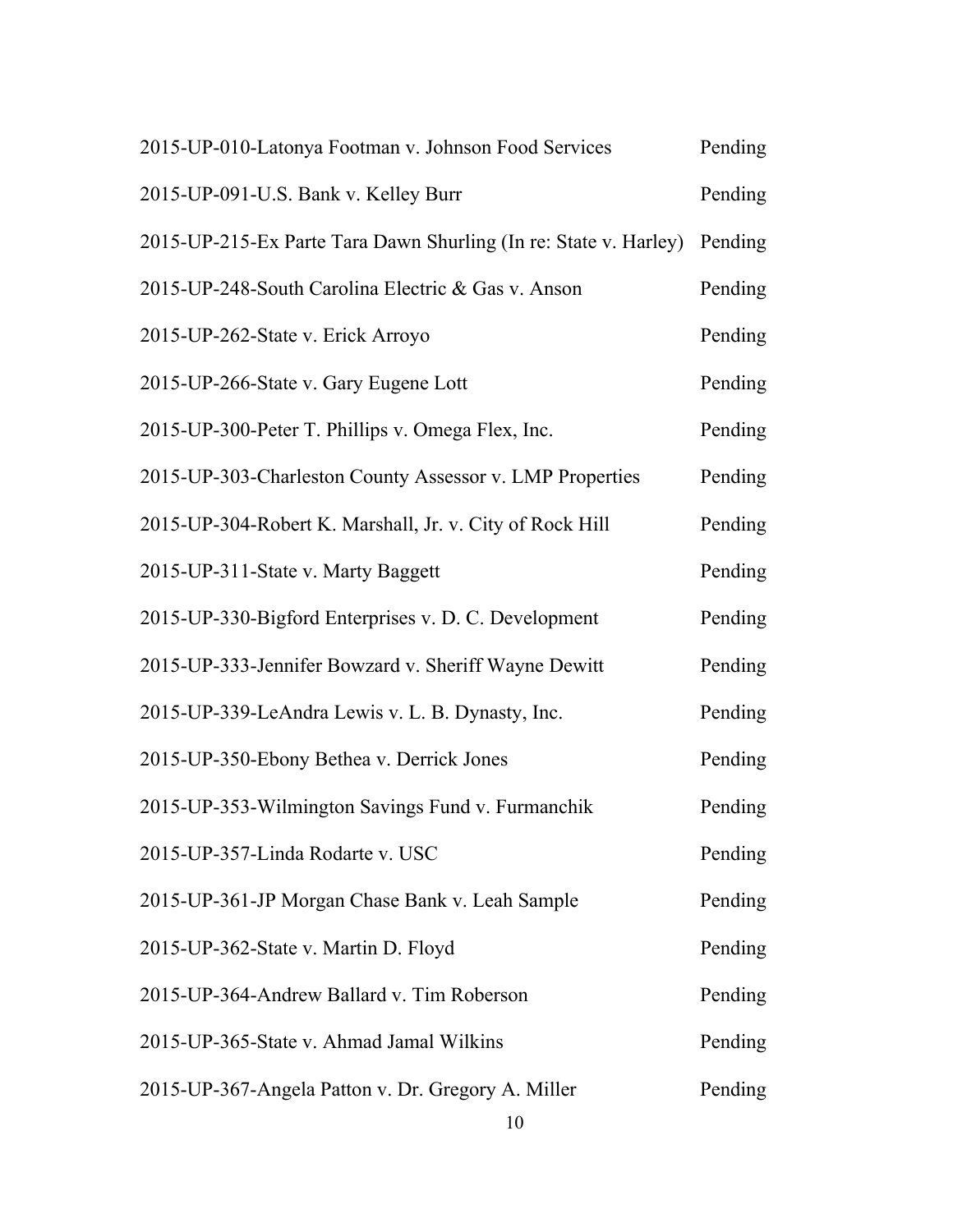| 2015-UP-376-Ron Orlosky v. Law Office of Jay Mullinax                                          | Pending |
|------------------------------------------------------------------------------------------------|---------|
| 2015-UP-377-Long Grove at Seaside v. Long Grove Property<br>Owners (James, Harwick & Partners) | Pending |
| 2015-UP-378-State v. James Allen Johnson                                                       | Pending |
| 2015-UP-381-State v. Stepheno J. Alston                                                        | Pending |
| 2015-UP-382-State v. Nathaniel B. Beeks                                                        | Pending |
| 2015-UP-388-Joann Wright v. William Enos                                                       | Pending |
| 2015-UP-391-Cambridge Lakes v. Johnson Koola                                                   | Pending |
| 2015-UP-395-Brandon Hodge v. Sumter County                                                     | Pending |
| 2015-UP-402-Fritz Timmons v. Browns AS RV and Campers                                          | Pending |
| 2015-UP-403-Angela Parsons v. Jane Smith                                                       | Pending |
| 2015-UP-414-Christopher A. Wellborn v. City of Rock Hill                                       | Pending |
| 2015-UP-423-North Pleasant, LLC v. SC Coastal Conservation                                     | Pending |
| 2015-UP-432-Barbara Gaines v. Joyce Ann Campbell                                               | Pending |
| 2015-UP-446-State v. Tiphani Marie Parkhurst                                                   | Pending |
| 2015-UP-455-State v. Michael L. Cardwell                                                       | Pending |
| 2015-UP-466-State v. Harold Cartwright, III                                                    | Pending |
| 2015-UP-477-State v. William D. Bolt                                                           | Pending |
| 2015-UP-478-State v. Michael Camp                                                              | Pending |
| 2015-UP-485-State v. Alfonzo Alexander                                                         | Pending |
| 2015-UP-491-Jacquelin S. Bennett v. T. Heyward Carter, Jr.<br>11                               | Pending |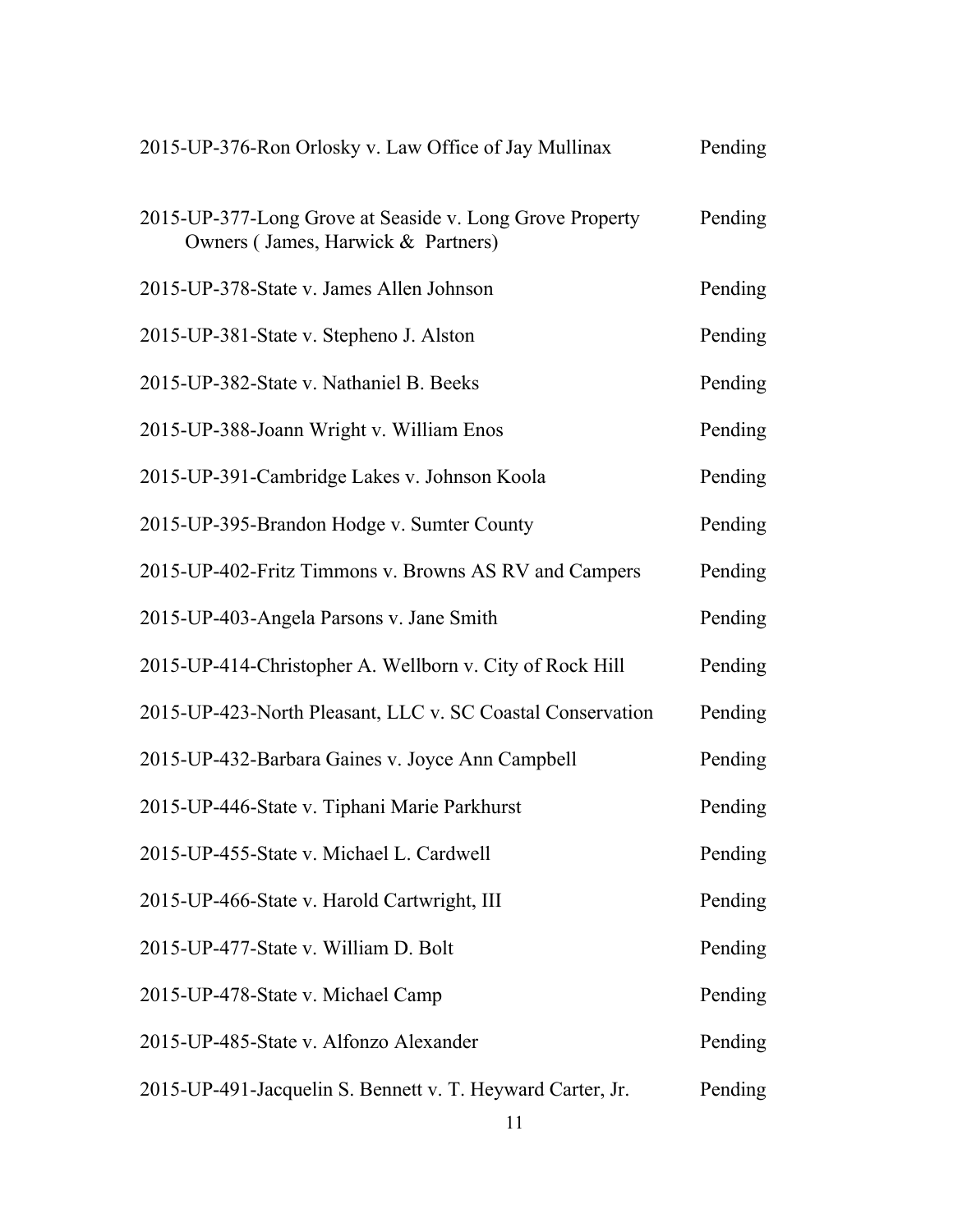| 2015-UP-501-State v. Don-Survi Chisolm                                                         | Pending |
|------------------------------------------------------------------------------------------------|---------|
| 2015-UP-505-Charles Carter v. S.C. Dep't of Corr. (3)                                          | Pending |
| 2015-UP-513-State v. Wayne A. Scott, Jr.                                                       | Pending |
| 2015-UP-524-State v. Gary R. Thompson                                                          | Pending |
| 2015-UP-540-State v. Michael McCraw                                                            | Pending |
| 2015-UP-547-Evalena Catoe v. The City of Columbia                                              | Pending |
| 2015-UP-556-State v. Nathaniel Witherspoon                                                     | Pending |
| 2015-UP-557-State v. Andrew A. Clemmons                                                        | Pending |
| 2015-UP-564-State v. Tonya Mcalhaney                                                           | Pending |
| 2015-UP-568-State v. Damian D. Anderson                                                        | Pending |
| 2015-UP-574-State v. Brett D. Parker                                                           | Pending |
| 2016-UP-010-State v. James Clyde Dill, Jr.                                                     | Pending |
| 2016-UP-012-Whelthy McKune v. State                                                            | Pending |
| 2016-UP-013-Ex parte State of South Carolina In re: Cathy<br>J. Swicegood v. Polly A. Thompson | Pending |
| 2016-UP-015-Onrae Williams v. State                                                            | Pending |
| 2016-UP-021-State v. Darius Ranson-Williams                                                    | Pending |
| 2016-UP-023-Frankie Lee Bryant, III, v. State                                                  | Pending |
| 2016-UP-039-State v. Fritz Allen Timmons                                                       | Pending |
| 2016-UP-040-State v. Jonathan Xavier Miller                                                    | Pending |
| 2016-UP-052-Randall Green v. Wayne Bauerle                                                     | Pending |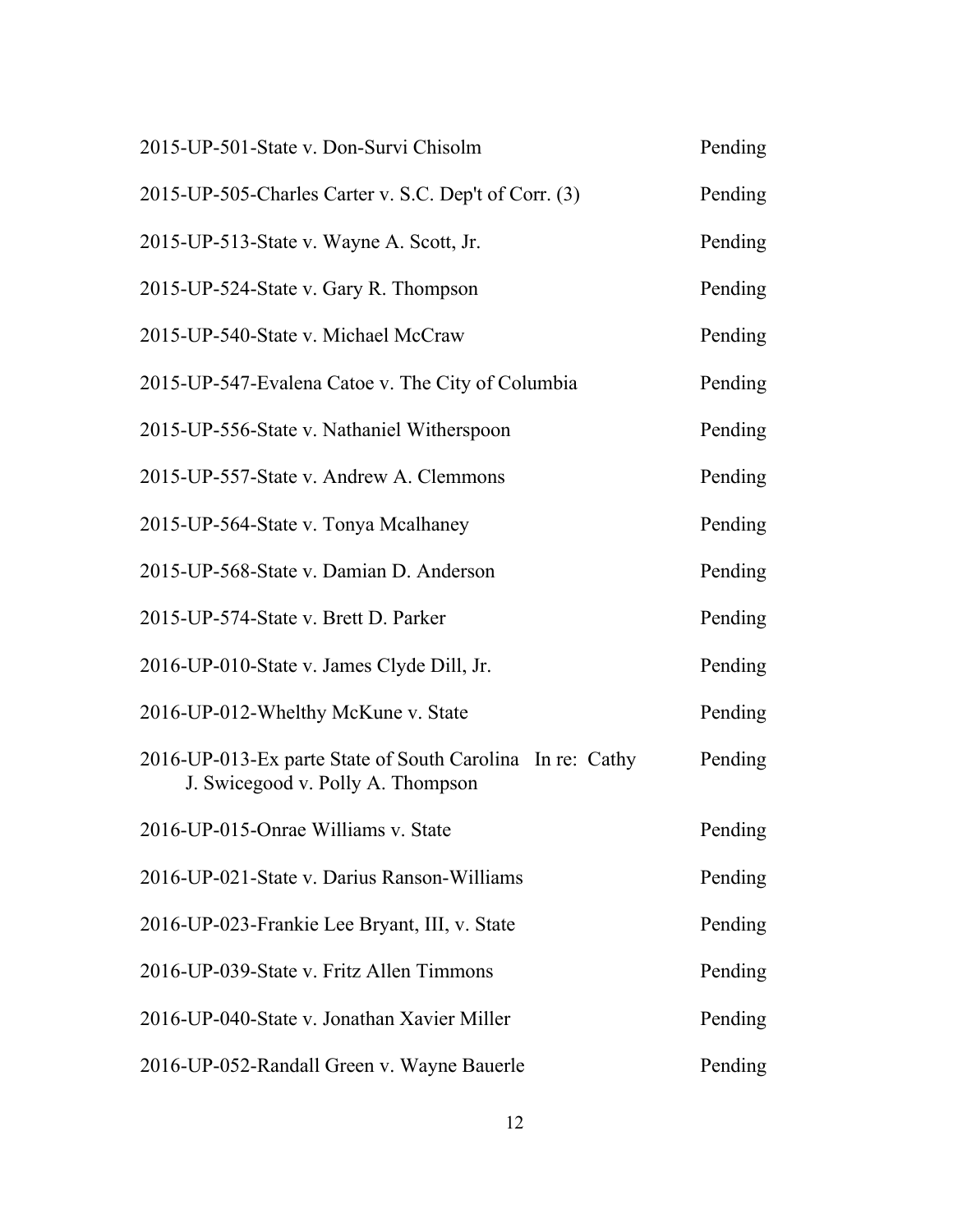| 2016-UP-054-Ex Parte: S.C. Coastal Conservation League<br>v. Duke Energy | Pending |
|--------------------------------------------------------------------------|---------|
| 2016-UP-055-State v. Ryan P. Deleston                                    | Pending |
| 2016-UP-056-Gwendolyn Sellers v. Cleveland Sellers, Jr.                  | Pending |
| 2016-UP-061-Charleston Harbor v. Paul Davis                              | Pending |
| 2016-UP-067-National Security Fire v. Rosemary Jenrette                  | Pending |
| 2016-UP-068-State v. Marcus Bailey                                       | Pending |
| 2016-UP-069-John Frick v. Keith Fulmer                                   | Pending |
| 2016-UP-070-State v. Deangelo Mitchell (AA Ace Bail)                     | Pending |
| 2016-UP-073-State v. Mandy L. Smith                                      | Pending |
| 2016-UP-074-State v. Sammy Lee Scarborough                               | Pending |
| 2016-UP-089-William Breland v. SCDOT                                     | Pending |
| 2016-UP-091-Kyle Pertuis v. Front Roe Restaurants, Inc.                  | Pending |
| 2016-UP-097-State v. Ricky E. Passmore                                   | Pending |
| 2016-UP-109-Brook Waddle v. SCDHHS                                       | Pending |
| 2016-UP-118-State v. Lywone S. Capers                                    | Pending |
| 2016-UP-119-State v. Bilal Sincere Haynesworth                           | Pending |
| 2016-UP-127-James Neff v. Lear's Welding                                 | Pending |
| 2016-UP-134-SCDSS v. Stephanie N. Aiken                                  | Pending |
| 2016-UP-138-McGuinn Construction v. Saul Espino                          | Pending |
| 2016-UP-141-Plantation Federal v. J. Charles Gray                        | Pending |
| 2016-UP-153-Andreas Ganotakis v. City of Columbia Board<br>13            | Pending |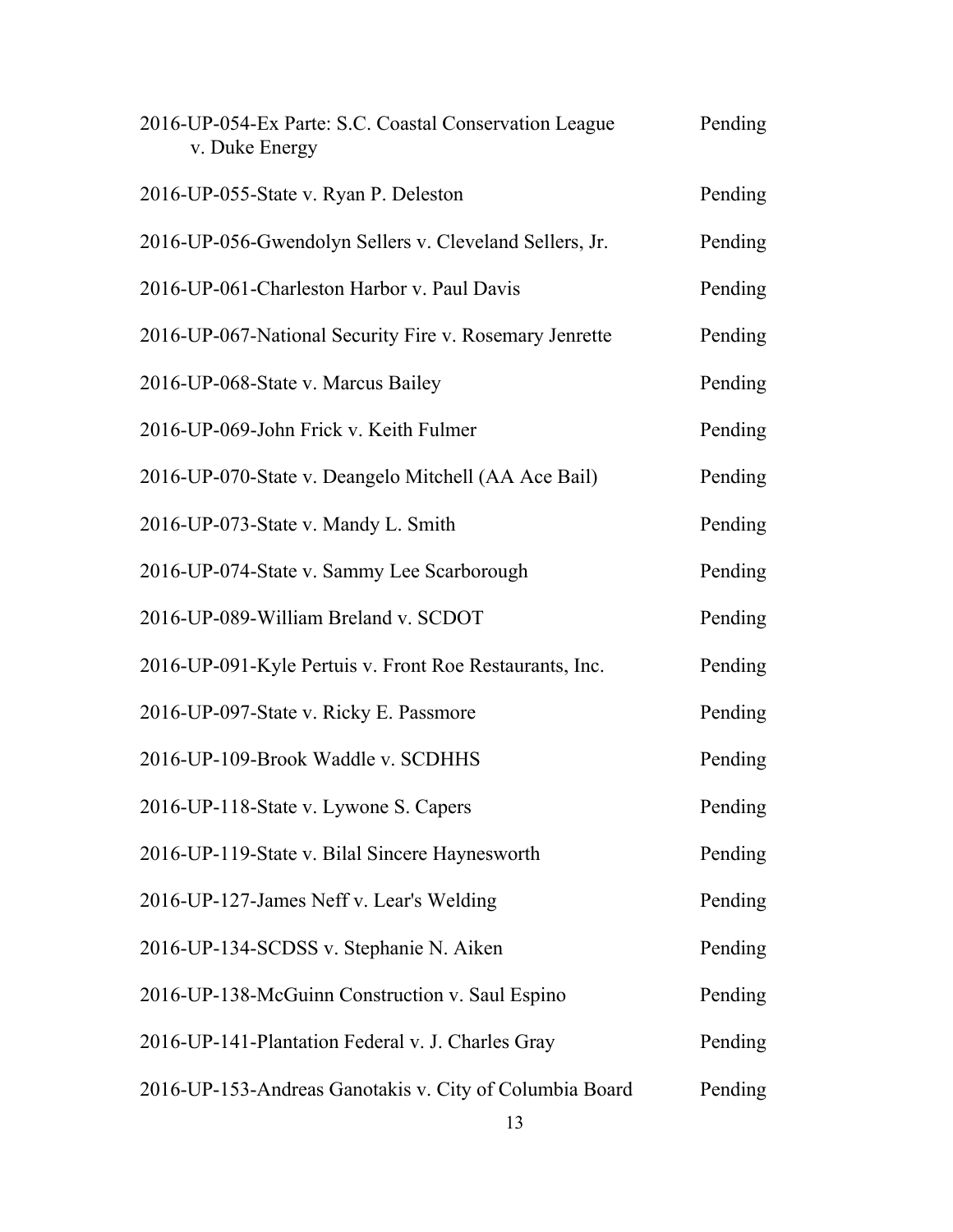| 2016-UP-160-Mariam R. Noorai v. School Dist. of Pickens Cty. | Pending |
|--------------------------------------------------------------|---------|
| 2016-UP-162-State v. Shawn L. Wyatt                          | Pending |
| 2016-UP-168-Nationwide Mutual v. Eagle Windows               | Pending |
| 2016-UP-171-Nakia Jones v. State                             | Pending |
| 2016-UP-177-Mike Russell v. Randolph Gill                    | Pending |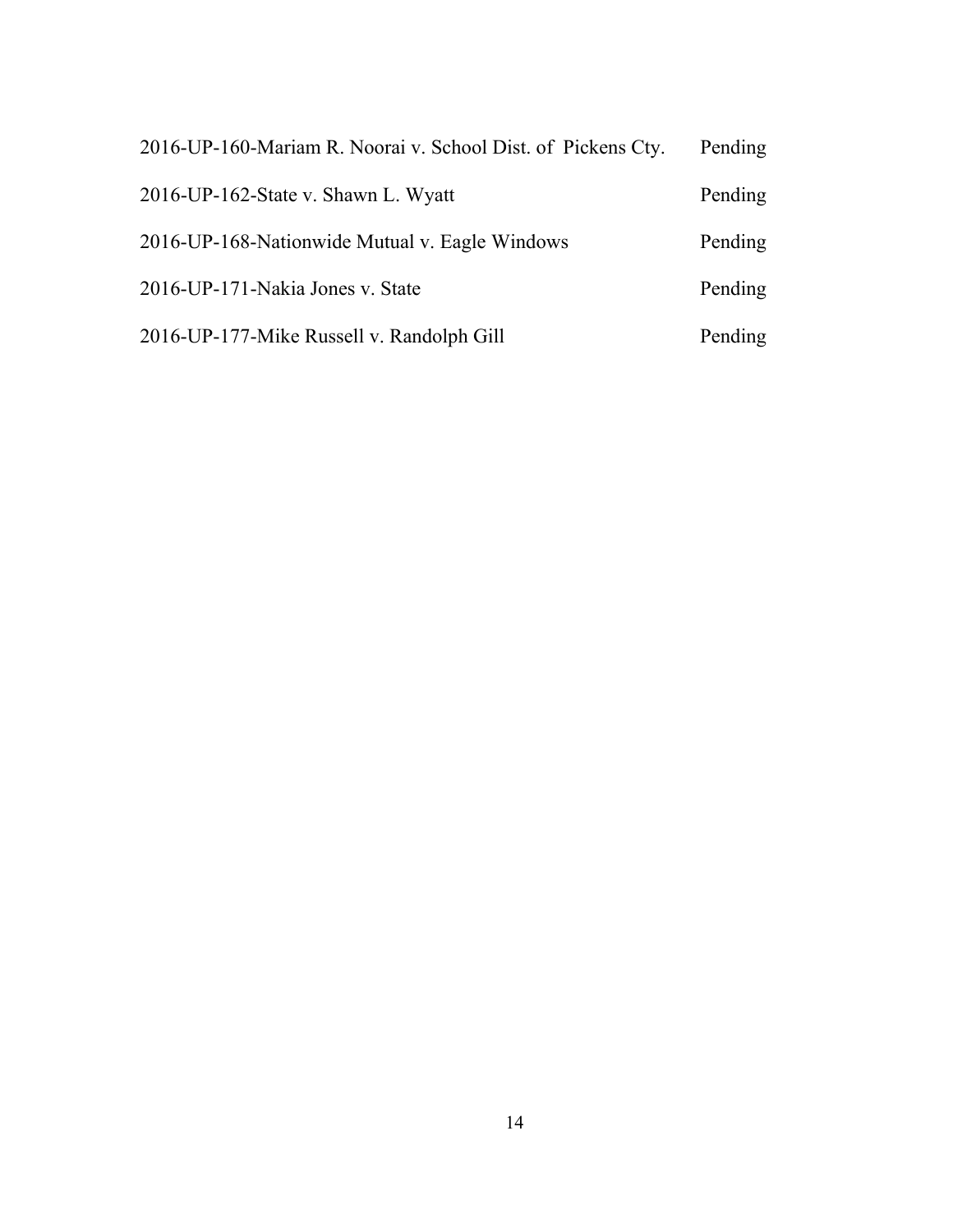# **THE STATE OF SOUTH CAROLINA In The Supreme Court**

<span id="page-14-0"></span>Nelson H. Castro, Petitioner,

v.

State of South Carolina, Respondent.

Appellate Case No. 2015-000021

# **ON WRIT OF CERTIORARI**

Appeal From Horry County

The Honorable Larry B. Hyman, Jr., Circuit Court Judge The Honorable Kristi Lea Harrington, Post Conviction Judge

> Opinion No. 27648 Submitted June 17, 2016 – Filed July 20, 2016

#### **REVERSED AND REMANDED**

Deputy Chief Appellate Defender Wanda H. Carter, of Columbia, for Petitioner.

Attorney General Alan Wilson and Assistant Attorney General Caitlin Bazan Hastings, both of Columbia, for Respondent.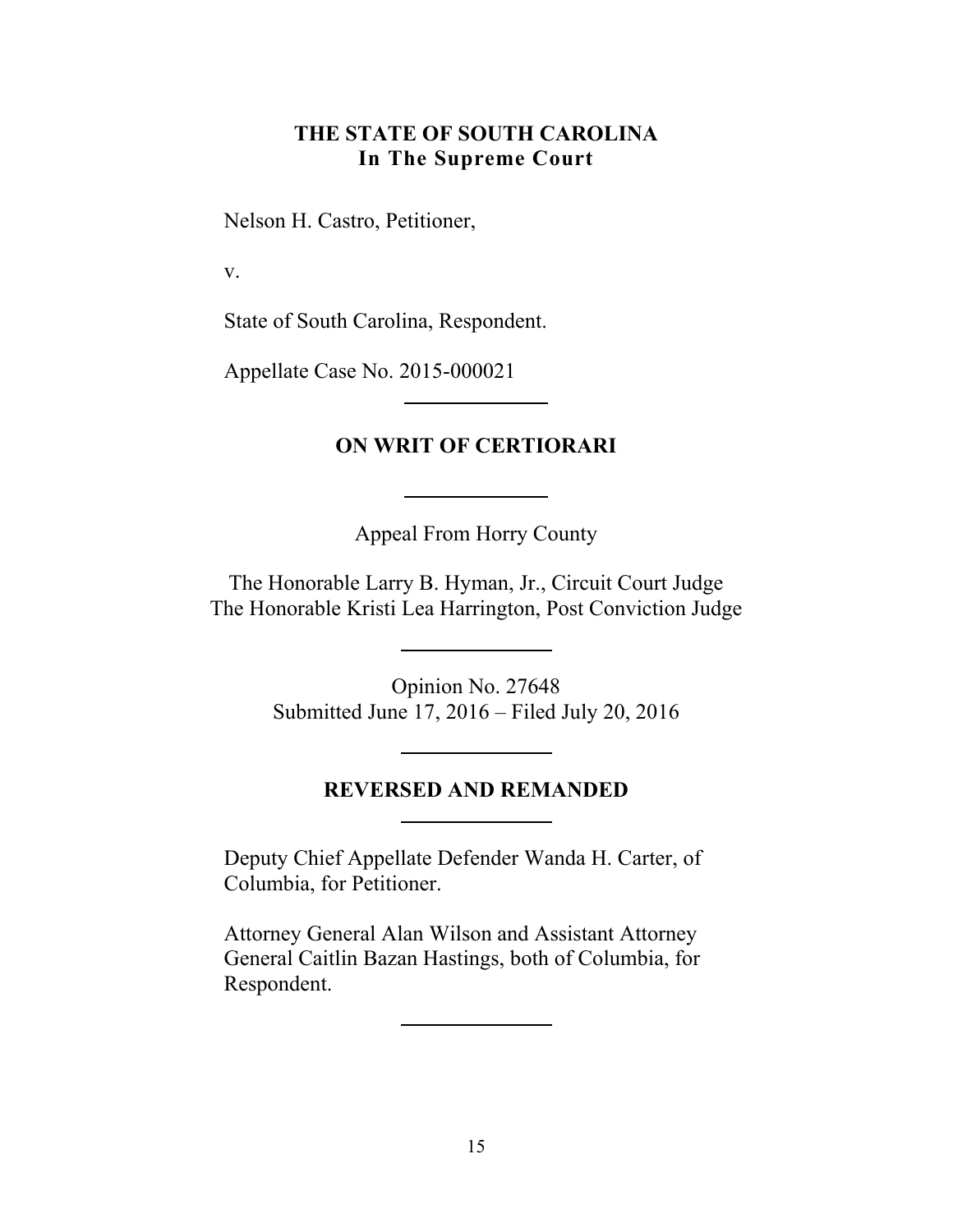remand this matter for resentencing. **PER CURIAM:** Petitioner seeks a writ of certiorari from the dismissal of his application for post-conviction relief (PCR). We grant the petition for a writ of certiorari, dispense with further briefing, reverse the order of the PCR judge, and

# **FACTUAL/PROCEDURAL BACKGROUND**

After a trial, petitioner was convicted of trafficking cocaine between twenty-eight and one hundred grams and was sentenced to fifteen years' imprisonment. Petitioner filed a timely motion for resentencing, which was denied after a hearing. Petitioner's conviction and sentence were affirmed on direct appeal. *State v. Castro*, Op. No. 2012-UP-378 (S.C. Ct. App. filed June 20, 2012).

Petitioner filed an application for PCR alleging trial counsel was ineffective for failing to object when the trial judge improperly considered petitioner's decision to exercise his right to a jury trial as a factor in sentencing petitioner. The PCR judge denied relief, finding petitioner failed to meet his burden of proving the allegation.

# **ISSUE**

Did the PCR judge err in finding petitioner failed to prove trial counsel was ineffective in failing to object when the trial judge considered petitioner's decision to exercise his constitutional right to a jury trial as a factor in sentencing petitioner?

# **LAW/ANALYSIS**

In this case, petitioner was charged with four drug related offenses. One month before his trial, the State offered to dismiss several of petitioner's charges and recommend a minimum sentence in exchange for petitioner's decision to plead guilty to trafficking between twenty-eight and one hundred grams of cocaine. Petitioner declined the offer, and a trial date was set for his trafficking charge. Immediately preceding the trial, the trial judge explained to petitioner that the State's plea offer was still on the table, stating the following:

> I have pre-tried this with your attorney, and I will tell you I am inclined to sentence on a plea [to] seven years. *I would not be so inclined in the event of trial.* Also, you would [sic] regardless of how this trial comes out, you would still be looking at the other three charges as well for which you could be tried and would be tried.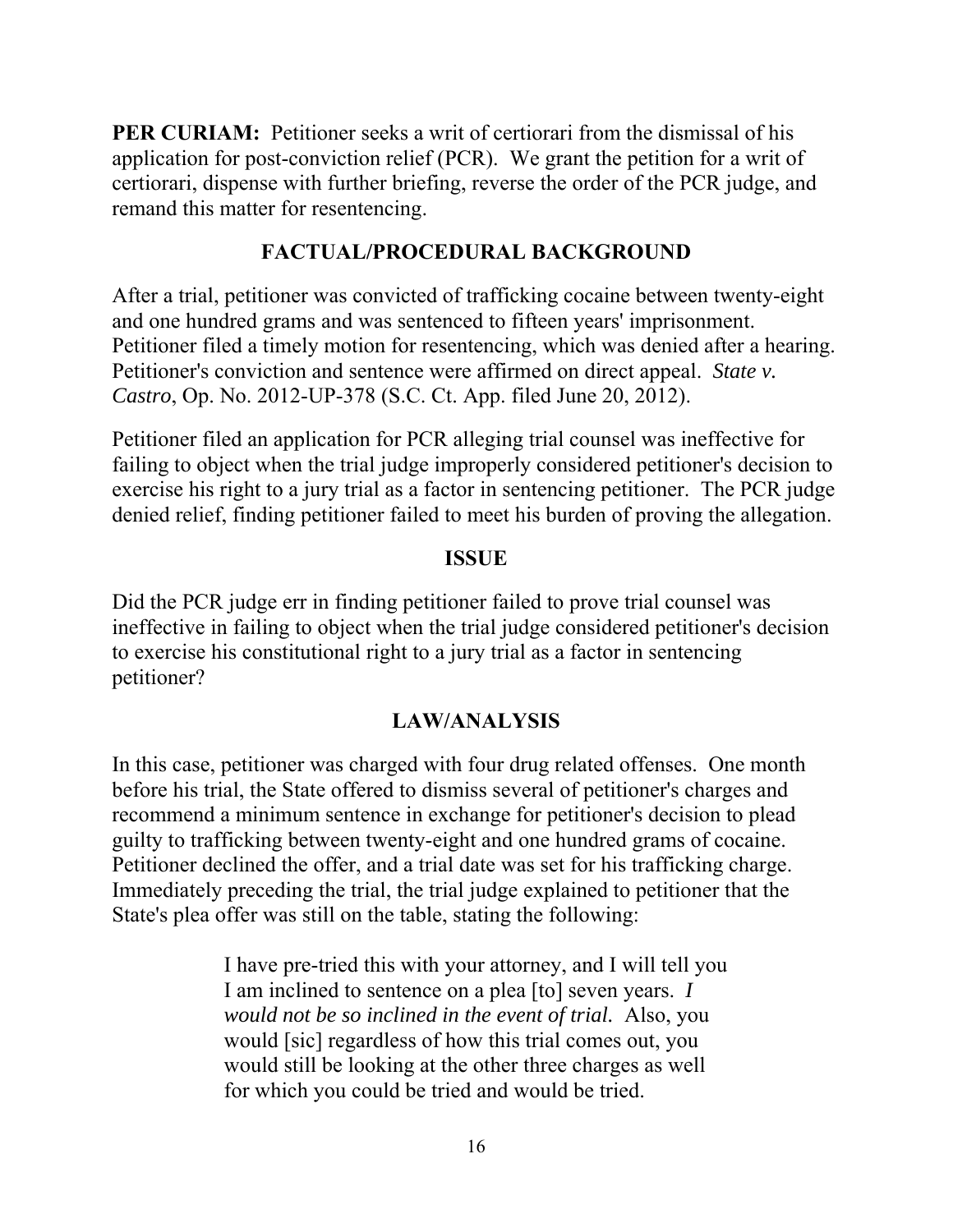Now, your attorney tells me that you do not wish to accept this offer by the State, that you want to go to trial on this charge, and ultimately for all the charges. Is that what you want to do, [petitioner]? Are you sure that's what you want to do?

(emphasis added).

. . . .

Petitioner responded that he wanted to proceed to trial. At sentencing, the following colloquy occurred:

| [The State]:   | As Your Honor is well aware,<br>[petitioner] was offered to plead to a<br>minimum sentence last month. He was<br>arraigned. He chose to reject the plea<br>offer.           |
|----------------|-----------------------------------------------------------------------------------------------------------------------------------------------------------------------------|
| [Trial Judge]: | In addition, he was given the concession<br>of dismissal of several other pending<br>charges that have not been tried?                                                      |
| [The State]:   | That is correct, Your Honor, if he pled<br>guilty $\ldots$                                                                                                                  |
|                | The State does not seek or request any<br>mercy on this Defendant, Your Honor.                                                                                              |
| [Trial Judge]: | [Petitioner], anything you want to tell<br>me?                                                                                                                              |
| [Petitioner]:  | (Nods in the negative.)                                                                                                                                                     |
| [Trial Judge]: | [Petitioner], this is classified by the<br>Legislature in this State as not only a<br>violent crime, but a most serious offense.<br>It has a no probation, no suspension of |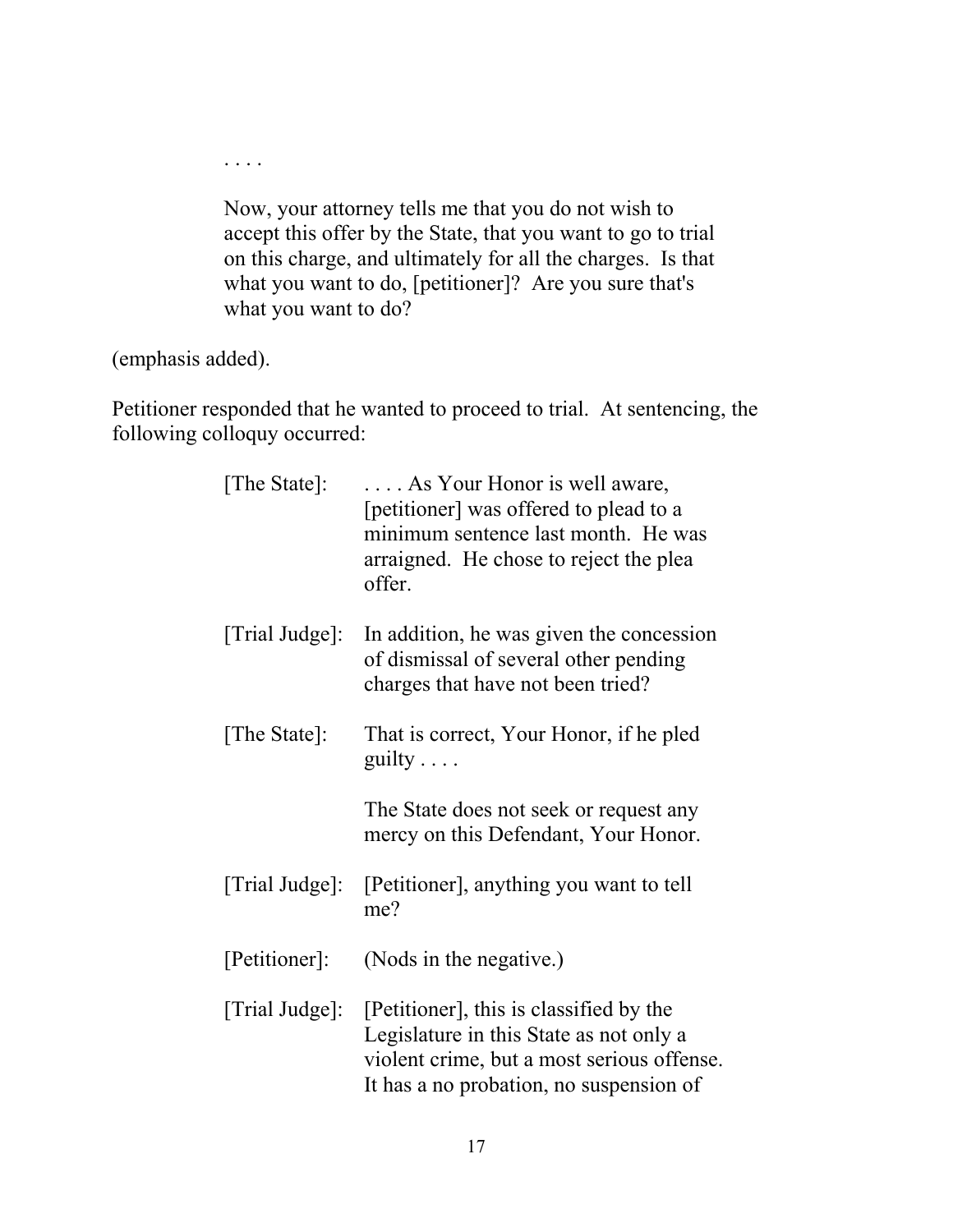sentence clause in the sentence.

*You are different from these other defendants in that they have cooperated and they have acknowledged their responsibility for the crimes that they have committed*.

[Petitioner], this is, as I said, an extremely serious offense. *The State has had to take you to trial on a case where there was overwhelming evidence of your guilt*. The jury has found you guilty, and I sentence you to incarceration in the State Department of Corrections for a period of fifteen years.

(emphasis added). $<sup>1</sup>$ </sup>

 $\overline{a}$ 

Trial counsel did not object at any point during this colloquy. Trial counsel filed a timely motion for resentencing; however, at no point did trial counsel argue petitioner's sentence should be reconsidered due to the trial judge's improper consideration of petitioner's decision to exercise his right to a jury trial.

The trial judge denied the motion for resentencing, giving the following reasons for his imposition of a long sentence: (1) there was overwhelming evidence presented at petitioner's trial, including a video recording of petitioner selling approximately eighty-four grams of cocaine to a confidential informant; (2) the State might drop petitioner's pending charges if petitioner were given an "appropriate sentence;" and (3) in his opinion, fifteen years of incarceration was a mid-range sentence for trafficking. Additionally, the trial judge stated, "I certainly don't penalize anybody from going to trial . . . But acceptance of responsibility is, I believe, a valid . . .

<sup>&</sup>lt;sup>1</sup> Two co-defendants were arrested for the same transaction as petitioner. One of these co-defendants testified at petitioner's trial, revealing that, although he was originally indicted for trafficking cocaine, he pleaded guilty to a lesser offense and received a sentence of three years' imprisonment.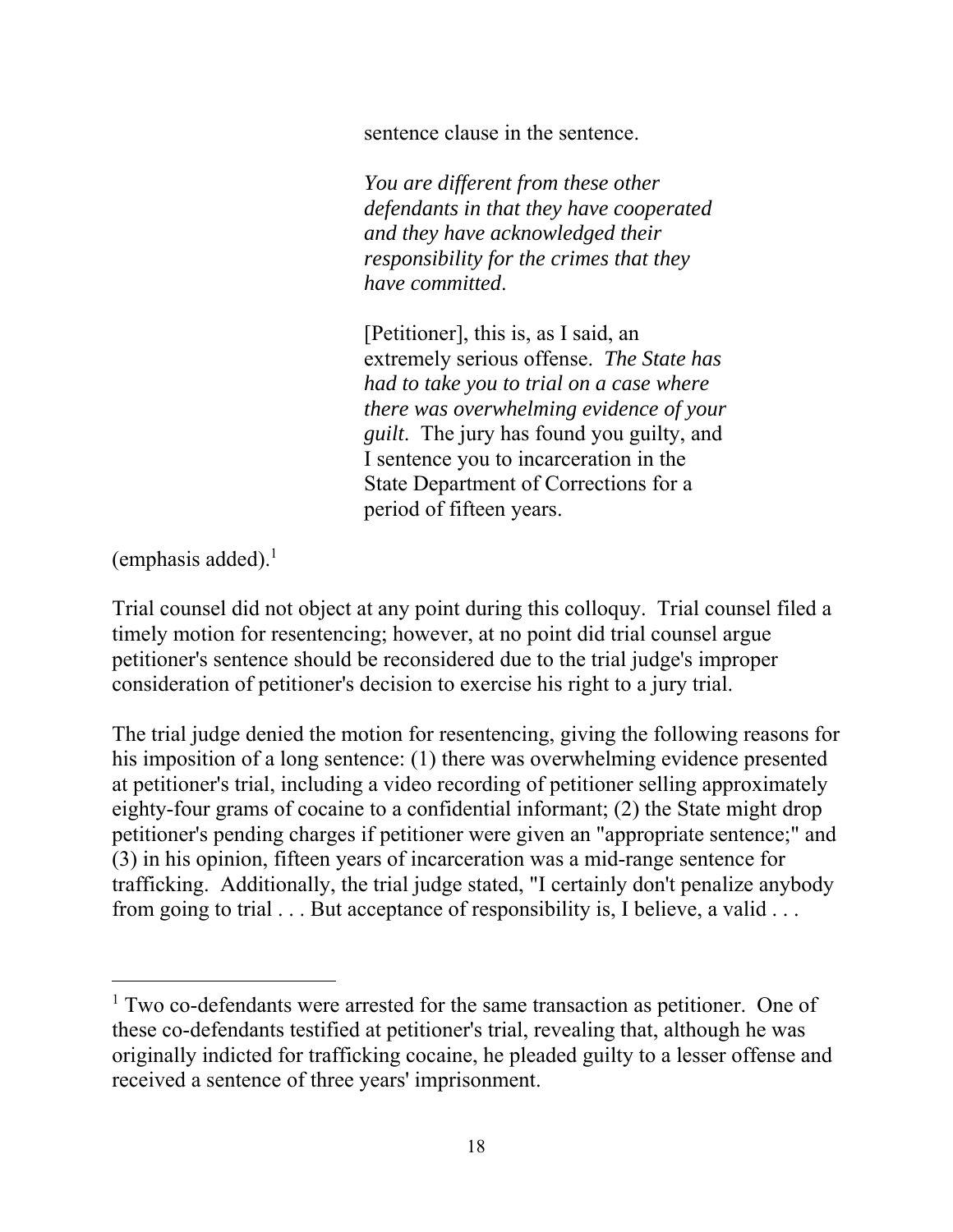consideration for [t]he Court."2

 $\overline{a}$ 

On PCR, petitioner alleged trial counsel was ineffective in failing to object to the trial judge's consideration of petitioner's decision to exercise his right to a jury trial as a factor in sentencing petitioner.

The PCR judge found trial counsel's testimony, "[I]t just never struck me that [petitioner] was going to be punished because we went to trial, and so I didn't raise it in that context" indicated trial counsel had a "valid strategic reason" for failing to object to petitioner's sentence on that ground. Further, the PCR judge found petitioner "failed to demonstrate he would have received a different sentence if such an objection had been made" because the trial judge articulated a "number of factors" for petitioner's fifteen-year sentence, including petitioner's immigration status, petitioner's pending charges, and the overwhelming evidence presented against petitioner at trial. Accordingly, the PCR judge found petitioner did not meet his burden of proving the deficiency or prejudice required for a finding of ineffective assistance of counsel. *See Strickland v. Washington,* 466 U.S. 668, 104 S.Ct. 2052, 80 L.Ed.2d 674 (1984) (to prove ineffective assistance of counsel, the applicant must show counsel's performance fell below an objective standard of reasonableness; and but for counsel's error, there is a reasonable probability the result of the trial would have been different).

Petitioner argues the PCR judge erred because the transcript of the pre-trial conference and sentencing colloquy reveal that the trial judge abused his discretion when he improperly considered petitioner's decision to proceed to trial as a factor in sentencing petitioner to fifteen years' imprisonment. Petitioner further argues, if counsel had objected to the sentence on that ground, there is a reasonable probability the trial judge would have sustained the objection and modified the sentence, or, at the very least, the objection would have been preserved for appellate review.

"In all criminal prosecutions, the accused shall enjoy the right to a speedy and public trial, by an impartial jury of the State . . . ." U.S. Const. amend. VI. When a trial judge considers the fact that the defendant exercised his or her constitutional

<sup>&</sup>lt;sup>2</sup> On direct appeal, petitioner argued the trial judge abused his discretion by improperly considering petitioner's decision to exercise his right to a jury trial when sentencing petitioner. The Court of Appeals held this issue was not preserved for review.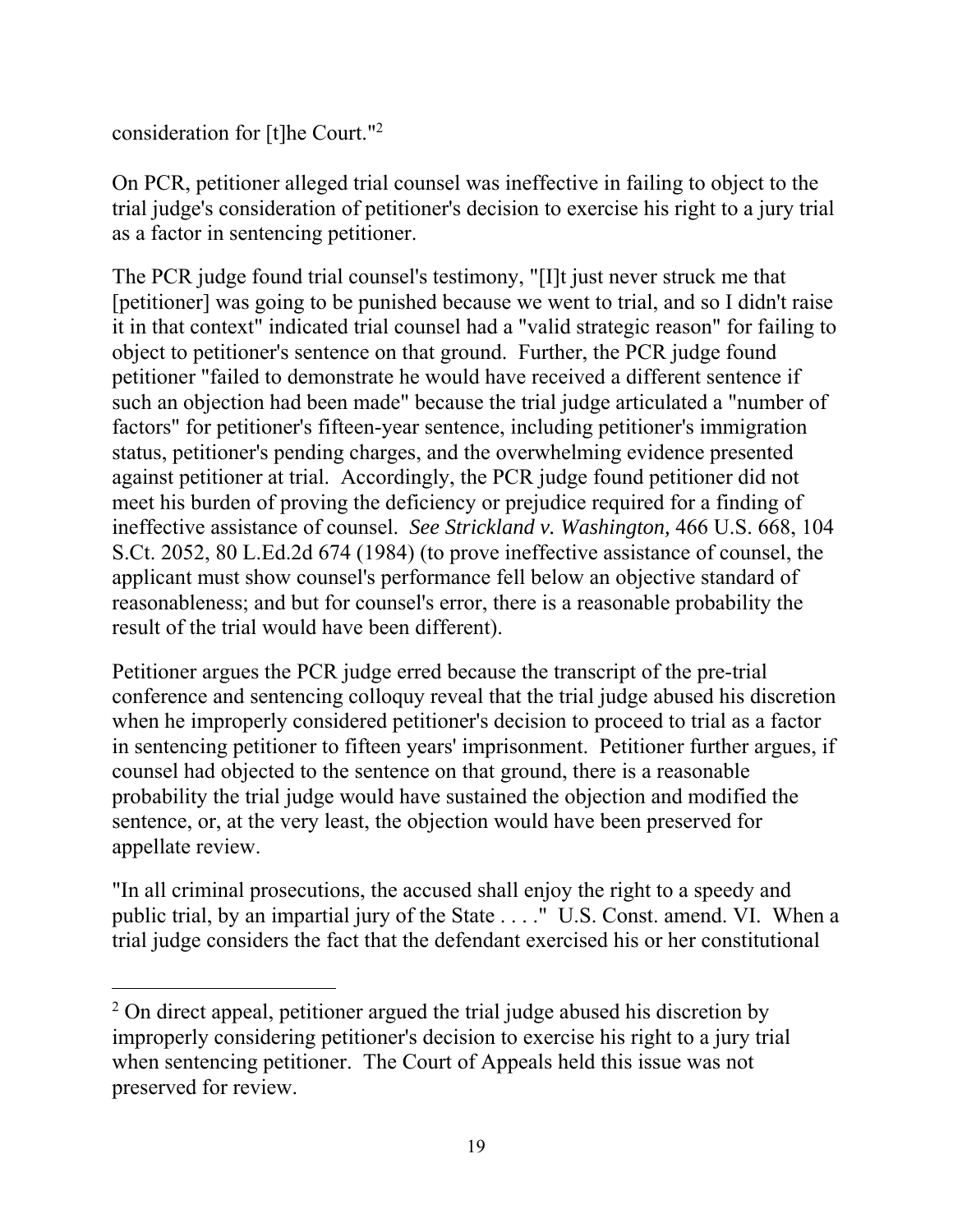discretion. *See Davis v. State*, 336 S.C. 329, 520 S.E.2d 801 (1999) (holding right to a jury trial as a factor in sentencing the defendant, it is an abuse of counsel was ineffective in failing to object when the trial judge indicated the reason he sentenced Davis more harshly than two similarly-situated offenders who, unlike Davis, had pled guilty was because those offenders admitted their guilt); *State v. Hazel*, 317 S.C. 368, 453 S.E.2d 879 (1995) (holding the trial judge abused his discretion when the judge considered the fact that Hazel did not plead guilty in declining to grant Hazel's request for sentencing under the Youthful Offender Act).

We hold the statements made by the trial judge clearly reveal he improperly considered petitioner's decision to exercise his right to a jury trial in sentencing petitioner. The PCR judge erred in concluding that, because the trial judge "articulated that [petitioner's] sentence was based on a number of factors," petitioner failed to prove he was prejudiced by counsel's deficient performance. Rather, a trial judge abuses his or her discretion when he or she *considers* the fact that the defendant exercised his or her constitutional right to a jury trial as a factor in sentencing the defendant. Thus, although evidence from the record of other, valid reasons for a sentence might aid an appellate court in determining whether the trial court improperly considered a defendant's decision to proceed to trial during sentencing, those other sentencing factors do not negate the abuse of discretion that occurs when one of the sentencing factors considered by the trial judge was the defendant's decision to proceed to trial. *See Davis*, *supra* (holding the trial judge abused his discretion by *considering* the fact that the defendant exercised his right to a jury trial in sentencing the defendant); *Hazel*, *supra* (same); *State v. Follin,* 352 S.C. 235, 257-58, 573 S.E.2d 812, 824 (Ct. App. 2002) ("We caution the Bench that a trial judge abuses his or her discretion in sentencing when the judge *considers* the fact that the defendant exercised the right to a jury trial.") (emphasis added); *see also State v. Brouwer*, 346 S.C. 375, 388, 550 S.E.2d 915, 922 (Ct. App. 2001) (remanding for a new sentencing hearing pursuant to *Hazel*, *supra*, stating, "Although the [trial judge] herein also stated it had never, and never would, 'punish someone for exercising their right to a jury trial,' we believe the mere disavowal of wrongful intent cannot remove the taint inherent in the [trial judge's] commentary, especially since the record fails to reflect an otherwise appropriate basis for Brouwer's disparate sentence."). Accordingly, regardless of the fact that the trial judge considered the overwhelming evidence presented against petitioner, as well as his his pending charges and immigration status, in sentencing petitioner, and, despite the fact that the trial judge stated he was not "punishing" petitioner for choosing to exercise his right to a jury trial, the trial judge unequivocally *considered* petitioner's decision to reject a plea offer and proceed to trial as a factor in sentencing petitioner. This was improper.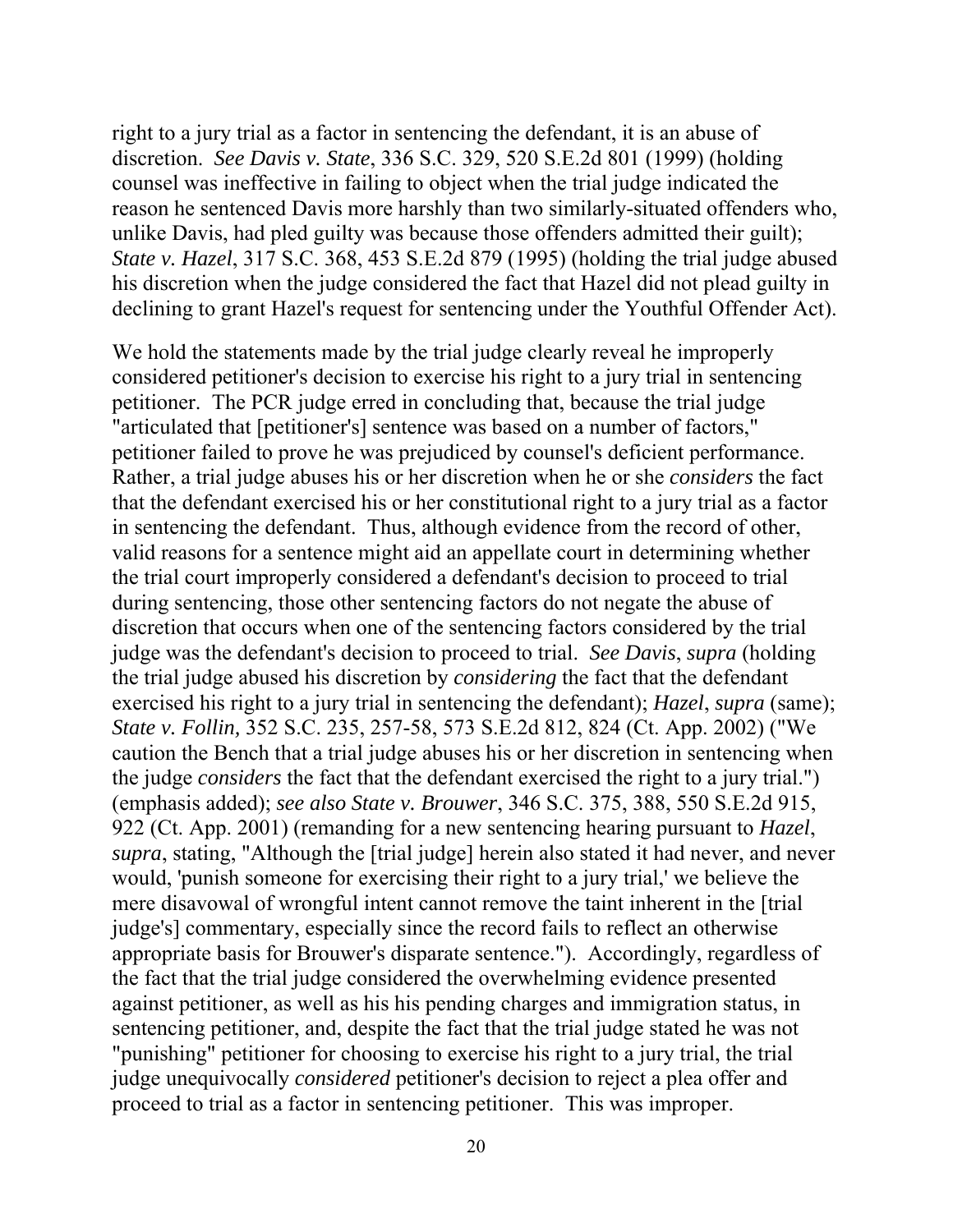Further, we find there is no evidence to support the PCR judge's finding that trial counsel articulated a "valid strategic reason" for failing to object to the trial judge's improper consideration of petitioner's decision to proceed to trial in sentencing petitioner. *See Cherry v. State,* 300 S.C. 115, 386 S.E.2d 624 (1989) (stating that, in reviewing a PCR judge's decision, this Court is concerned only with whether there is any evidence of probative value to support that decision). Instead, counsel's testimony from the PCR hearing reveals no strategic discretion was employed by counsel on this matter at all. *See Foye v. State*, 335 S.C. 586, 518 S.E.2d 265 (1999) (counsel's performance did not constitute valid strategy where counsel did not even consider the question and thus failed to use discretion in employing an appropriate strategy).

#### **CONCLUSION**

Because trial counsel was deficient in failing to object to the trial judge's improper consideration of petitioner's decision to exercise his right to jury trial in sentencing petitioner, and, had the objection been preserved for appeal, an appellate court would have held the trial judge abused his discretion, we hold the PCR judge erred in denying petitioner's application for PCR. Accordingly, we reverse the PCR judge's denial of relief and remand for resentencing.

#### **REVERSED AND REMANDED.**

# **PLEICONES, C.J., BEATTY, KITTREDGE, HEARN, and FEW, JJ., concur.**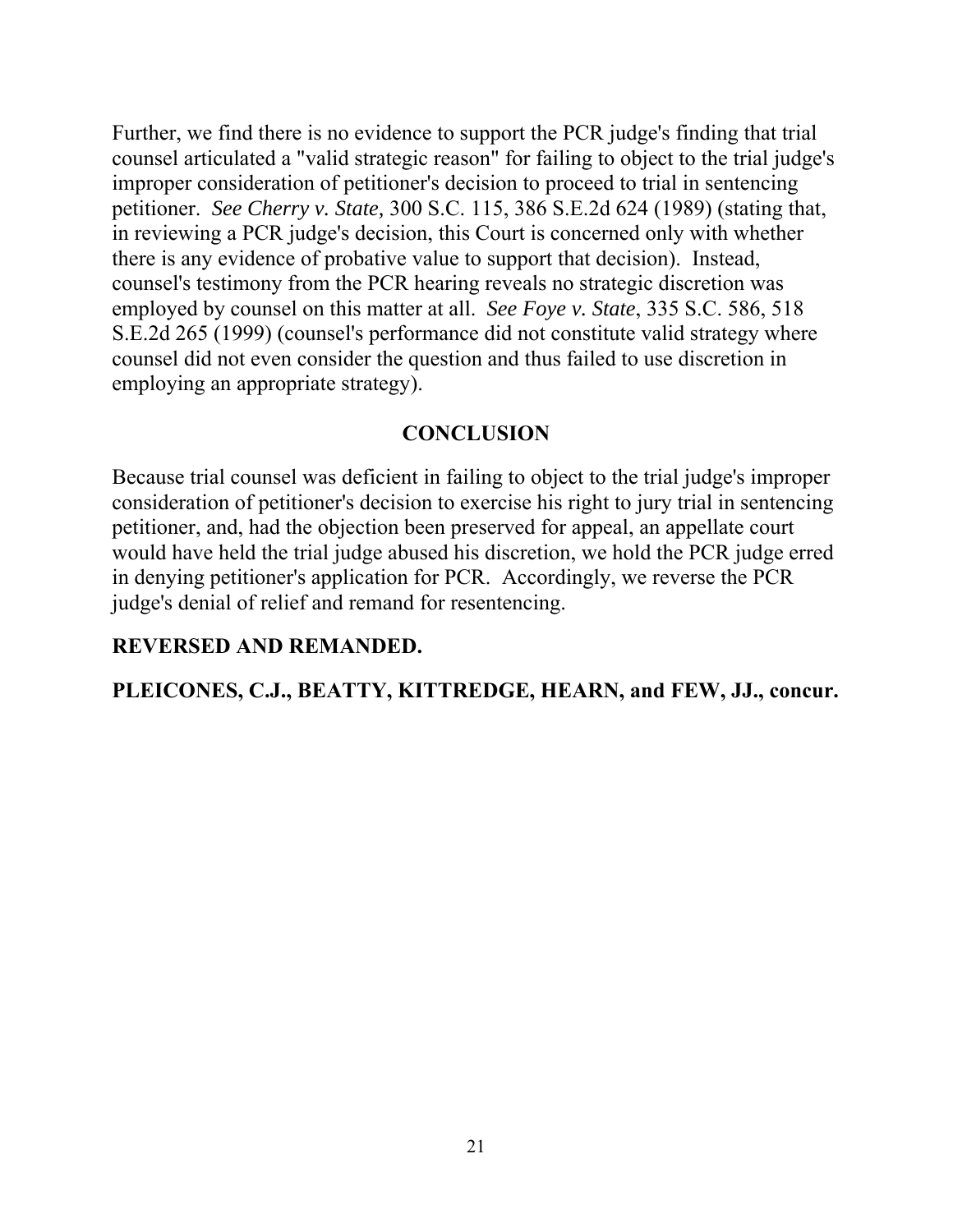# <span id="page-21-0"></span>**THE STATE OF SOUTH CAROLINA In The Supreme Court**

In the Matter of Ronald Wade Moak, Respondent.

Appellate Case No. 2016-001018

Opinion No. 27649 Submitted June 21, 2016 – Filed July 20, 2016

#### **PUBLIC REPRIMAND**

Lesley M. Coggiola, Disciplinary Counsel, and Sabrina C. Todd, Assistant Disciplinary Counsel, both of Columbia, for Office of Disciplinary Counsel.

Ronald Wade Moak, of Camden, *pro se*.

**PER CURIAM:** In this attorney disciplinary matter, respondent and the Office of Disciplinary Counsel have entered into an Agreement for Discipline by Consent (Agreement) pursuant to Rule 21 of the Rules for Lawyer Disciplinary Enforcement (RLDE) contained in Rule 413 of the South Carolina Appellate Court Rules (SCACR). In the Agreement, respondent admits misconduct and consents to the imposition of a public reprimand with conditions. We accept the Agreement and issue a public reprimand with conditions as stated hereafter in this opinion. The facts, as set forth in the Agreement, are as follows.

#### **Facts and Law**

#### Matter I

Respondent agreed to represent Client A on three matters for a flat fee of \$2,500: a criminal domestic violence charge, a Department of Social Services paternity case,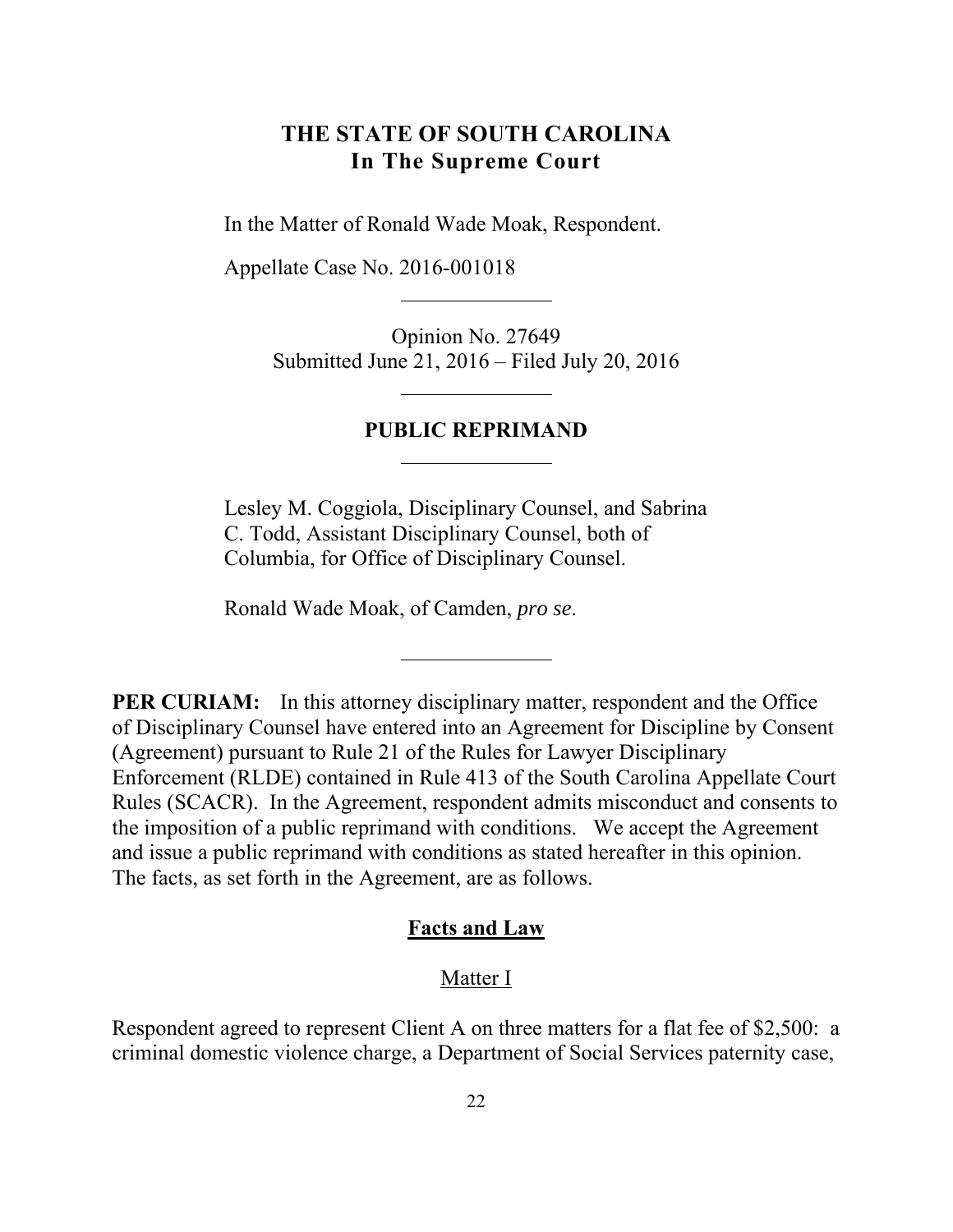and a possible divorce. Ultimately, respondent collected \$2,785 in fees, but also represented Client A on an additional criminal domestic violence charge as well as an animal control charge.

A few days after beginning the representation, respondent filed a divorce complaint and a motion for an emergency hearing on Client A's behalf. Although respondent provided information for the domestic action, respondent did not provide him with a copy of the complaint. The temporary hearing was continued because Client A's wife was incarcerated in another county. Respondent did not seek to have the hearing rescheduled and did not adequately explain the status of the case to Client A. When Client A later waivered on whether he wanted to pursue the divorce, respondent considered the matter abandoned but did not clearly communicate that to Client A. At times, respondent's communications with Client A and his daughter caused Client A to believe the divorce action was proceeding.

Respondent admits that, at times, he failed to respond to Client A's reasonable requests for information about the action. He did not notify Client A when he received a 365-day benchmark notice from the family court or when the case was dismissed.

Client A obtained a divorce with assistance from another lawyer. Thereafter, Client A filed a complaint with ODC under the mistaken belief respondent never filed a divorce action on his behalf.

Respondent admits that his conduct violated the following provisions of the Rules of Professional Conduct, Rule 407, SCACR: Rule 1.3 (lawyer shall act with reasonable diligence and promptness in representing client); and Rule 1.4 (lawyer shall keep client reasonably informed about status of matter and promptly comply with reasonable requests for information).

## Matter II

Client B sought respondent's assistance with a child visitation issue. Respondent recommended Client B reach a visitation agreement with the child's father which respondent could then submit to the family court for adoption as an official court order. Respondent agreed to represent Client B for \$500, which included a court appearance and filing fees. The fee agreement was not reduced to writing. Client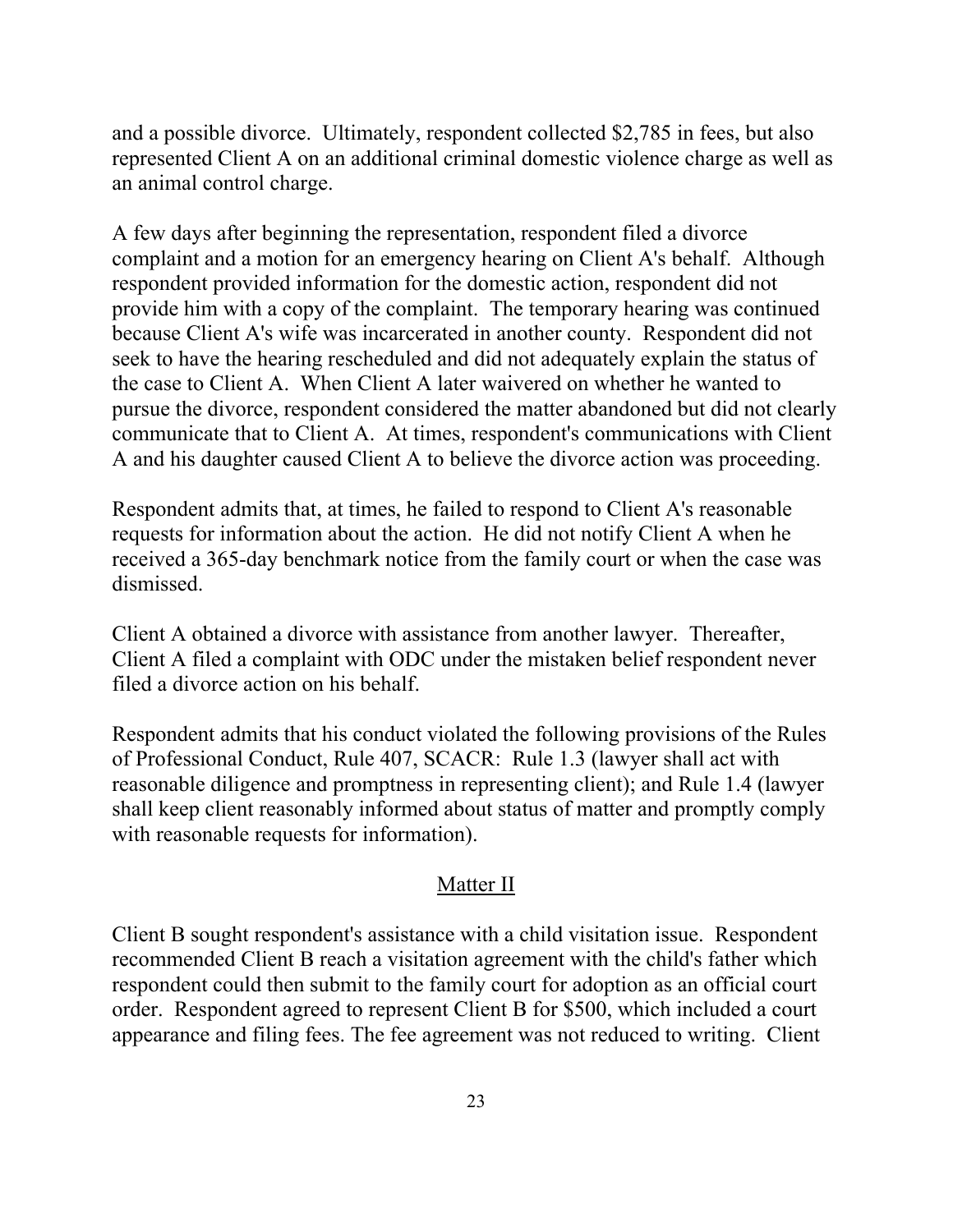B understood respondent would file the visitation agreement upon payment of \$350 with the balance due later.

Client B paid respondent \$350. Respondent did not place the unearned fees into a trust account. He states he does not maintain a trust account because most funds he receives are earned fees.

Client B and the child's father presented respondent with their handwritten agreement in late October or early November 2014. Respondent advised he would immediately file the agreement so a hearing could be scheduled before the Christmas holidays.

However, respondent did not file anything on Client B's behalf and did not communicate with her further. Respondent did not respond to Client B's telephone calls or texts. Respondent admits he failed to communicate with Client B; he asserts his failure to communicate was due to personal problems related to his mother's death. Respondent further states he did not know how to reach Client B after he lost contact with Client B's aunt who had referred Client B to him.

In May 2015, Client B filed a complaint against respondent. In January 2016, respondent refunded the \$350 paid by Client B.

Respondent no longer accepts domestic cases.

Respondent admits that his conduct violated the following provisions of the Rules of Professional Conduct, Rule 407, SCACR: Rule 1.3 (lawyer shall act with reasonable diligence and promptness in representing client); Rule 1.4 (lawyer shall keep client reasonably informed about status of matter and promptly comply with reasonable requests for information); Rule 1.15 (lawyer shall deposit into trust account unearned legal fees and expenses paid in advance, to be withdrawn only as fees are earned or expenses incurred); and Rule 1.16(d) (upon termination of representation, lawyer shall take steps to extent reasonably practicable to protect client's interests, such as refunding any advance payment of fees or expenses that have not been earned or incurred).

# Matter III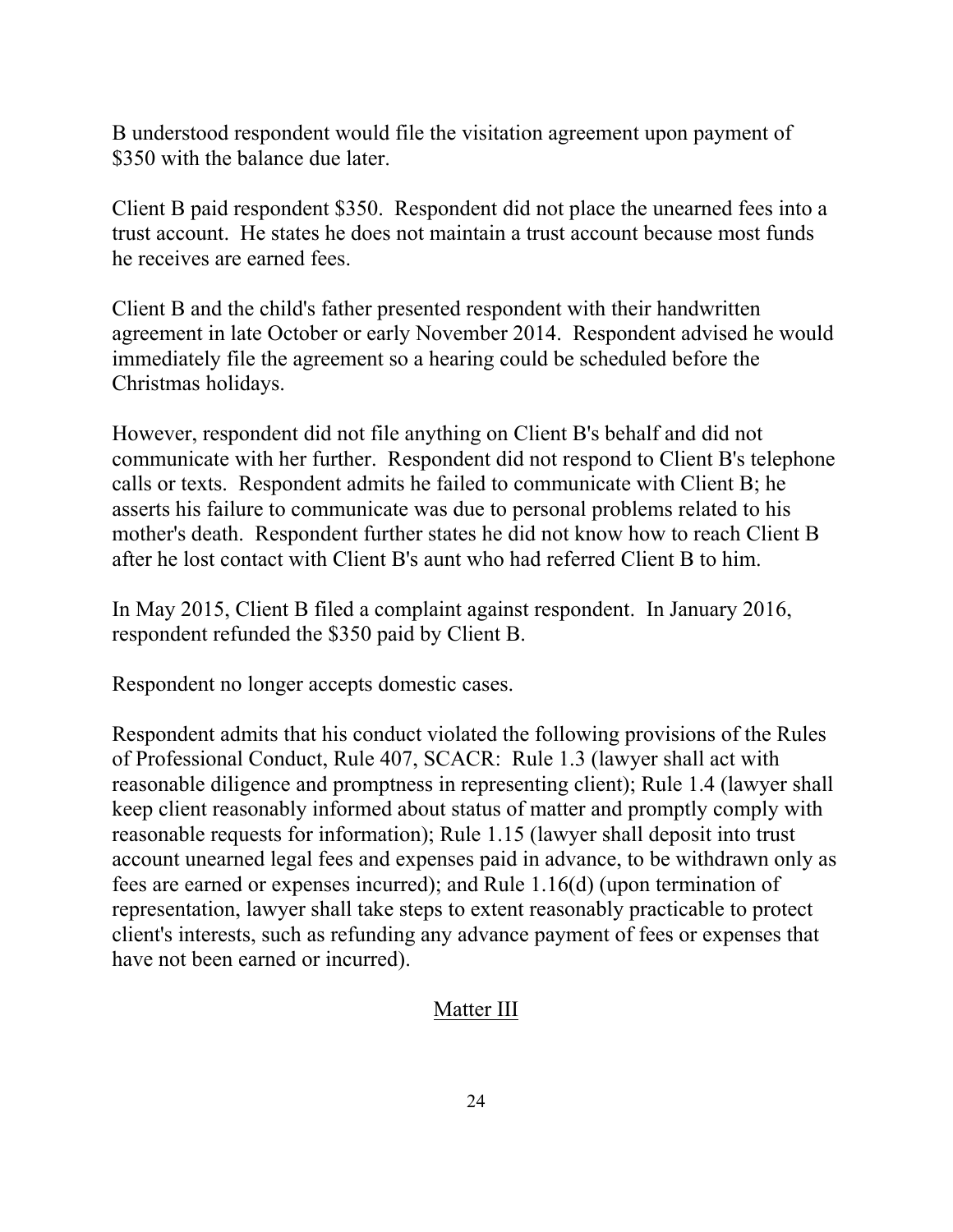Respondent agreed to represent Client C in a state post-conviction relief (PCR) action. Client C was seeking relief from a conviction related to a pending federal charge and believed obtaining relief from his state conviction would help him resolve his federal charge. Client C pled guilty on the federal charge and was sent to a federal prison in another state before his PCR action reached the docket.

When Client C's case first appeared on the docket, respondent sought and received a continuance to explore having his client transferred for the hearing. By the time the case was docketed a second time respondent realized an order of transportation was not possible. Although respondent asserts he unsuccessfully attempted to reach Client C's family, he never wrote Client C or attempted to call him to explain what was happening with his case.

On June 15, 2015, Client C emailed respondent from prison requesting the status of his PCR action and he complained that respondent had not responded to communications from Client C's wife. Respondent did not respond to the email.

In July 2015, respondent represented Client C at the PCR hearing without advising Client C that the hearing had been scheduled. Respondent did not advise Client C that the judge orally denied the PCR at the end of the hearing. Respondent maintains that, after he received the written order several months after the hearing, he sent a copy of the order to Client C. Client C reports he has not heard from respondent and still does not know the status of his PCR.

The PCR order indicates respondent presented no evidence in support of Client C's primary complaint against his guilty plea counsel.

Respondent admits that his conduct violated the following provisions of the Rules of Professional Conduct, Rule 407, SCACR: Rule 1.3 (lawyer shall act with reasonable diligence and promptness in representing client); and Rule 1.4 (lawyer shall keep client reasonably informed about status of matter and promptly comply with reasonable requests for information).

Respondent also admits his conduct in each of these matters constitutes grounds for discipline under Rule 7(a)(1) of the Rules for Lawyer Disciplinary Enforcement, Rule 413, SCACR: (it shall be ground for discipline for lawyer to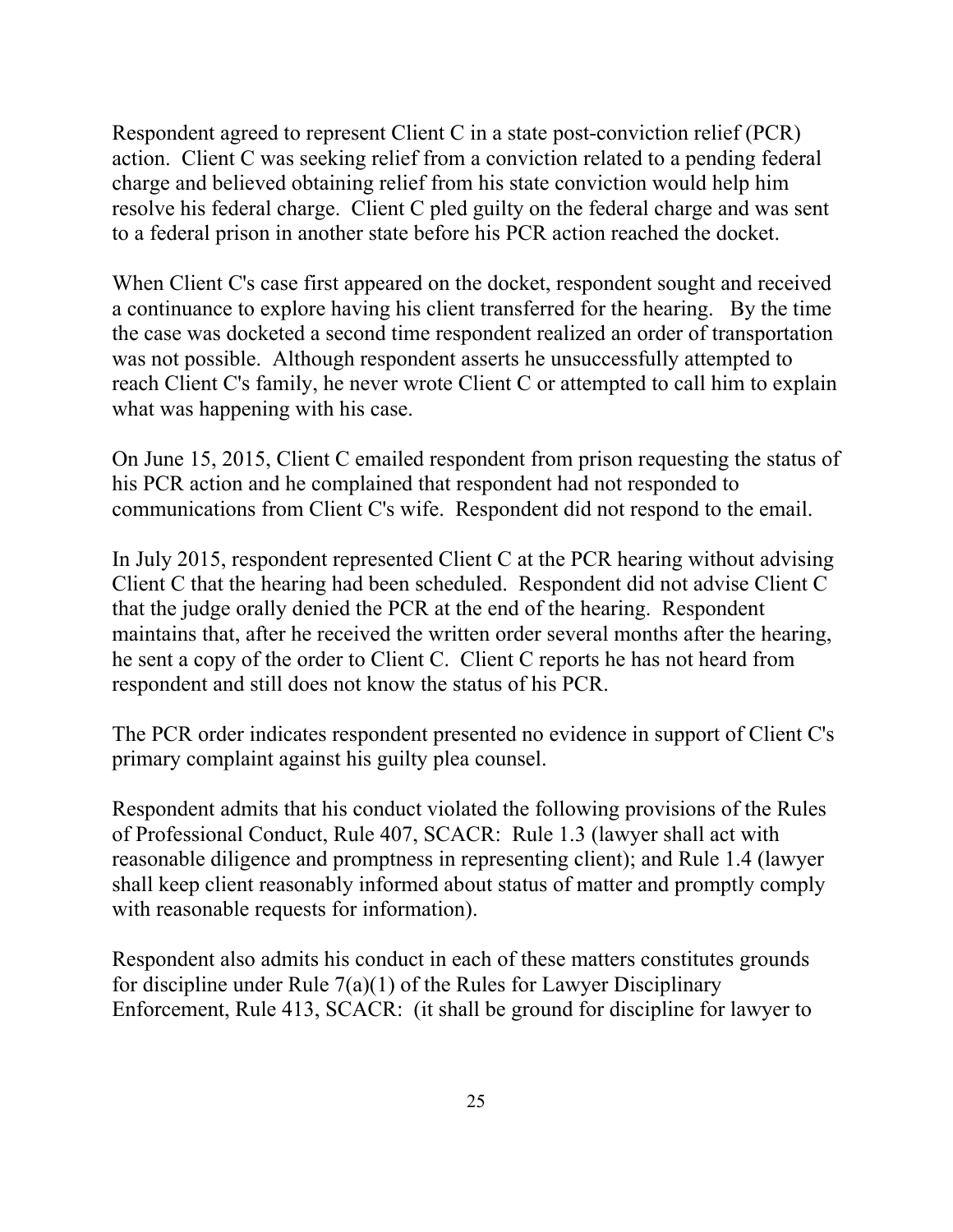violate Rules of Professional Conduct or any other rules of this jurisdiction regarding professional conduct of lawyers).

#### **Conclusion**

We find respondent's misconduct warrants a public reprimand.<sup>1</sup> Accordingly, we accept the Agreement and publicly reprimand respondent for his misconduct. Further, within thirty (30) days of the date of this opinion, respondent shall pay the costs incurred in the investigation and prosecution of this matter by ODC and the Commission on Lawyer Conduct (the Commission). Within one (1) year of the date of this opinion, respondent shall complete the Legal Ethics and Practice Program Ethics School, Trust Account School, and Law Office Management School. Respondent shall provide proof of his completion of each program to the Commission no later than ten (10) days after the conclusion of each program.

#### **PUBLIC REPRIMAND.**

 $\overline{a}$ 

**PLEICONES, C.J., BEATTY, KITTREDGE, HEARN and FEW, JJ., concur.** 

<sup>1</sup> Respondent's disciplinary history includes a letter of caution issued in 2015. Like the current matter, the letter of caution also cites Rule 1.3 and Rule 1.4 of the Rules of Professional Conduct. *See* Rule 2(r), RLDE (fact that letter of caution has been issued shall not be considered in subsequent disciplinary proceeding against lawyer unless the caution or warning contained in letter of caution is relevant to the misconduct alleged in new proceedings).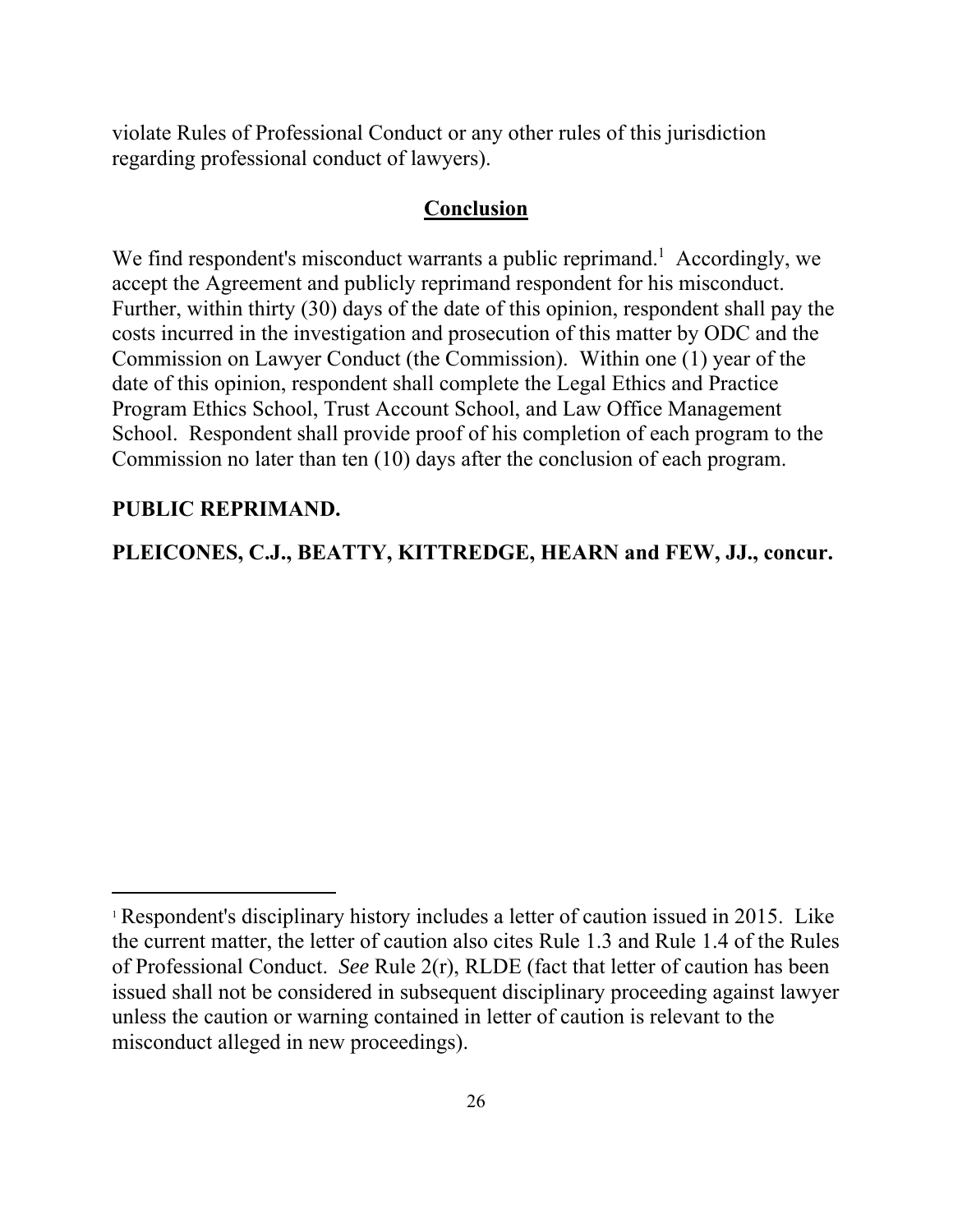# <span id="page-26-0"></span>**THE STATE OF SOUTH CAROLINA In The Supreme Court**

In the Matter of Paul Winford Owen, Jr., Respondent.

Appellate Case No. 2016-001060

Opinion No. 27650 Submitted June 23, 2016 – Filed July 20, 2016

#### **PUBLIC REPRIMAND**

Lesley M. Coggiola, Disciplinary Counsel, and William C. Campbell, Assistant Disciplinary Counsel, both of Columbia, for Office of Disciplinary Counsel.

John P. Freeman, Esquire, of Columbia, for Respondent.

**PER CURIAM:** In this attorney disciplinary matter, respondent and the Office of Disciplinary Counsel have entered into an Agreement for Discipline by Consent (Agreement) pursuant to Rule 21 of the Rules for Lawyer Disciplinary Enforcement (RLDE) contained in Rule 413 of the South Carolina Appellate Court Rules (SCACR). In the Agreement, respondent admits misconduct and consents to the imposition of an admonition or public reprimand with conditions. We accept the Agreement and issue a public reprimand with conditions as set forth hereafter in this opinion. The facts, as set forth in the Agreement, are as follows.

#### **Facts**

By order dated October 27, 2015, respondent was sanctioned by the Honorable David R. Duncan, a judge of the United States Bankruptcy Court for the District of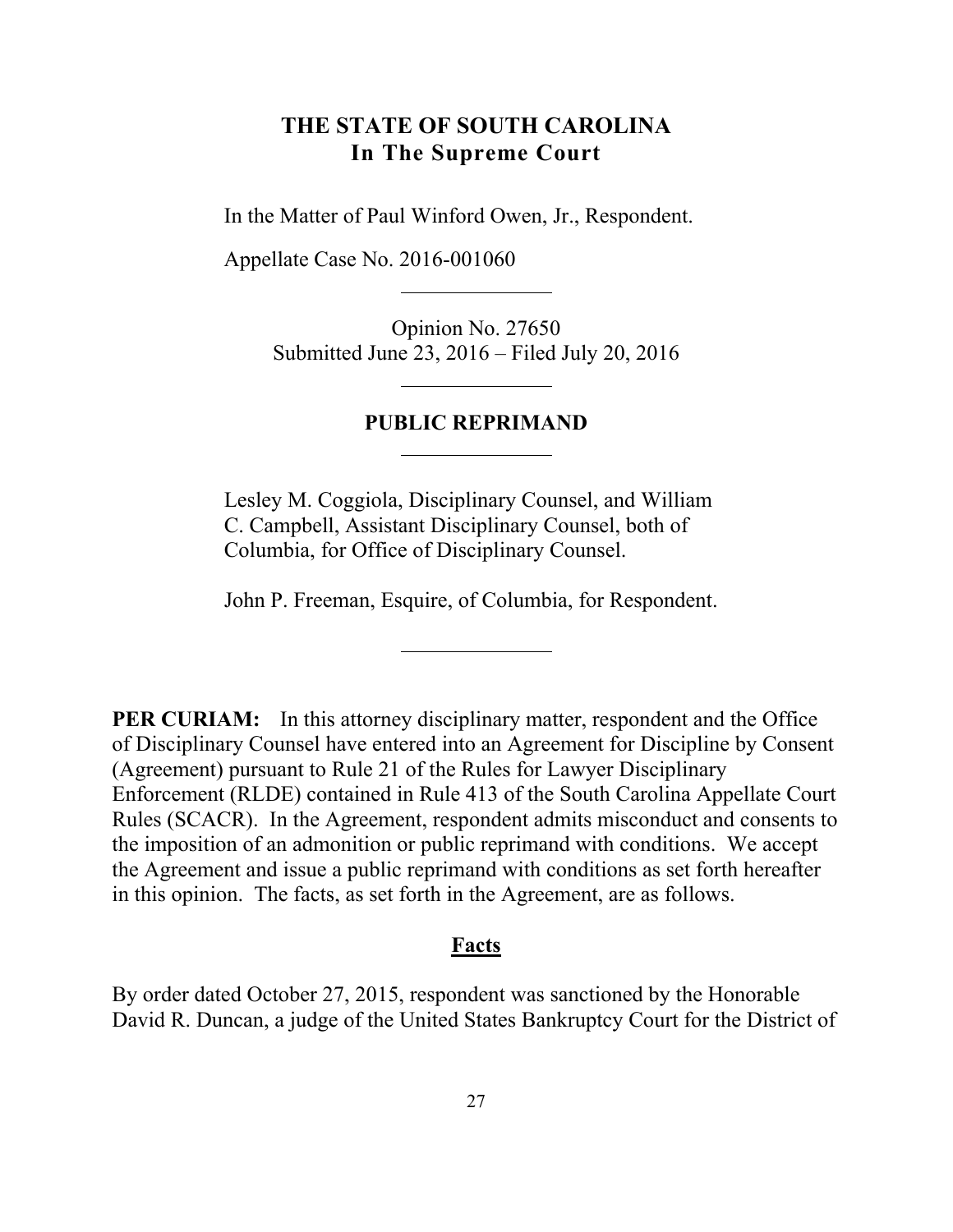South Carolina, and assessed a fine of \$5,000.00. The sanction arose out of respondent's conduct in a bankruptcy court hearing held on August 25, 2015. At the time of the hearing, the parties were in binding arbitration and respondent's arguments were still under consideration by the arbitrator. Nevertheless, during the bankruptcy hearing, respondent made arguments based on the United States Supreme Court decision in *Jesinoski v. Countrywide Home Loans*, 574 U.S. \_\_\_, 135 S.Ct. 790, 190 L.Ed.2d 650 (2015). Respondent admits the arbitration proceeding was the sole forum before which to raise his argument under *Jesinoski*  and that he should not have presented the *Jesinoski* argument to the bankruptcy court. As a result of respondent's conduct, the bankruptcy court and opposing party were required to endure a proceeding which was groundless.

Further, respondent admits that, at the hearing, he told Judge Duncan he was proceeding at the direction of the Bankruptcy Trustee when, in actuality, he was responsible for the argument. Respondent later wrote a letter to Judge Duncan in which he called attention to his misstatement and apologized to all concerned.

Respondent acknowledges the Court deserves no less than complete, candid disclosures which are truthful at the time they are made. He agrees his misstatement regarding the Bankruptcy Trustee was not excused by his corrective disclosure in his letter to the bankruptcy court.

#### **Law**

Respondent admits that by his conduct he has violated the following provisions of the Rules of Professional Conduct, Rule 407, SCACR: Rule 1.1 (lawyer shall provide competent representation); Rule 3.1 (lawyer shall not bring or defend proceeding, or assert or controvert an issue therein, unless there is basis in law and fact for doing so that is not frivolous); Rule 3.3 (lawyer shall not knowingly make false statement of fact to tribunal); Rule 3.4 (lawyer shall not knowingly disobey obligation under rules of tribunal); 8.4(a) (it is professional misconduct for lawyer to violate Rules of Professional Conduct); Rule 8.4(d) (lawyer shall not engage in conduct involving dishonesty, fraud, deceit, or misrepresentation); and Rule 8.4(e) (lawyer shall not engage in conduct prejudicial to administration of justice).

Respondent also admits he has violated the following Rules for Lawyer Disciplinary Enforcement, Rule 413, SCACR: Rule 7(a)(1) (it shall be ground for discipline for lawyer to violate Rules of Professional Conduct).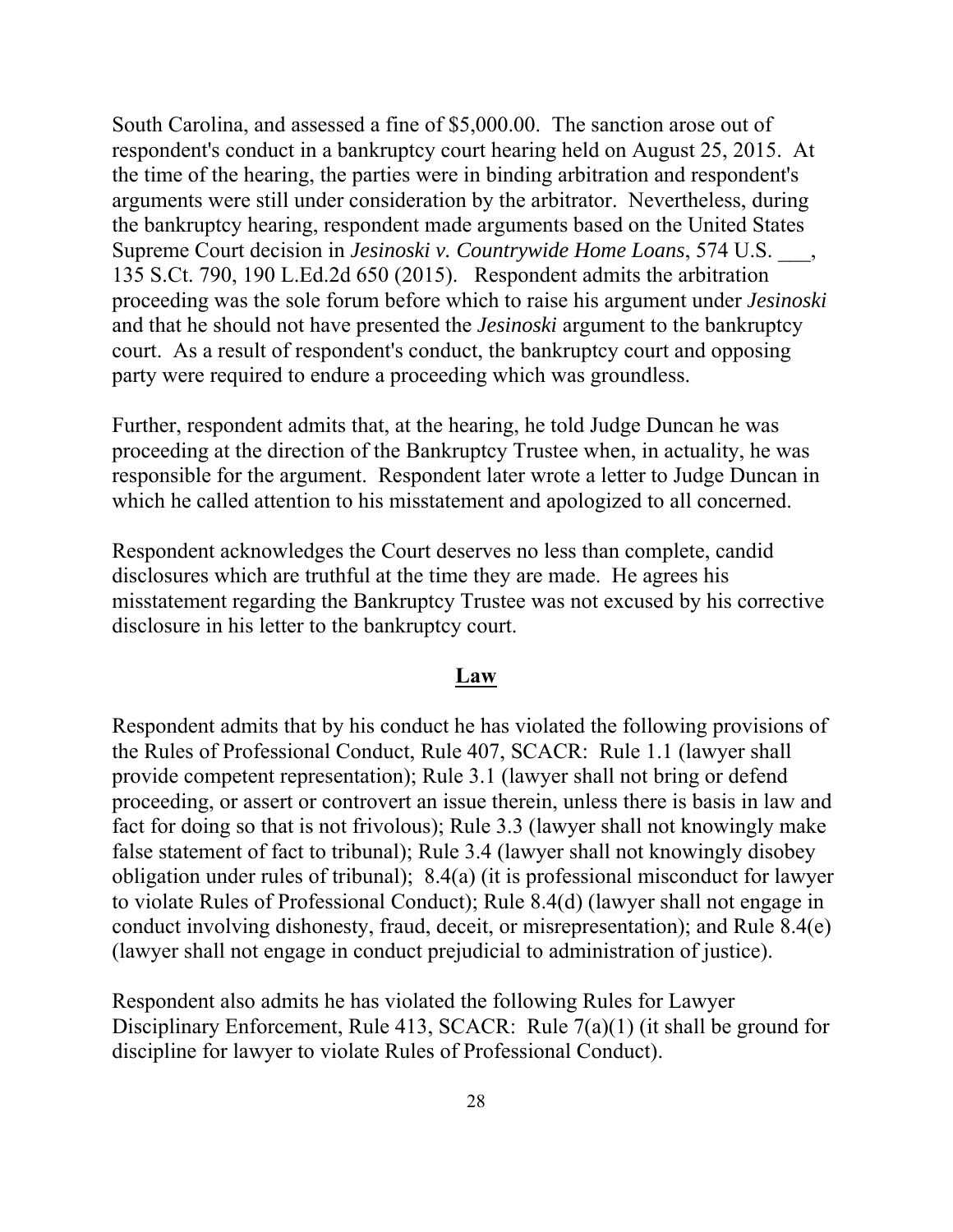## **Conclusion**

We find respondent's misconduct warrants a public reprimand.<sup>1</sup> Accordingly, we accept the Agreement and publicly reprimand respondent for his misconduct. Within thirty (30) days of the date of this opinion, respondent shall pay the costs incurred in the investigation and prosecution of this matter by ODC and the Commission on Lawyer Conduct (Commission). Within six (6) months of the date of this opinion, respondent shall complete the Legal Ethics and Practice Program Ethics School and shall provide proof of completion of the program to the Commission no later than ten (10) days after the program has concluded.

#### **PUBLIC REPRIMAND.**

 $\overline{a}$ 

#### **PLEICONES, C.J., BEATTY, KITTREDGE, HEARN and FEW, JJ., concur.**

<sup>1</sup> Respondent's disciplinary history includes an admonition issued in 2007. *See*  Rule 7(b)(4), RLDE (admonition may be used in subsequent proceeding as evidence of prior misconduct solely upon issue of sanction). Further, in 2005, he entered into a deferred disciplinary agreement which cites some of the Rules of Professional Conduct respondent admits violating in the current matter. *See In the Matter of Toney*, 396 S.C. 303, 721 S.E.2d 437 (2012) (Court can consider prior deferred disciplinary agreement involving similar misconduct in concluding lawyer's disciplinary history demonstrates pattern of misconduct).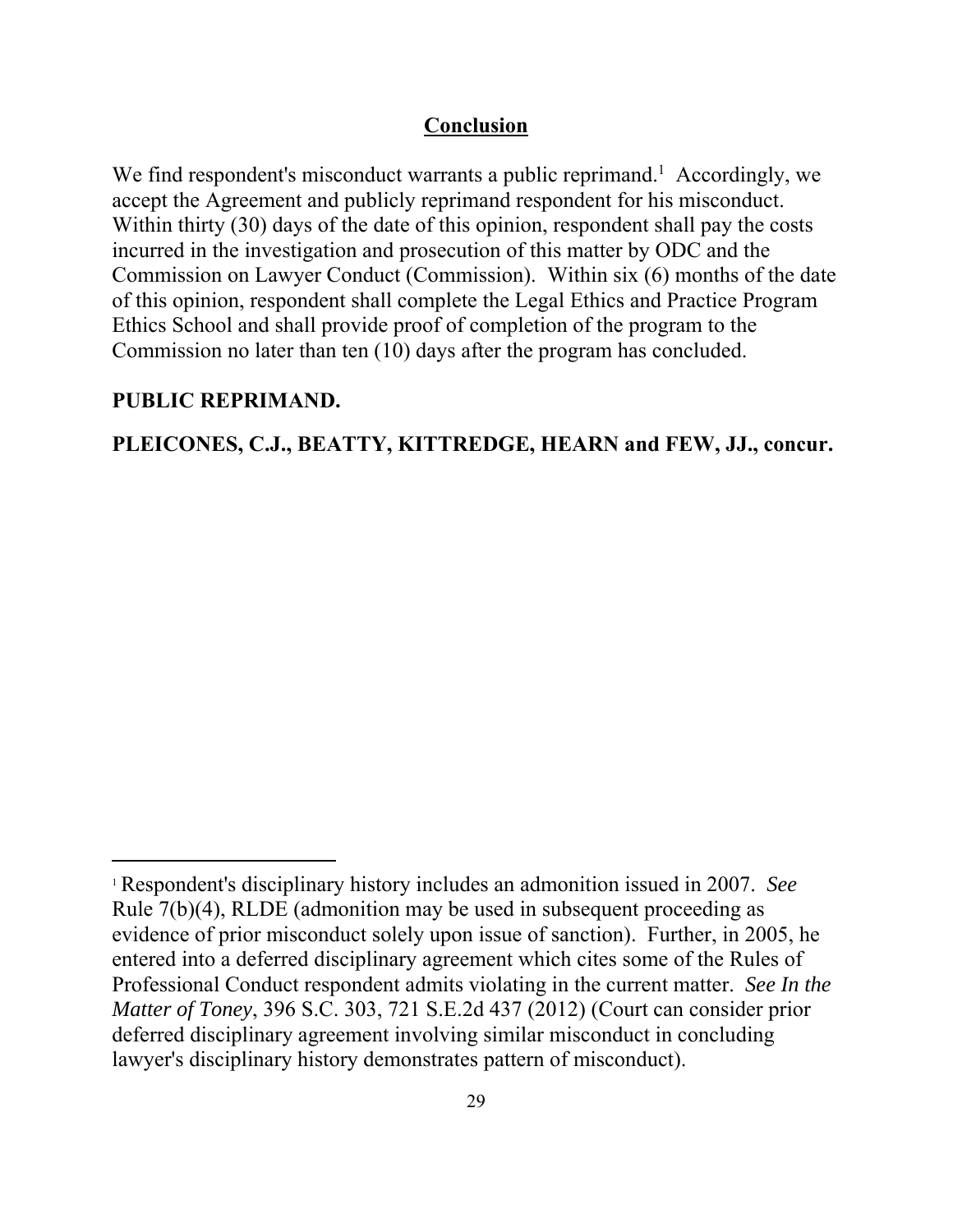# <span id="page-29-0"></span>**THE STATE OF SOUTH CAROLINA In The Supreme Court**

In the Matter Thaddaeus T. Viers, Respondent.

Appellate Case No. 2016-001034

Opinion No. 27651 Submitted June 22, 2016 – Filed July 20, 2016

#### **DISBARRED**

Lesley M. Coggiola, Disciplinary Counsel, and C. Tex Davis, Jr., Senior Assistant Disciplinary Counsel, both of Columbia, for Office of Disciplinary Counsel.

Dylan Ward Goff, of James E. Smith Jr., PA, of Columbia, for Respondent.

**PER CURIAM:** In this attorney disciplinary matter, respondent and the Office of Disciplinary Counsel (ODC) have entered into an Agreement for Discipline by Consent (Agreement) pursuant to Rule 21 of the Rules for Lawyer Disciplinary Enforcement (RLDE) contained in Rule 413 of the South Carolina Appellate Court Rules (SCACR). In the Agreement, respondent admits misconduct and consents to the imposition of a definite suspension not to exceed three (3) years or disbarment. Respondent requests the Court impose the suspension or disbarment retroactively to April 11, 2012, the date of his interim suspension. *In the Matter of Viers*, 397 S.C. 517, 727 S.E.2d 27 (2012). ODC joins the request for retroactive imposition of the sanction. We accept the Agreement and disbar respondent from the practice of law in this state, retroactively to the date of his interim suspension. The facts, as set forth in the Agreement, are as follows.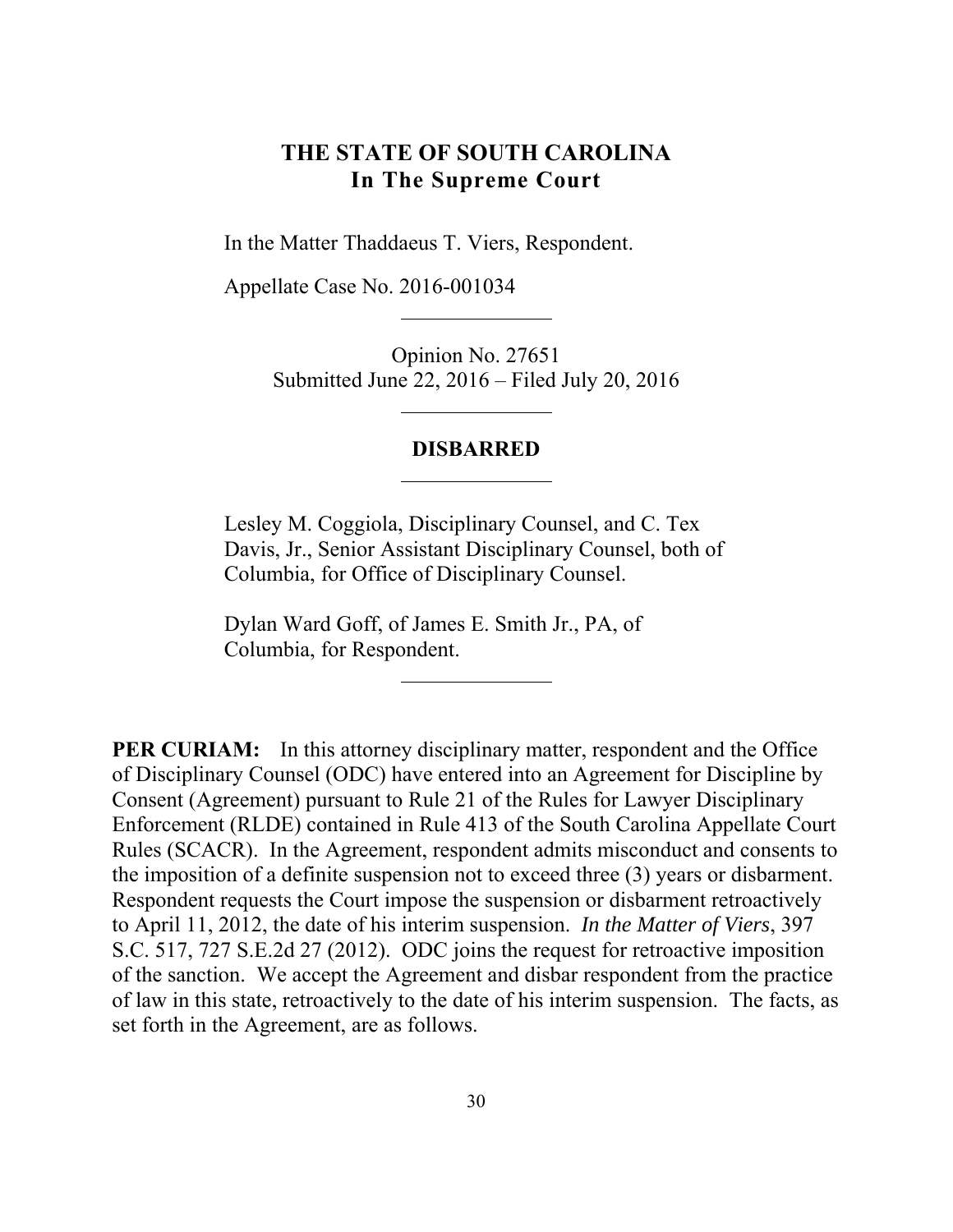# **Facts**

# Matter I

On January 5, 2012, respondent was arrested and charged with Harassment 1st degree. In March 2012, respondent was indicted on the additional charge of Stalking. By letter dated April 3, 2012, respondent self-reported these criminal charges to ODC. As noted above, on April 11, 2012, the Court placed respondent on interim suspension. *Id.* 

In January 2013, respondent was indicted on the additional charges of Petit Larceny and Burglary 1st.

All of the criminal charges involved respondent's conduct and interactions with his ex-girlfriend.

On January 8, 2014, respondent pled guilty to Harassment 2nd degree. He was sentenced to sixty (60) days in jail (to be served on weekends), one (1) year of probation, required mental health counseling, fees/fines in the amount of \$133.90, and ordered to have no contact, either directly or indirectly, with the victim. The remaining criminal charges of Stalking, Burglary 1st, and Petit Larceny were marked nolle prosequi on January 24, 2014. Respondent has paid all fees/fines related to the guilty plea.

# Matter II

Respondent was indicted on fourteen (14) counts of criminal conduct relating to his representation of Marlon Weaver. On April 15, 2015, respondent pled guilty to engaging in a monetary transaction in property derived from unlawful activity which is a violation of 18 U.S.C. § 1957 and 18 U.S.C. § 2. Specifically, respondent admitted he engaged in a monetary transaction which had some effect on interstate or foreign commerce, the monetary transaction involved criminally derived property with a value of greater than \$10,000, respondent knew the transaction involved funds that were the proceeds of some criminal activity, and the funds were in fact proceeds of mail fraud.

On October 20, 2015, respondent was sentenced for the criminal conduct. He was committed to the custody of the United States Bureau of Prisons to be imprisoned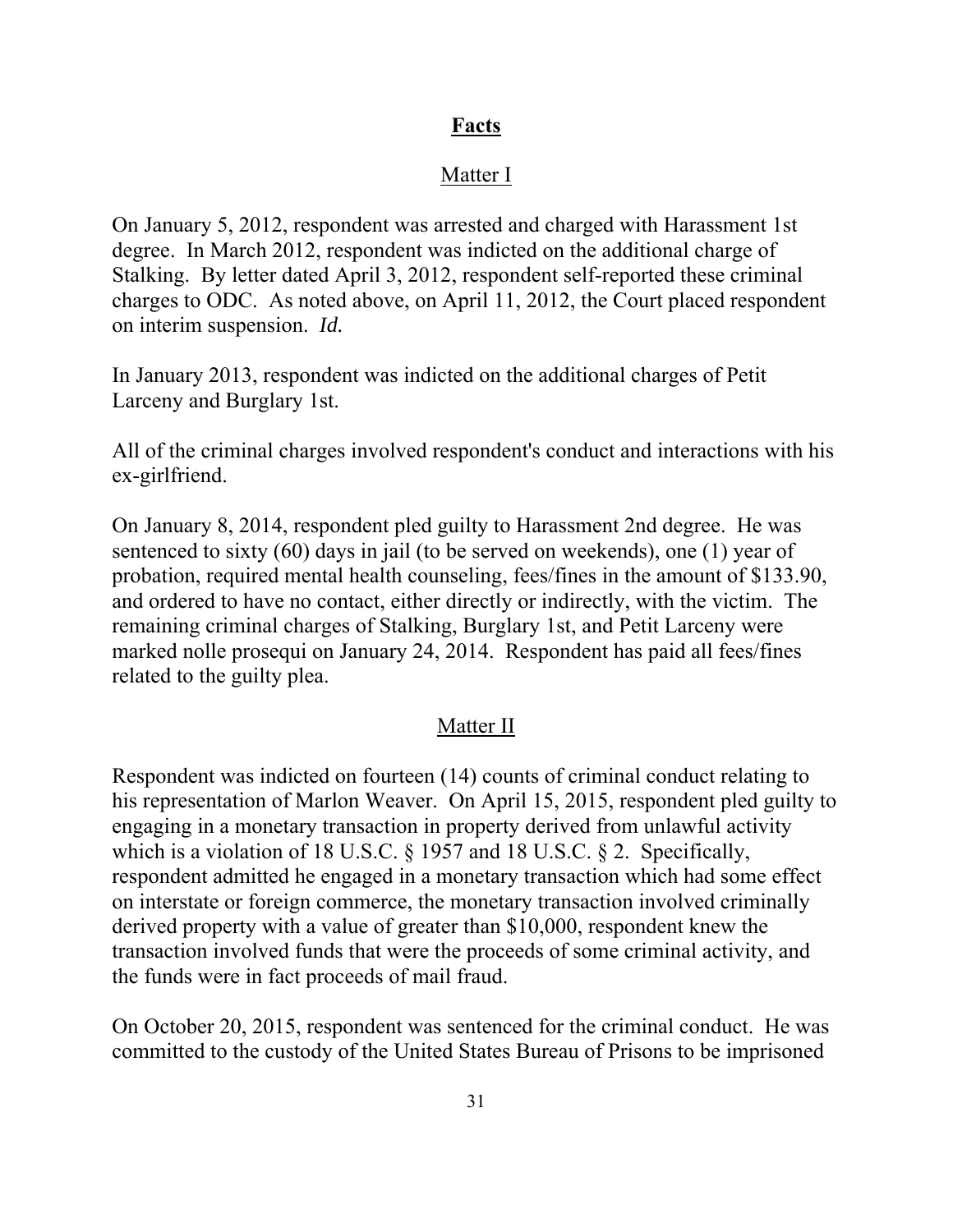for a total term of thirty-seven (37) months. Upon release from imprisonment, respondent was ordered to be on supervised release for a term of three (3) years. In addition, respondent is held jointly and severally liable for restitution in the amount of \$875,000 to be paid to SafeCo Insurance Company. Respondent is required to make monthly payments of not less than \$1,000 beginning thirty (30) days after his release from imprisonment.

#### **Law**

Respondent admits that by his conduct he has violated the following provisions of the Rules of Professional Conduct, Rule 407, SCACR: Rule 8.4(b) (it is professional misconduct for lawyer to commit criminal act that reflects adversely on lawyer's honesty, trustworthiness or fitness as lawyer in other respects); Rule 8.4(d) (it is professional misconduct for lawyer to engage in conduct involving dishonesty, fraud, deceit, or misrepresentation); and Rule 8.4(e) (it is professional misconduct for lawyer to engage in conduct prejudicial to administration of justice). Respondent further admits he has violated the provisions of Rule 417, SCACR.

Respondent admits he has violated the following Rules for Lawyer Disciplinary Enforcement, Rule 413, SCACR: Rule 7(a)(1) (it shall be ground for discipline for lawyer to violate Rules of Professional Conduct or any other rules of jurisdiction regarding professional conduct of lawyers) and Rule 7(a)(5) (it shall be ground for discipline for lawyer to engage in conduct tending to pollute administration of justice or bring courts or legal profession into disrepute or conduct demonstrating unfitness to practice law).

#### **Conclusion**

We accept the Agreement for Discipline by Consent and disbar respondent from the practice of law in this state, retroactively to April 11, 2012, the date of his interim suspension. Within fifteen (15) days of the date of this opinion, respondent shall file an affidavit with the Clerk of Court showing that he has complied with Rule 30 of Rule 413, SCACR, and shall also surrender his Certificate of Admission to the Practice of Law to the Clerk of Court.

#### **DISBARRED.**

**PLEICONES, C.J., BEATTY, KITTREDGE, HEARN and FEW, JJ., concur.**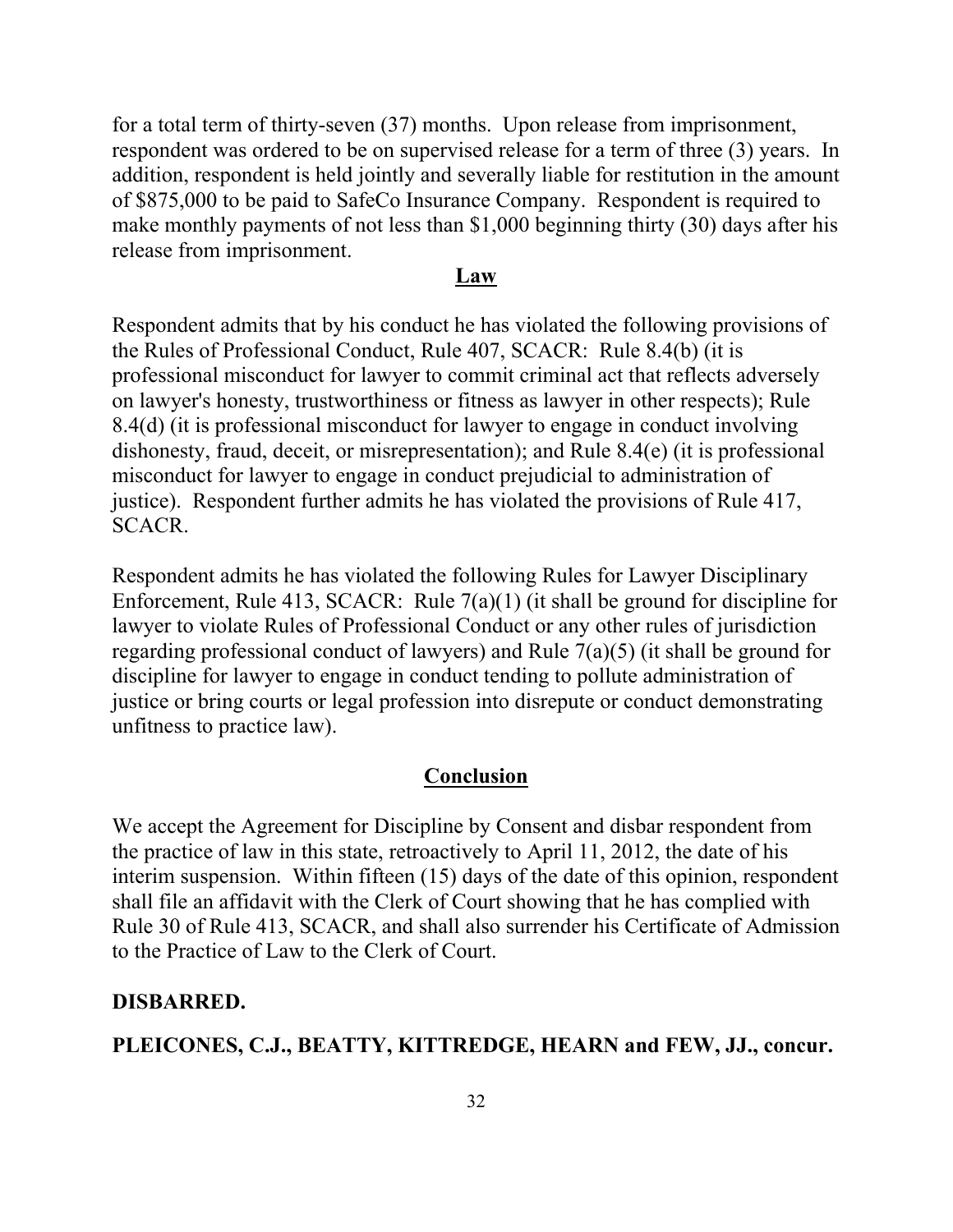# <span id="page-32-0"></span>The Supreme Court of South Carolina

In the Matter of Harry Pavilack, Respondent.

Appellate Case No. 2016-001400

#### ORDER

Following the filing of formal charges against him, respondent submitted a motion to resign in lieu of discipline pursuant to Rule 35, Rules for Lawyer Disciplinary Enforcement (RLDE), Rule 413, South Carolina Appellate Court Rules. We grant the motion to resign in lieu of discipline. In accordance with the provisions of Rule 35, RLDE, respondent's resignation shall be permanent.

Within fifteen (15) days of the date of this order, respondent shall surrender his Certificate of Admission to Practice Law to the Clerk of Court and shall file an affidavit with the Clerk of Court showing he has complied with Rule 35, RLDE.

| s/ Costa M. Pleicones |  |
|-----------------------|--|
| s/Donald W. Beatty    |  |
| s/ John W. Kittredge  |  |
| s/ Kaye G. Hearn      |  |
| s/ John Cannon Few    |  |

Columbia, South Carolina

July 15, 2016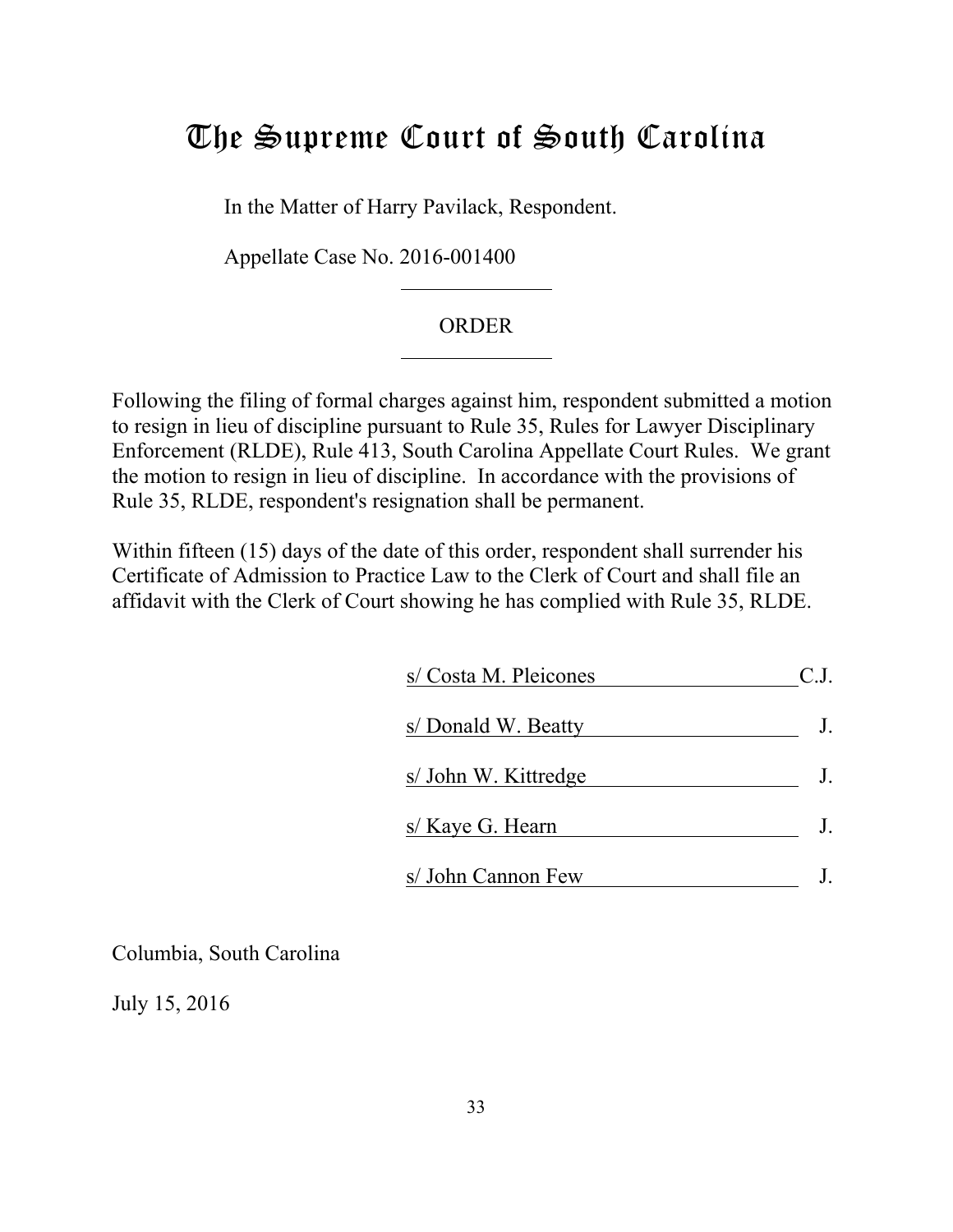# <span id="page-33-0"></span>The Supreme Court of South Carolina

In the Matter of Harvey Breece Breland, Petitioner.

Appellate Case No. 2015-001819

#### **ORDER**

On September 4, 2013, the Court accepted an Agreement for Discipline by Consent entered into between petitioner and the Office of Disciplinary Counsel, and suspended petitioner from the practice of law for one year. *In re Breland*, 405 S.C. 573, 749 S.E.2d 299 (2013). In August 2015, petitioner filed a petition for reinstatement, which was referred to the Committee on Character and Fitness. The Committee, following a hearing, issued a Report and Recommendation in which it recommends petitioner be reinstated to the practice of law. The petition for reinstatement is granted.

| s/ Costa M. Pleicones |  |
|-----------------------|--|
| s/ Donald W. Beatty   |  |
| s/ John W. Kittredge  |  |
| s/ Kaye G. Hearn      |  |
| s/ John Cannon Few    |  |

Columbia, South Carolina

July 15, 2016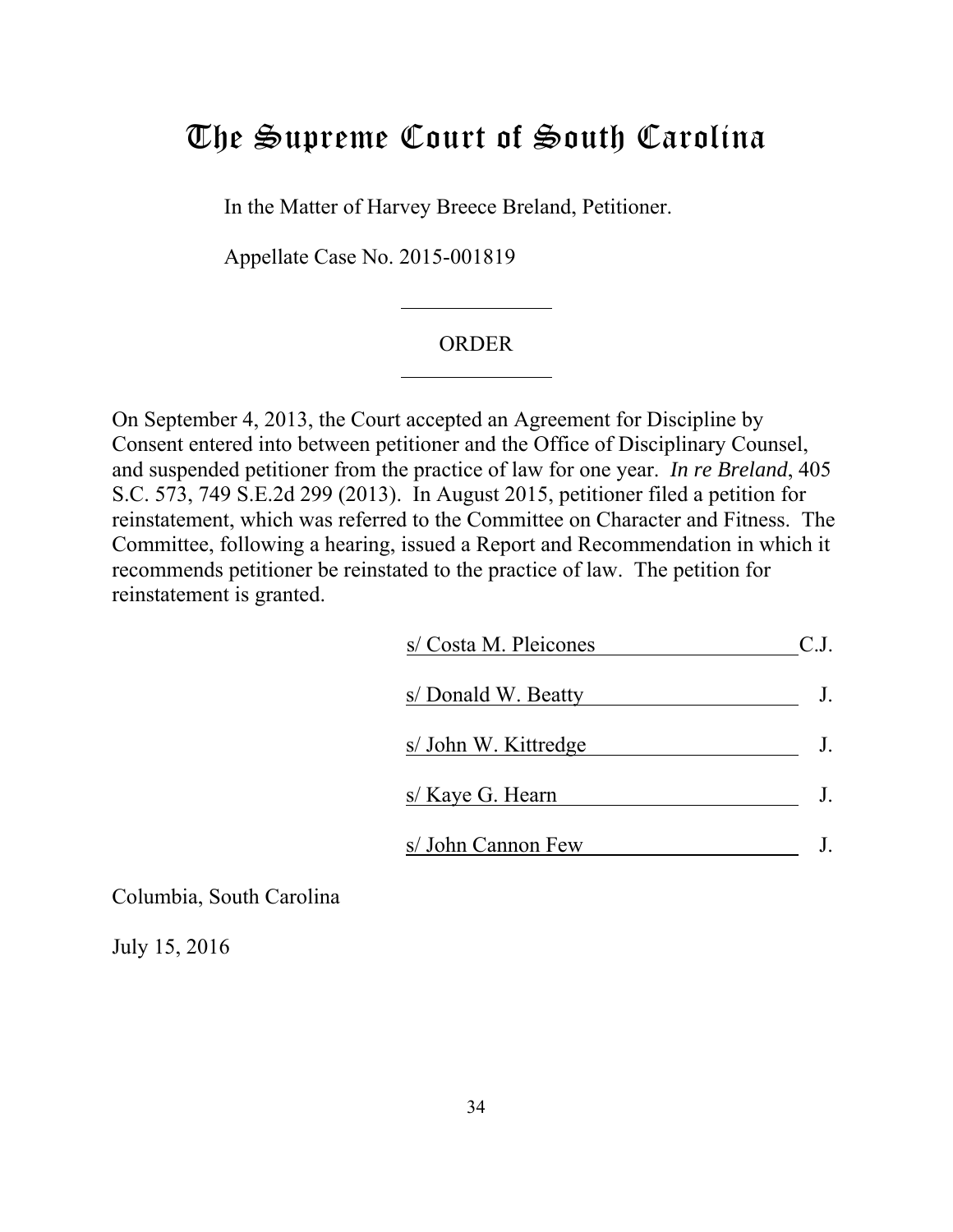# **THE STATE OF SOUTH CAROLINA In The Court of Appeals**

<span id="page-34-0"></span>The State, Respondent,

v.

Roy Lee Jones, Appellant.

Appellate Case No. 2014-001639

Appeal From Greenville County Robin B. Stilwell, Circuit Court Judge

Opinion No. Op. 5428 Submitted June 1, 2016 – Filed July 20, 2016

#### **AFFIRMED**

Appellate Defender Lara Mary Caudy, of Columbia, for Appellant.

Attorney General Alan McCrory Wilson and Senior Assistant Deputy Attorney General Deborah R.J. Shupe, both of Columbia, and William Walter Wilkins, III, of Greenville, all for Respondent.

**WILLIAMS, J.:** Roy Lee Jones appeals his convictions for one count of firstdegree criminal sexual conduct (CSC) with a minor, one count of second-degree CSC with a minor, and two counts of lewd act upon a child. Jones argues the circuit court abused its discretion by allowing the State's witness to testify as an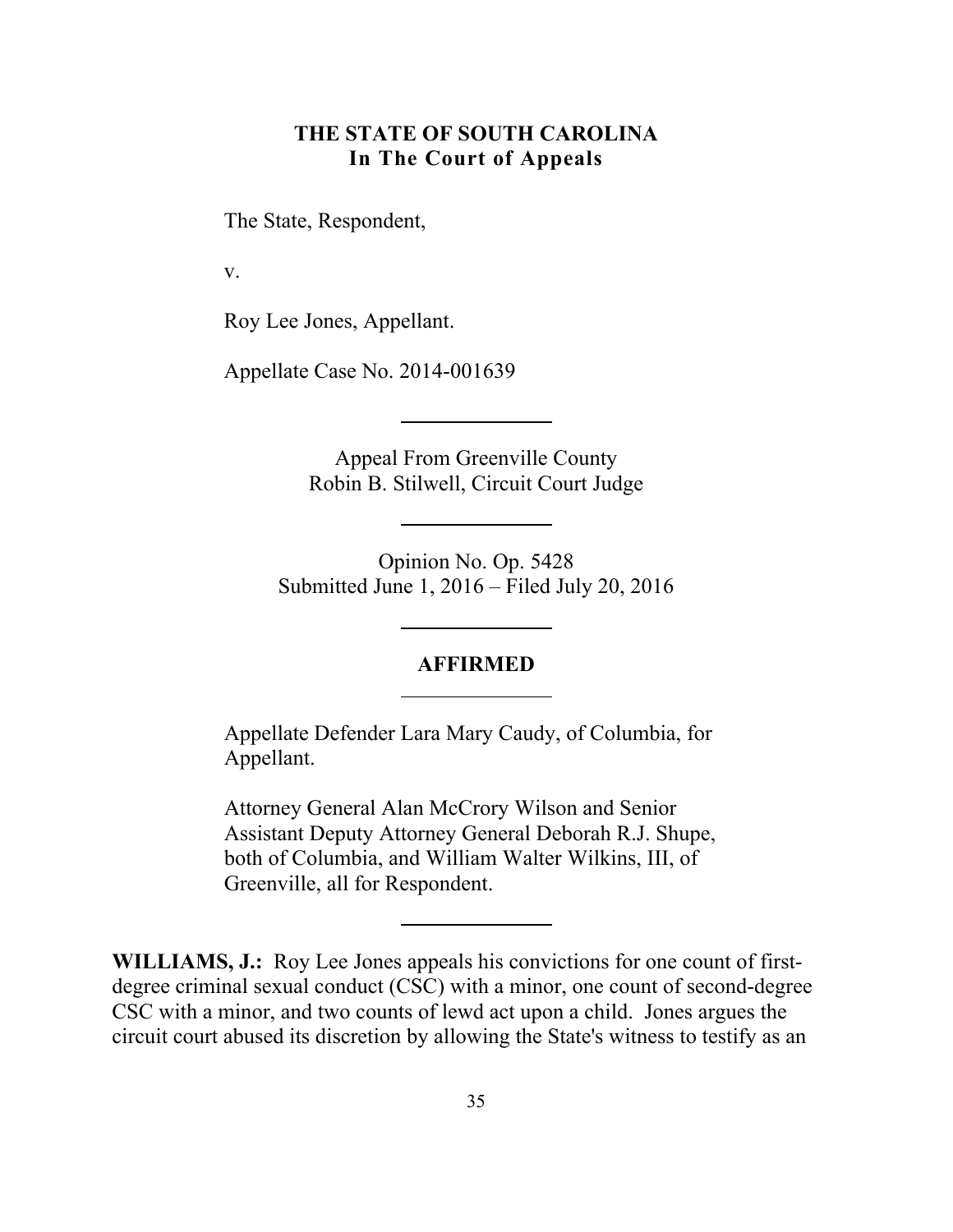expert in child sex abuse dynamics because the subject matter of her testimony was not beyond the ordinary knowledge of the jury, the State failed to prove the reliability of the substance of her testimony, she improperly bolstered the victims' credibility, and her testimony was highly prejudicial. We affirm.

# **FACTS/PROCEDURAL HISTORY**

During the period of sexual abuse, from 2004 to 2009, Jones lived with his longtime girlfriend (Mother) and her two daughters (Older Sister and Younger Sister) in different homes in Greenville County, South Carolina. Older Sister was fifteen years old and Younger Sister was ten years old when Jones first began molesting them.

On June 24, 2014, a Greenville County grand jury indicted Jones on two counts of first-degree CSC with a minor, five counts of second-degree CSC with a minor, and two counts of lewd act upon a child. The case was called for a jury trial on July 16, 2014.

Prior to trial, Jones informed the circuit court he intended to object to the admission of testimony from the State's proposed expert, Shauna Galloway-Williams, on the ground that her testimony would improperly bolster the victims' credibility. The court indicated it would hear Jones's objection prior to the proposed expert testifying at trial. Subsequently, during jury qualification, the court asked if any of the jurors had been a victim, or had a close relative who had been a victim, of a sex crime. No jurors responded to the question. The court further asked if any jurors had been personally accused—or had a close relative who had been accused—of a sex crime and, again, no jurors responded.

At trial, Older Sister and Younger Sister (collectively "the Victims") described various incidents of abuse that started with Jones making inappropriate comments and fondling them, but eventually progressed to oral and vaginal intercourse. Older Sister testified that, when she tried to stop Jones, he would physically force her to comply, threaten to harm her and her family using witchcraft, and frequently offer her gifts and money to keep her from reporting the abuse. Older Sister stated Jones sexually abused her over one hundred times. In 2012, the Victims' aunt confronted Older Sister after Younger Sister disclosed that Jones had been molesting her. Following this conversation, Older Sister went to the police and reported that Jones had sexually abused her as well.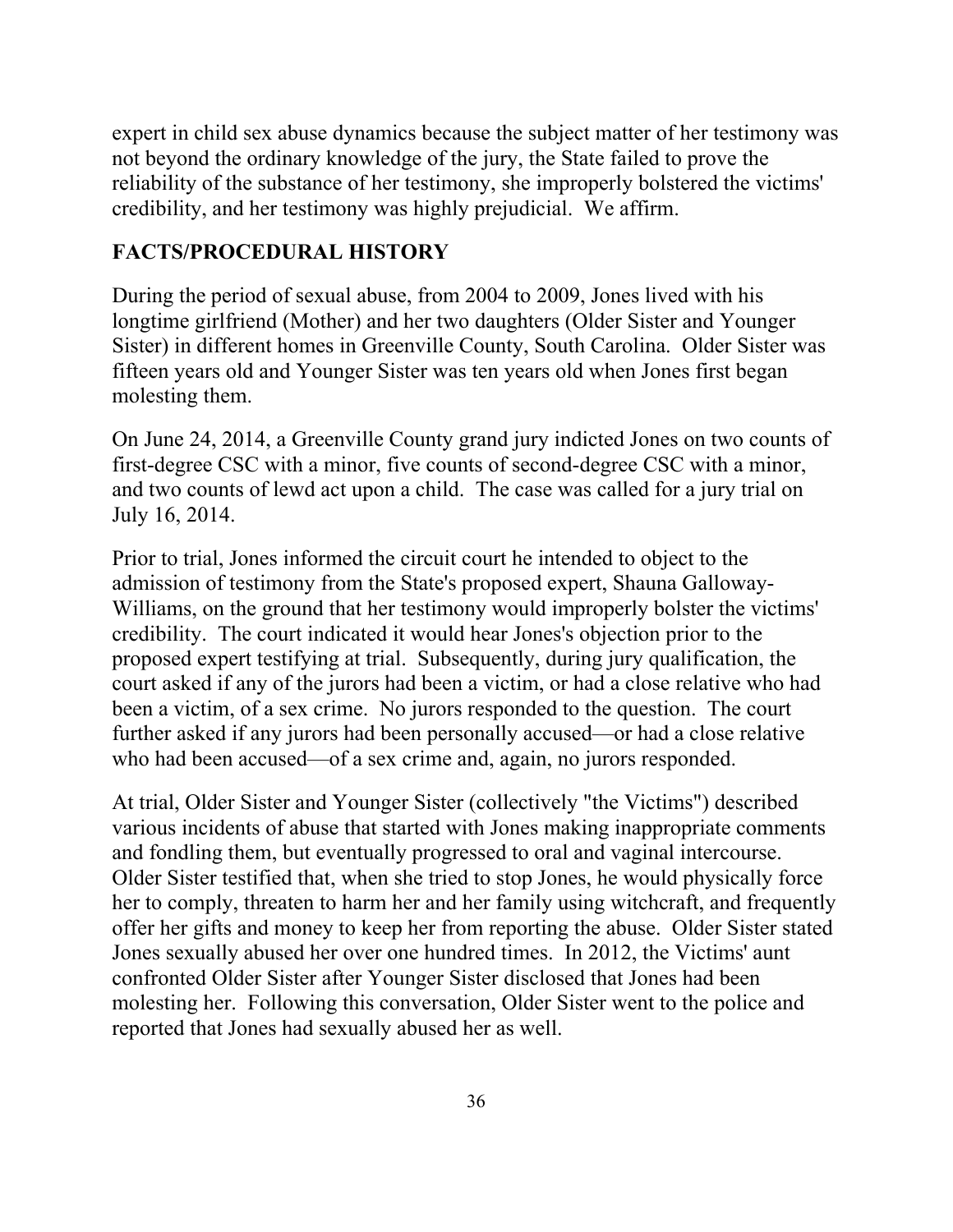Younger Sister testified that Jones started sexually abusing her when she was going into the sixth grade. Jones's molestation began with fondling and progressed to vaginal intercourse, and Younger Sister ultimately contracted a sexually transmitted disease from him. After Jones beat Younger Sister for refusing to have sex with him, she told Mother that Jones had been molesting her. Mother, however, allowed Jones to continue living in the home and the molestation continued. Younger Sister also testified that Jones would give her money and then take it back after sexually abusing her. To prevent Younger Sister from reporting the abuse, Jones physically abused her and threatened to harm her family with witchcraft.

Subsequently, Mother testified regarding her relationship with Jones as well as the circumstances under which the Victims reported the molestation to her. According to Mother, Jones denied the reports when she confronted him, and she wanted to believe Jones because she loved him. Mother was also concerned the Victims would be taken away from her if they went to the police. In September 2008, though, Mother took Younger Sister to a doctor's appointment and learned Younger Sister had contracted a sexually transmitted disease. The doctor asked Younger Sister if she was sexually active, and she just looked at Mother "asking if she should say." Later, when Mother confronted Jones at home, the two got into an argument and she left the house. Mother indicated she finally kicked Jones out of the home in 2010.

The circuit court then held an in-camera hearing during which the State proffered Galloway-Williams as an expert in child sex abuse dynamics to testify regarding delayed disclosures, the disclosure process, and behavioral characteristics of nonoffending caregivers. Galloway-Williams, the executive director of the Julie Valentine Center, testified as to her extensive training and qualifications in the area of child sexual abuse. On voir dire, Galloway-Williams was unable to recall specific citations to studies or articles addressing the reliability of delayed disclosure issues, but she indicated she could provide them and stated all of her training included the studies and articles as the basis of fact. Moreover, Galloway-Williams explained the textbook she uses to teach a class at the University of South Carolina Upstate referenced articles about delayed disclosures and nonoffending caregivers. In addition, Galloway-Williams confirmed that these issues are researched and published in articles in professional journals, subjected to peer review, and uniformly accepted and used by experts and professionals in counseling and treating child sex abuse victims.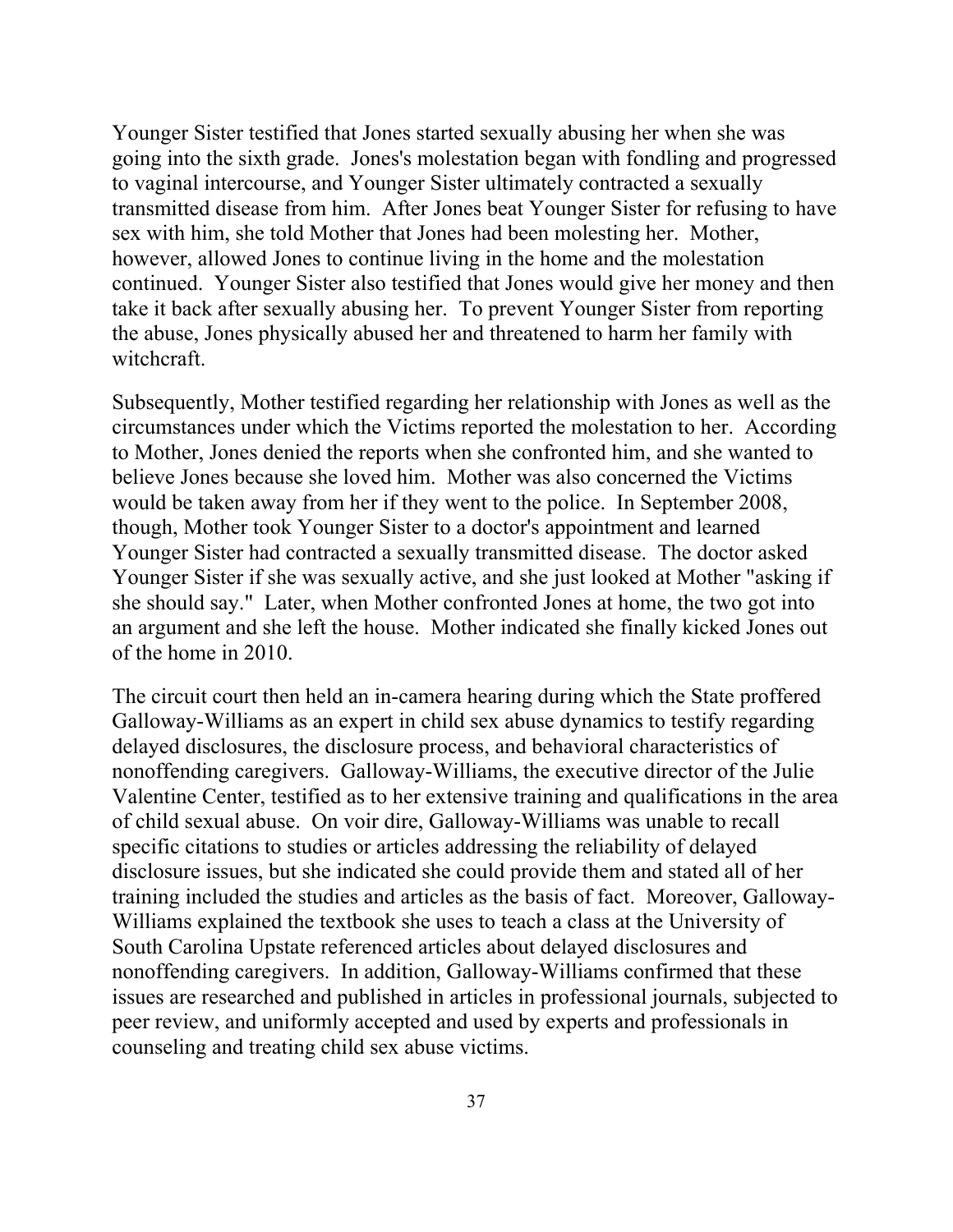Jones objected to Galloway-Williams testifying as an expert in child sex abuse dynamics, arguing the substance of her testimony was not beyond the ordinary knowledge of the jury or reliable. Jones further contended her testimony would improperly bolster the Victims' testimony and was highly prejudicial. The circuit court overruled Jones's objection, finding the proffered expert testimony is admissible in child sex abuse cases of this nature, and the subject matter of Galloway-Williams' testimony is outside the common knowledge of the public as well as the jury pool in particular.

Thereafter, the circuit court qualified Galloway-Williams as an expert in child sex abuse dynamics over Jones's objection and she testified before the jury. During her direct testimony, Galloway-Williams testified in general terms regarding delayed disclosures, the disclosure process, and the responses of nonoffending caregivers. Nevertheless, Galloway-Williams did not specifically reference the Victims or Mother. On cross-examination, Galloway-Williams stated she never met with any of the witnesses in this case, including law enforcement, and her only knowledge of the case came from discussions with the solicitor's office one month prior to trial.

After the circuit court denied Jones's motion for a directed verdict, he took the stand in his own defense and denied molesting the Victims. Jones testified that he was a large financial provider for the family and would give them all of his money. Jones claimed he eventually "got tired of" paying all the bills, with the rest of the family failing to contribute, and decided to move out of the home. After Jones moved out, he stated Mother and the Victims still visited him often. According to Jones, the Victims brought these allegations as retaliation for him threatening to press charges against Older Sister for stealing money from him. On crossexamination, Jones admitted to a prior conviction for second-degree CSC stemming from an incident during his previous marriage.

At the conclusion of trial, the jury found Jones guilty of one count of first-degree CSC with a minor, one count of second-degree CSC with a minor, and two counts of lewd act upon a child. The jury, however, acquitted Jones of the five remaining indictments. Following the verdict, the circuit court sentenced Jones to life without parole for first- and second-degree CSC with a minor and fifteen years'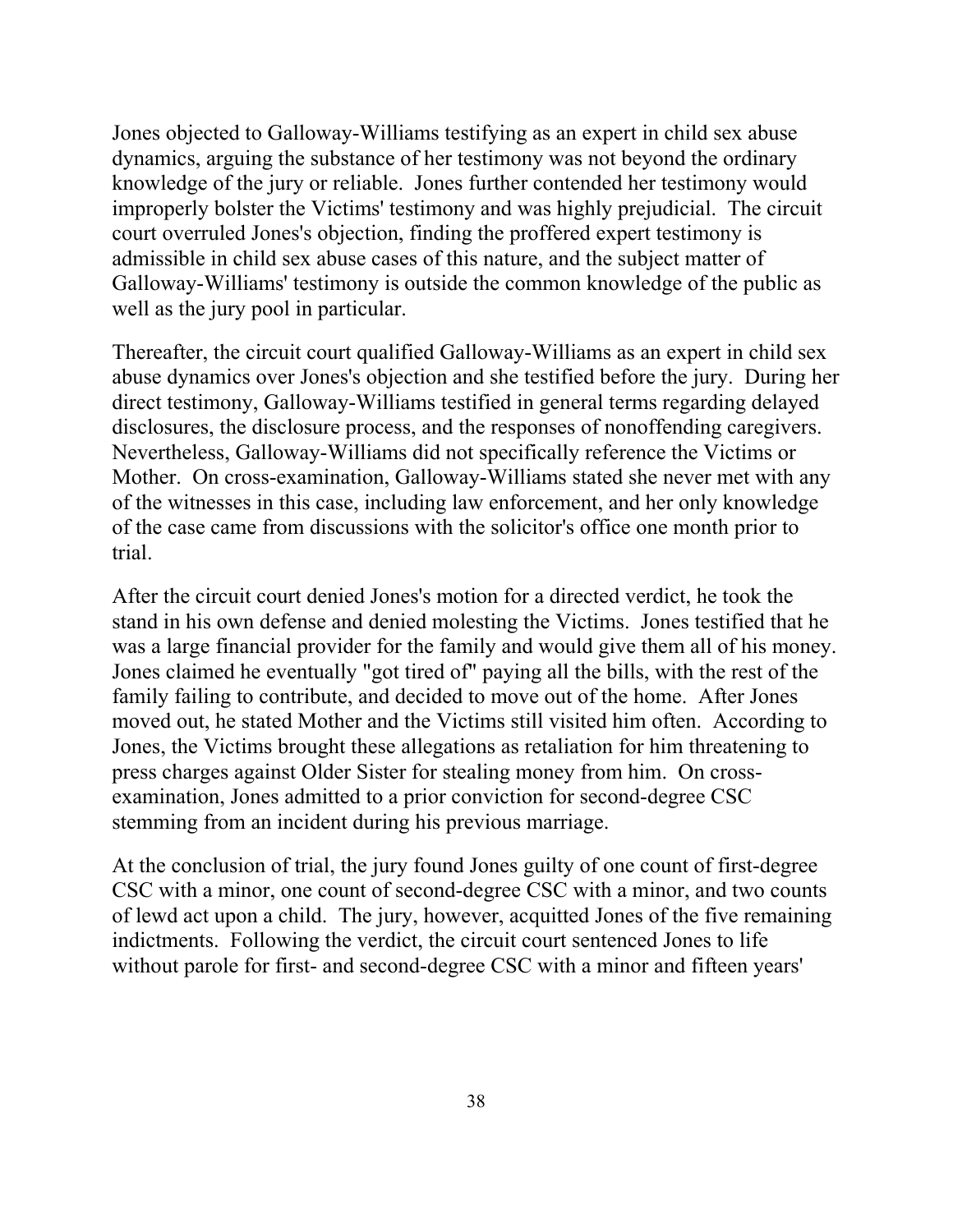imprisonment, to run concurrently, for each count of lewd act upon a child.<sup>1</sup> This appeal followed.

# **STANDARD OF REVIEW**

"In criminal cases, the appellate court sits to review errors of law only." *State v. Jenkins*, 412 S.C. 643, 650, 773 S.E.2d 906, 909 (2015). "Generally, the admission of expert testimony is a matter within the sound discretion of the [circuit] court." *State v. Cope*, 405 S.C. 317, 343, 748 S.E.2d 194, 208 (2013) (quoting *State v. Whaley*, 305 S.C. 138, 143, 406 S.E.2d 369, 372 (1991)). This court will not disturb the circuit court's admissibility determinations absent a prejudicial abuse of discretion. *State v. Adkins*, 353 S.C. 312, 326, 577 S.E.2d 460, 468 (Ct. App. 2003). "An abuse of discretion arises from an error of law or a factual conclusion that is without evidentiary support." *State v. Irick*, 344 S.C. 460, 464, 545 S.E.2d 282, 284 (2001). "A [circuit] court's ruling on the admissibility of an expert's testimony constitutes an abuse of discretion whe[n] the ruling is manifestly arbitrary, unreasonable, or unfair." *State v. Grubbs*, 353 S.C. 374, 379, 577 S.E.2d 493, 496 (Ct. App. 2003). To show prejudice, the appellant must demonstrate "a reasonable probability the jury's verdict was influenced by the challenged evidence or the lack thereof." *Fields v. Reg'l Med. Ctr. Orangeburg*, 363 S.C. 19, 26, 609 S.E.2d 506, 509 (2005).

# **LAW/ANALYSIS**

 $\overline{a}$ 

Jones contends the circuit court abused its discretion by allowing Galloway-Williams to testify as an expert in child sex abuse dynamics because the subject matter of her testimony was not beyond the ordinary knowledge of the jury, the State failed to prove the reliability of the substance of her testimony, she improperly bolstered the Victims' credibility, and her testimony was highly prejudicial. We disagree.

"If scientific, technical, or other specialized knowledge will assist the trier of fact to understand the evidence or to determine a fact in issue, a witness qualified as an expert by knowledge, skill, experience, training, or education, may testify thereto in the form of an opinion or otherwise." Rule 702, SCRE. The circuit court must

<sup>&</sup>lt;sup>1</sup> Prior to trial, the State served Jones with notice of its intent to seek life without parole due to his 1985 conviction for second-degree CSC.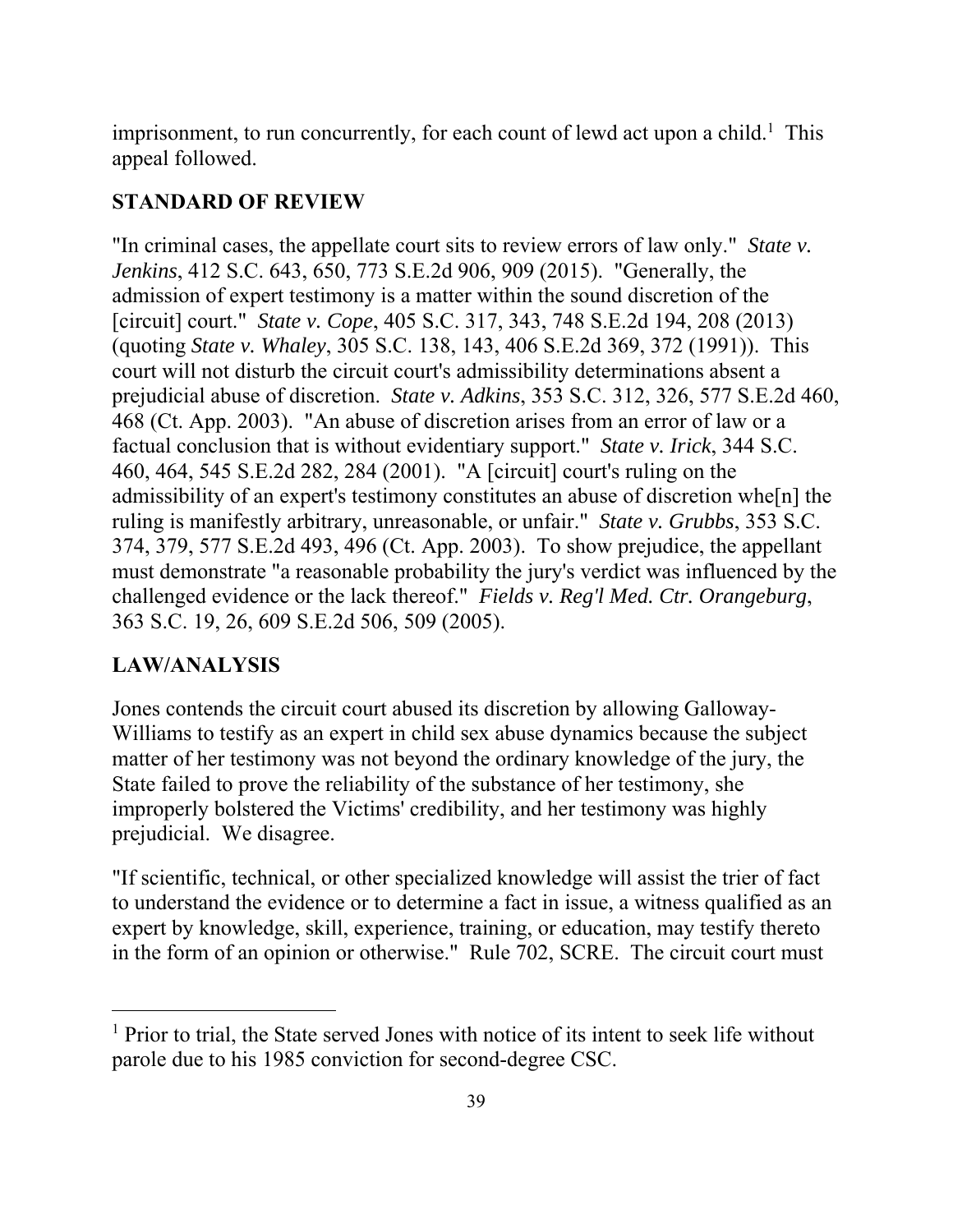consider the following three-prong test before allowing the jury to hear expert testimony:

> First, the [circuit] court must find that the subject matter is beyond the ordinary knowledge of the jury, thus requiring an expert to explain the matter to the jury. Next, while the expert need not be a specialist in the particular branch of the field, the [circuit] court must find that the proffered expert has indeed acquired the requisite knowledge and skill to qualify as an expert in the particular subject matter. Finally, the [circuit] court must evaluate the substance of the testimony and determine whether it is reliable.

*Watson v. Ford Motor Co.*, 389 S.C. 434, 446, 699 S.E.2d 169, 175 (2010).

"Expert testimony may be used to help the jury determine a fact in issue based on the expert's specialized knowledge, experience, or skill and is necessary in cases in which the subject matter falls outside the realm of ordinary lay knowledge." *Id.* at 445, 699 S.E.2d at 175.

> Expert testimony differs from lay testimony in that an expert is permitted to state an opinion based on facts not within his firsthand knowledge or may base his opinion on information made available before the hearing so long as it is the type of information that is reasonably relied upon in the field to make opinions. On the other hand, a lay witness may only testify as to matters within his personal knowledge and may not offer opinion testimony which requires special knowledge, skill, experience, or training.

*Id.* at 445–46, 699 S.E.2d at 175.

 evidence outweighs its prejudicial effect." *State v. Weaverling*, 337 S.C. 460, 474, "[B]oth expert testimony and behavioral evidence are admissible as rape trauma evidence to prove a sexual offense occurred whe[n] the probative value of such 523 S.E.2d 787, 794 (Ct. App. 1999) (alteration in original) (quoting *State v. Schumpert*, 312 S.C. 502, 506, 435 S.E.2d 859, 862 (1993)).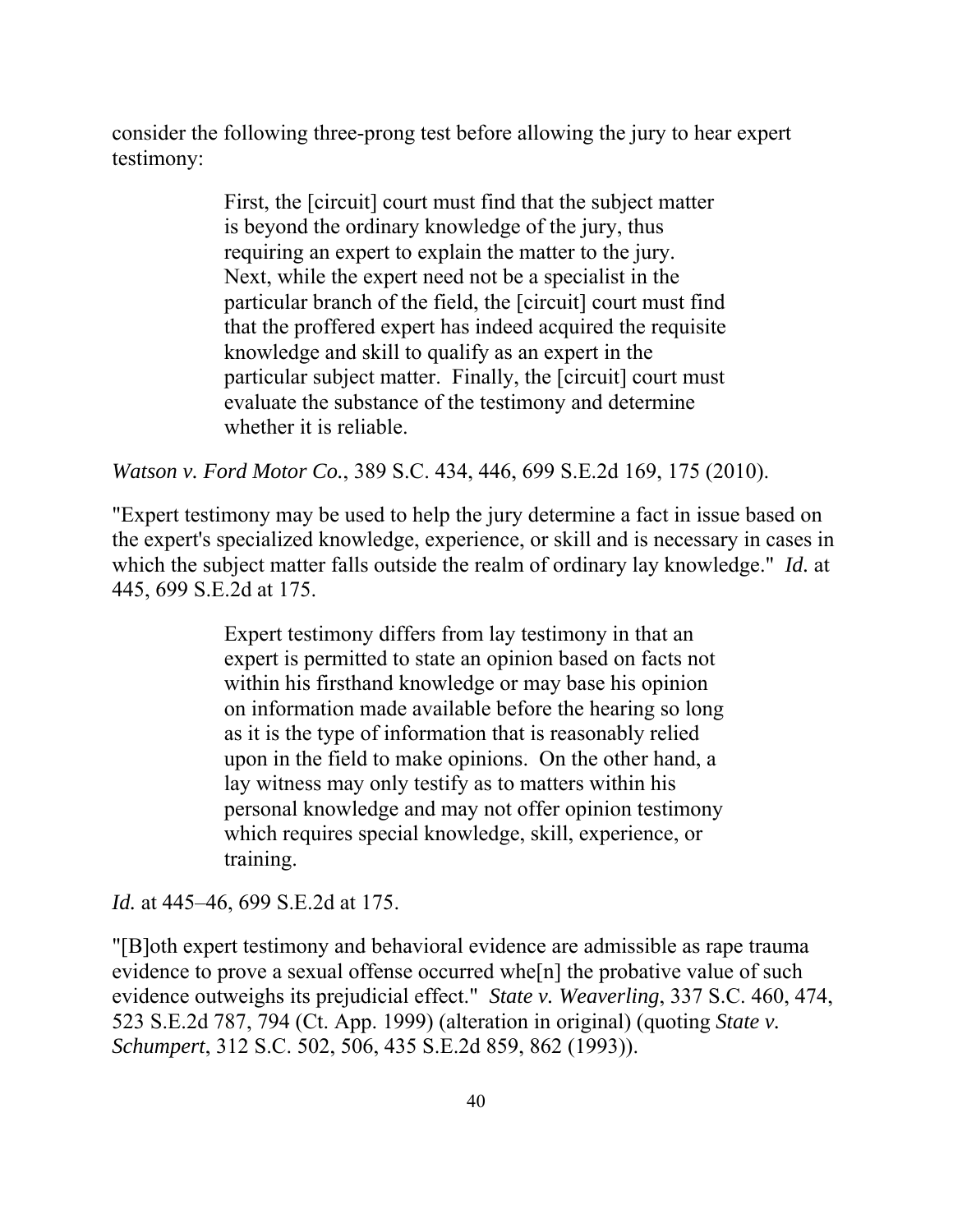Expert testimony concerning common behavioral characteristics of sexual assault victims and the range of responses to sexual assault encountered by experts is admissible. Such testimony is relevant and helpful in explaining to the jury the typical behavior patterns of adolescent victims of sexual assault. It assists the jury in understanding some of the aspects of the behavior of victims and provides insight into the abused child's often strange demeanor.

*Id.* at 474–75, 523 S.E.2d at 794.

In *State v. White*, our supreme court confirmed the admissibility of expert testimony and behavioral evidence in sexual abuse cases, holding such testimony was relevant regardless of the victim's age. 361 S.C. 407, 415, 605 S.E.2d 540, 544 (2004). According to the court, expert testimony "may be more crucial" when the victims are children because their "inexperience and impressionability often render them unable to effectively articulate" incidents of criminal sexual abuse. *Id.*  at 414–15, 605 S.E.2d at 544.

More recently, in *State v. Brown*, 411 S.C. 332, 768 S.E.2d 246 (Ct. App. 2015), *cert. denied*, (Aug. 6, 2015), this court addressed whether it was proper for an expert to testify regarding child sex abuse dynamics and stated the following:

> [T]he circuit court . . . found that, based on the jurors' qualifications and their responses to questions during voir dire, the empaneled jury "would not have any prior knowledge from family members or otherwise as to sex abuse directly." At trial, Appellant cross-examined the minor victims extensively regarding their delays in disclosure as well as the varying accounts of the abuse they gave authorities. Indeed, the minor victims delayed disclosing the abuse for almost three years, were unable to recall specific days or dates on which they were abused, gave varying accounts of certain instances of abuse, and divulged more facts each time they spoke about the abuse. Such behavior undoubtedly became a fact at issue in this case, raising questions of credibility or accuracy that might not be explained by experiences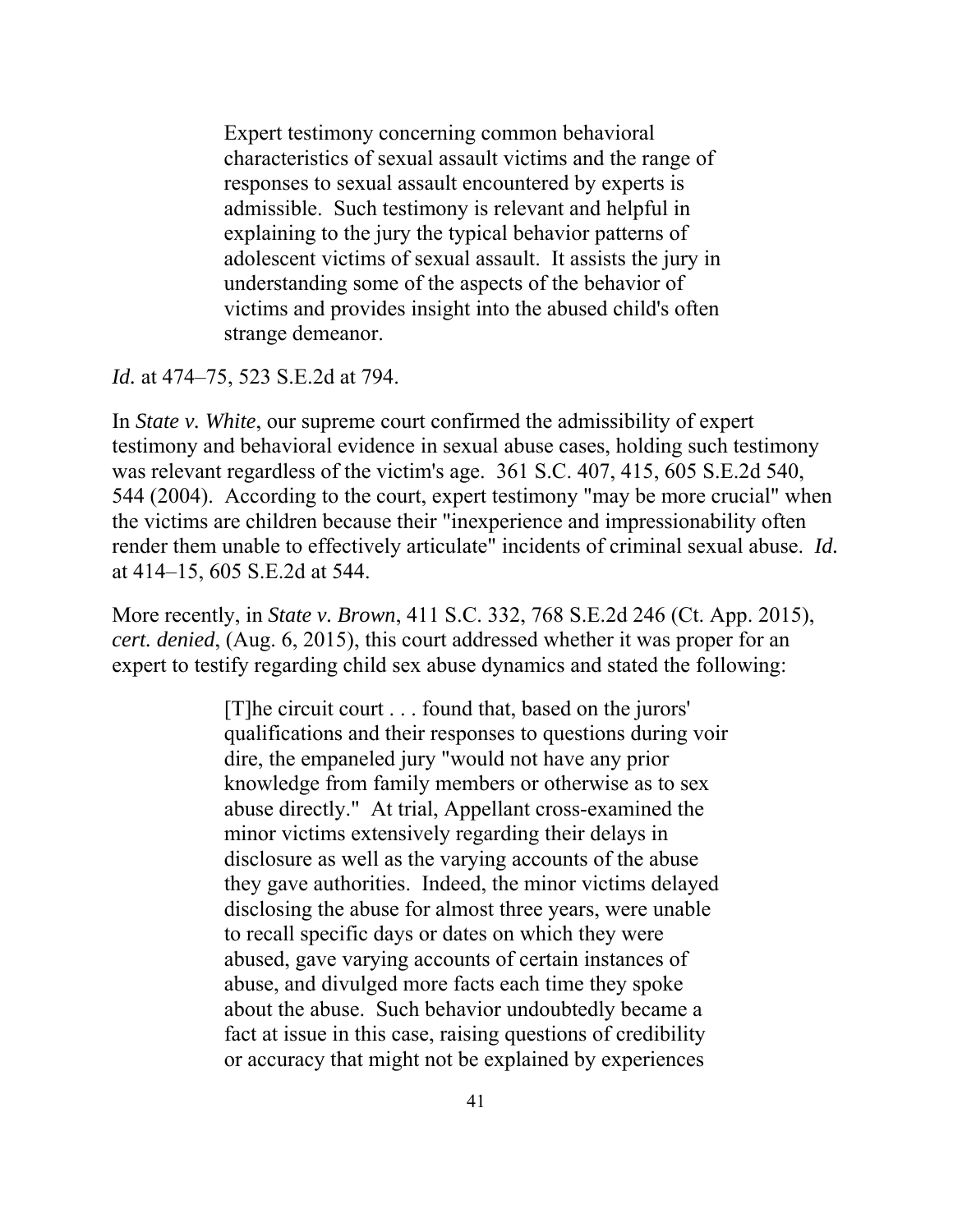common to jurors. Accordingly, we find Galloway-Williams' specialized knowledge of the behavioral characteristics of child sex abuse victims was relevant and crucial in assisting the jury's understanding of why children might delay disclosing sexual abuse, as well as why their recollections may become clearer each time they discuss the instances of abuse.

Numerous jurisdictions considering this issue have similarly concluded it is more appropriate for an expert to explain the behavioral traits of child sex abuse victims to a jury. We believe the unique and often perplexing behavior exhibited by child sex abuse victims does not fall within the ordinary knowledge of a juror with no prior experience—either directly or indirectly—with sexual abuse. The general behavioral characteristics of child sex abuse victims are, therefore, more appropriate for an expert qualified in the field to explain to the jury, so long as the expert does not improperly bolster the victims' testimony.

#### 411 S.C. at 341–42, 768 S.E.2d at 251.

In arguing Galloway-Williams' expert testimony regarding delayed disclosures and child sex abuse dynamics was not beyond the ordinary knowledge of the jury, Jones essentially mounts a direct challenge to this court's decision in *Brown*. We are not persuaded by his argument. Galloway-Williams' testimony on these topics was substantially similar to her testimony in *Brown*, and the record indicates the jury in this case likewise had no experience, either directly or indirectly, with sexual abuse. Therefore, we decline to depart from our holding in *Brown* on this settled question of law. *See id.* at 342, 768 S.E.2d at 251 (stating "the unique and often perplexing behavior exhibited by child sex abuse victims does not fall within the ordinary knowledge of a juror with no prior experience—either directly or indirectly—with sexual abuse" and, therefore, holding it is "more appropriate for an expert qualified in the field to explain to the jury").

We further find Galloway-Williams' testimony regarding the ways in which nonoffending caregivers respond to sexual abuse was outside the realm of lay knowledge such that it was more appropriate for an expert to explain to the jury.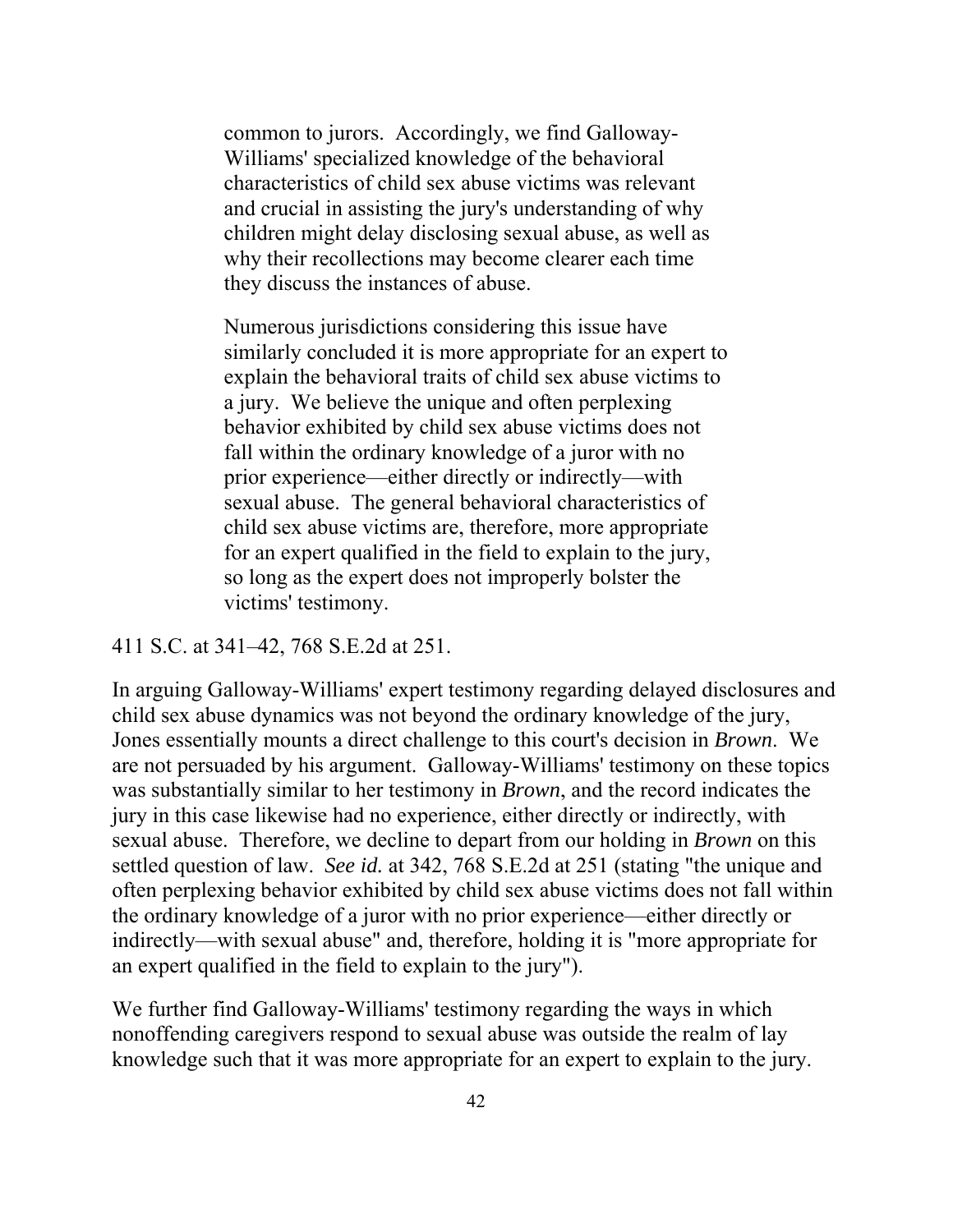The State argues, and we agree, that "caregivers' actions seem counter-intuitive to people who have never experienced the horror of sexual abuse." In our view, without having any direct or indirect experience with the circumstances surrounding sexual abuse, a lay juror would not understand the reasons why a nonoffending caregiver may not act immediately to protect a child from sexual abuse occurring in the home. *See generally Watson*, 389 S.C. at 446, 699 S.E.2d at 175 ("Expert testimony may be used to help the jury determine a fact in issue based on the expert's specialized knowledge, experience, or skill and is necessary in cases in which the subject matter falls outside the realm of ordinary lay knowledge."); *Weaverling*, 337 S.C. at 474–75, 523 S.E.2d at 794 (stating "[e]xpert testimony concerning common behavioral characteristics of sexual assault victims and the range of responses to sexual assault encountered by experts is admissible"); *see also State v. Tierney*, 839 A.2d 38, 46–47 (N.H. 2003) (holding a police officer's testimony was "erroneously admitted as lay testimony" based upon the conclusion that he could not testify regarding the level of knowledge of a nonoffending adult in a child sexual assault case because such testimony "required specialized training, experience[,] and skill not within the ken of the ordinary person"). Accordingly, we hold the circuit court properly admitted Galloway-Williams' expert testimony because nonoffending caregivers' behavior in sexual abuse cases—like delayed disclosures and child sex abuse dynamics—is a subject beyond the ordinary knowledge of the jury.

Turning to the final prong of the *Watson* test,<sup>2</sup> we disagree with Jones's argument that the State failed to prove the reliability of Galloway-Williams' testimony and, more specifically, whether it was subjected to peer review. "All expert testimony must satisfy the Rule 702 criteria, and that includes the [circuit] court's gatekeeping function in ensuring the proposed expert testimony meets a reliability threshold for the jury's ultimate consideration." *White*, 382 S.C. at 270, 676 S.E.2d at 686. In *State v. Chavis*, our supreme court concluded the testimony of child abuse assessment experts is nonscientific. 412 S.C. 101, 106, 771 S.E.2d 336, 338 (2015). As the *Chavis* court noted, our courts do not follow a formulaic approach in determining the foundational requirements of qualifications and reliability of

 $\overline{a}$ 

<sup>&</sup>lt;sup>2</sup> Because Jones does not contest Galloway-Williams' qualifications as an expert, we decline to address the second prong of the *Watson* test. *See Brown*, 411 S.C. at 340 n.1, 768 S.E.2d at 250 n.1 (declining to address the second prong of *Watson*  because the appellant failed to challenge the expert's qualifications).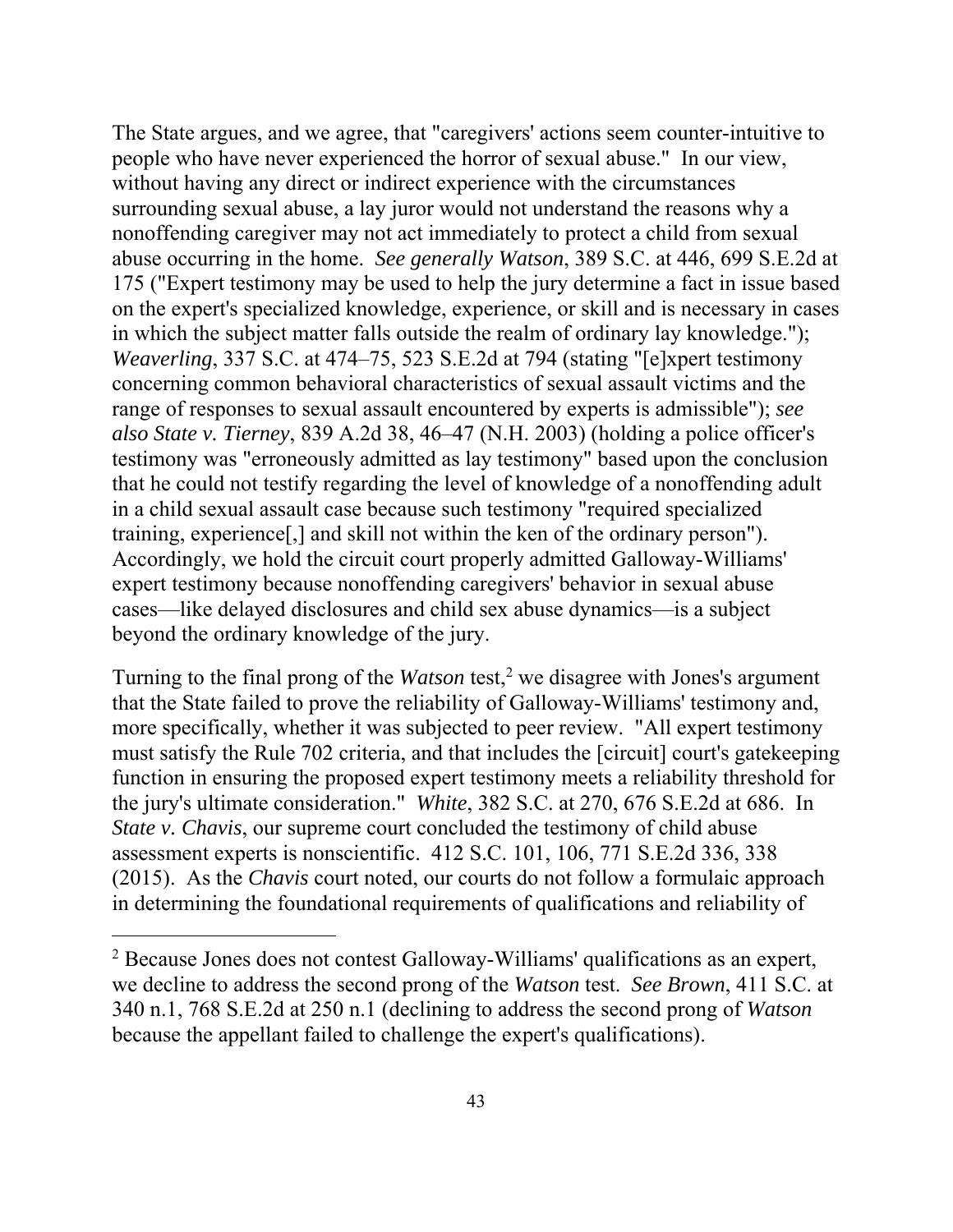nonscientific evidence. *Id.* at 108, 771 S.E.2d at 339; *see also White*, 382 S.C. at 274, 676 S.E.2d at 688 ("The foundational reliability requirement for expert testimony does not lend itself to a one-size-fits-all approach, for the *Council*  factors[3] for scientific evidence serve no useful analytical purpose when evaluating nonscientific expert testimony.").

Jones primarily relies upon *Chavis* to support his argument that Galloway-Williams' testimony was unreliable. We find *Chavis* distinguishable, however, because the expert found to be unreliable in that case was qualified as a forensic interviewer and testified regarding the conclusions she reached after using the RATAC method to interview the victims. In contrast, Galloway-Williams testified in general terms as to child sex abuse dynamics, focusing on delayed disclosures and the responses of nonoffending caregivers. Therefore, we must determine based upon the record before us—whether the circuit court properly discharged its gatekeeping function in determining the admissibility of Galloway-Williams' testimony by answering the threshold question of reliability. *See generally White*, 382 S.C. at 274, 676 S.E.2d at 688 (declining to offer a "formulaic approach that will apply in the generality of cases" because our supreme court "d<sup>[id]</sup> not pretend to know the myriad of Rule 702 qualification and reliability challenges that could arise with respect to nonscientific expert evidence").

Initially, we reject Jones's argument that "Galloway-Williams could not identify or name a single publication or study" to support her testimony or explain whether any of the studies she relied upon had been peer reviewed. A review of the record reveals Galloway-Williams did, in fact, identify a publication in support of her research. The following colloquy is instructive as to this point:

> Q: Let's focus on delayed disclosure as it relates to child victims. You said that this information has been peer reviewed. Can you tell me, or can you

 $\overline{a}$ 

<sup>3</sup>*See State v. Council*, 335 S.C. 1, 19, 515 S.E.2d 508, 517 (1999) (stating that, in determining whether scientific evidence is admissible, a court should look at "(1) the publications and peer review of the technique; (2) prior application of the method to the type of evidence involved in the case; (3) the quality control procedures used to ensure reliability; and (4) the consistency of the method with recognized scientific laws and procedures").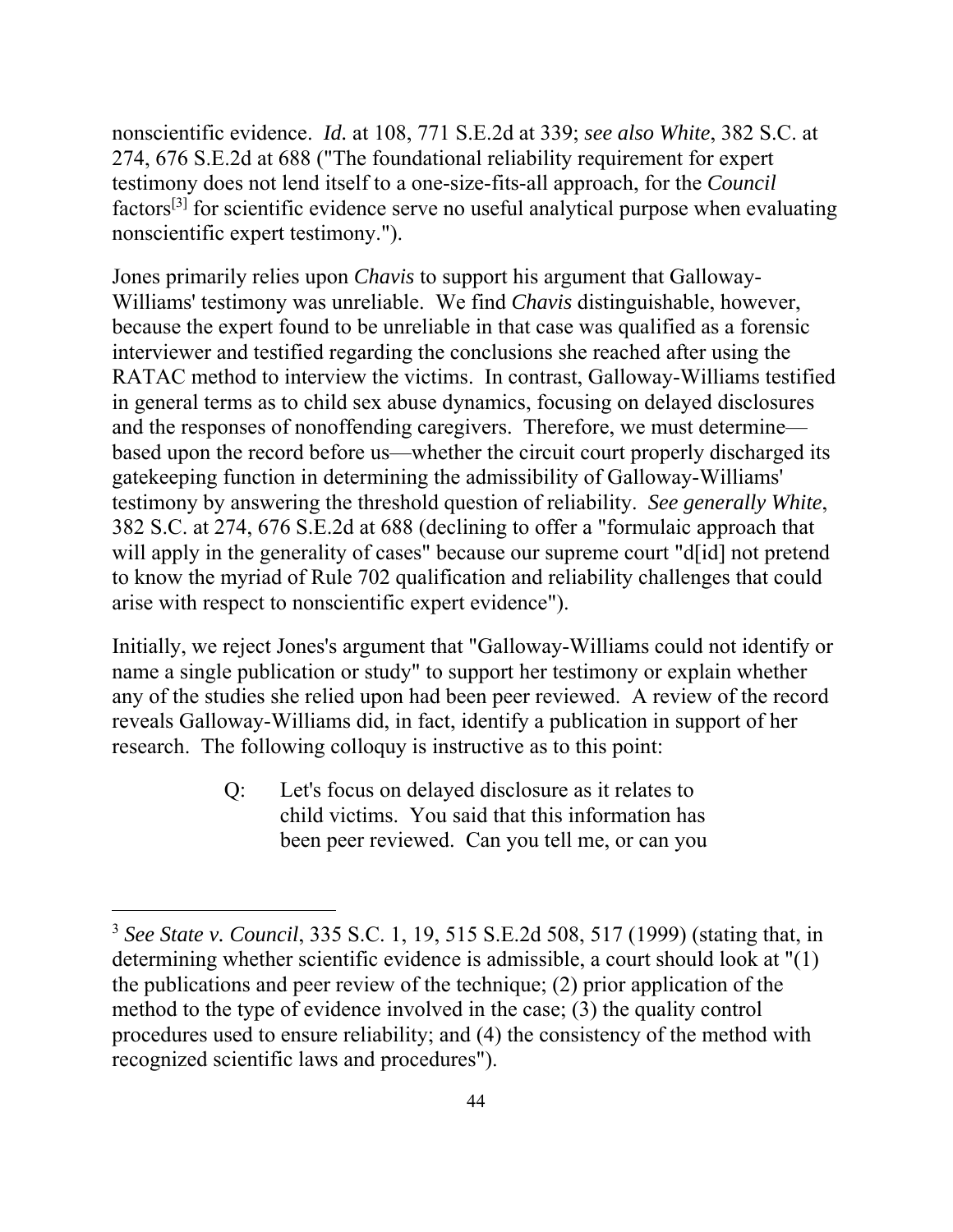give me specific examples of studies, or studies that have looked at this evidence as reliable?

- A: I don't have any here with me, but I could give you articles and studies that directly relate to delayed disclosure with the full citations. It would take me a little bit of time to gather that up. I didn't bring any of that with me. But during all of the training that I've been to, including the 160 hours of skills training and the other CEs that I have obtained those articles are on the basis of fact. Additionally, the text that I use for teaching the course on child maltreatment includes information about delayed disclosure and non-offending caregivers that reference these articles as well.
- Q: What text is that?
- A: The text is called *Child Maltreatment* and it is written by Stefanie Keen and I can't remember the second author. Dr. Keen is one of the professors at USC Upstate.

(emphasis added).

Galloway-Williams testified that her methods were published in articles in professional journals and trade publications, subjected to peer review, uniformly accepted and recognized within the area of child sex abuse experts and professionals, and relied upon for sexual abuse counseling and treatment. Galloway-Williams further testified that the Julie Valentine Center applies the same principles she explained in her testimony, and she has given multiple presentations on delayed disclosures and the role nonoffending caregivers play in the dynamics of child sexual abuse. Likewise, Galloway-Williams confirmed that these types of principles were being used by counselors across the United States.

In light of Galloway-Williams' testimony regarding her methods, we are unable to conclude the circuit court abused its discretion in finding Galloway-Williams' testimony reliable. *See, e.g.*, *State v. Rinehart*, 819 P.2d 1122, 1126 (Haw. Ct. App. 1991) (finding an expert's "testimony that her training and expertise are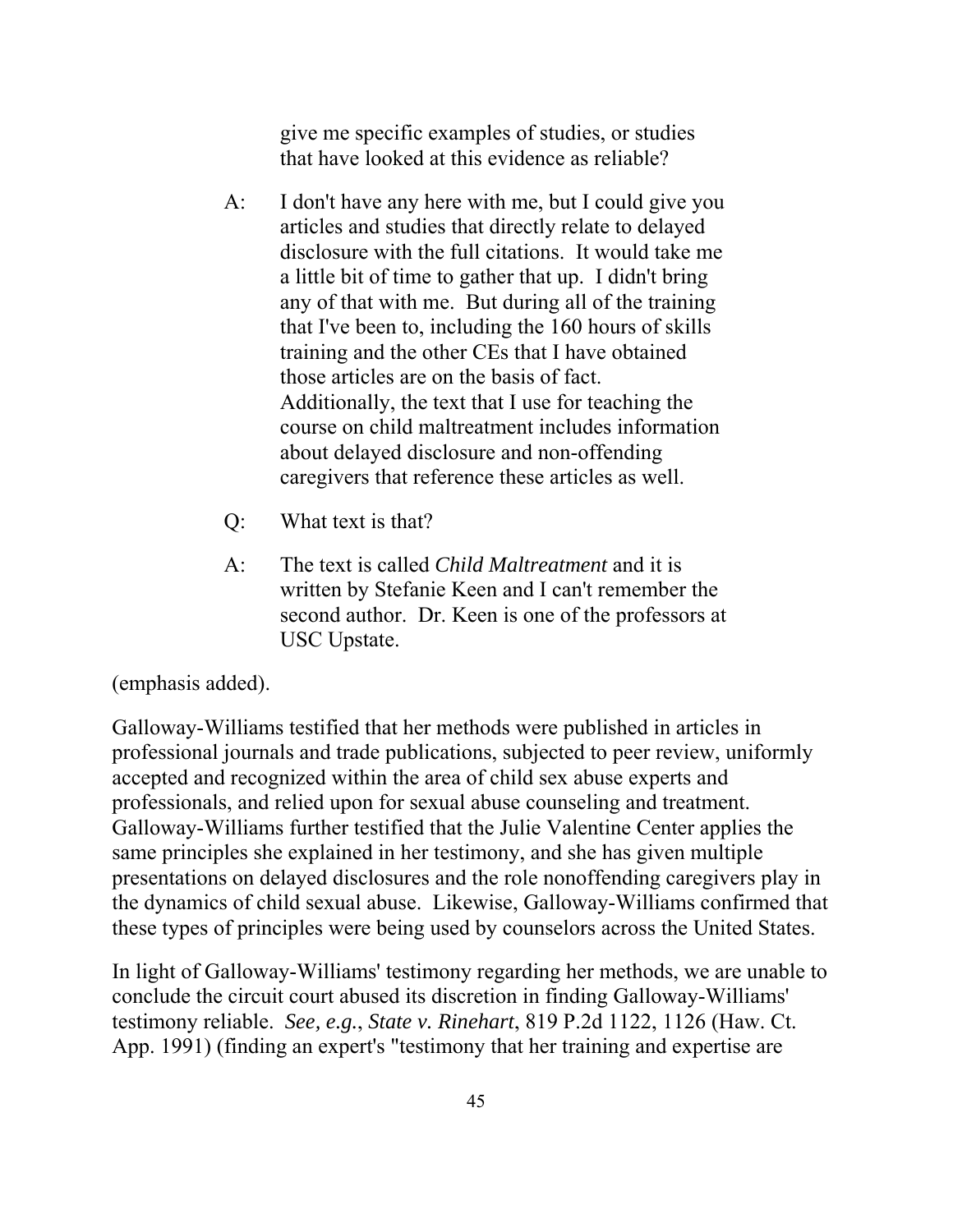acceptable in the field of sexual abuse, and that the characteristics exhibited by a sexually assaulted child are acceptable to and relied upon by experts in the field" gave rise to "a reasonable inference that [the expert]'s opinions were based upon an explicable and reliable system of analysis" and, thus, the defendant's argument "that the showing was inadequate" was not sufficient to demonstrate "the lower court abused its broad discretion in admitting [the expert]'s testimony"). In our view, the court adequately performed its gatekeeping function in ensuring the foundational requirements of her expert testimony were met in this case. *See White*, 382 S.C. at 274, 676 S.E.2d at 688 (noting "[t]he foundational reliability requirement for expert testimony does not lend itself to a one-size-fits-all approach"). Therefore, we find no reversible error as to the reliability issue.

Likewise, we reject Jones's argument that Galloway-Williams improperly bolstered Mother and the Victims' testimonies. "[E]ven though experts are permitted to give an opinion, they may not offer an opinion regarding the credibility of others." *State v. Kromah*, 401 S.C. 340, 358, 737 S.E.2d 490, 499 (2013). "The assessment of witness credibility is within the exclusive province of the jury." *State v. McKerley*, 397 S.C. 461, 464, 725 S.E.2d 139, 141 (Ct. App. 2012). Consequently, "it is improper for a witness to testify as to his or her opinion about the credibility of a child victim in a sexual abuse matter." *Kromah*, 401 S.C. at 358–59, 737 S.E.2d at 500.

Jones cites several cases in support of his argument that Galloway-Williams' testimony was unnecessary and only offered to improperly bolster Mother and the Victims' testimonies. *See State v. Anderson*, 413 S.C. 212, 219, 776 S.E.2d 76, 79 (2015) (holding the circuit court committed reversible error by qualifying the State's witness "as an expert in child sex abuse assessment and in forensic interviewing" because the expert "vouched for the minor when she testified only to those characteristics which she observed in the minor"); *Kromah*, 401 S.C. at 356, 358, 737 S.E.2d at 498–99 (finding a forensic interviewer's testimony regarding a "'compelling finding' of physical child abuse" problematic and stating experts "may not offer an opinion regarding the credibility of others"); *State v. Jennings*, 394 S.C. 473, 480, 716 S.E.2d 91, 94 (2011) ("For an expert to comment on the veracity of a child's accusations of sexual abuse is improper."); *Smith v. State*, 386 S.C. 562, 569, 689 S.E.2d 629, 633 (2010) (holding "[t]he forensic interviewer's hearsay testimony impermissibly corroborated the [v]ictim's identification of [the defendant] as the assailant, and the forensic interviewer's subsequent opinion testimony improperly bolstered the [v]ictim's credibility"); *State v. Dawkins*, 297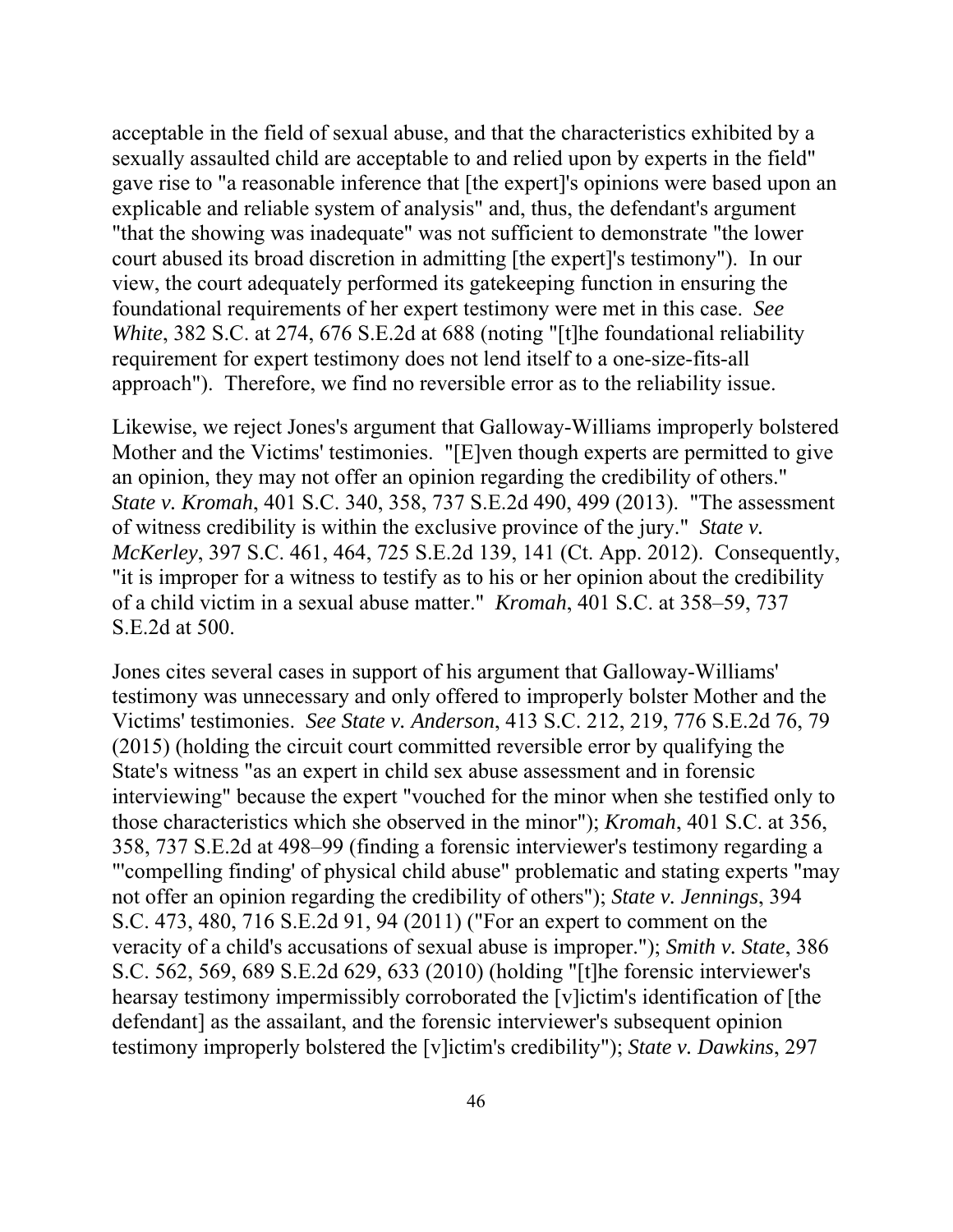affirmatively when asked his opinion as to whether the child's symptoms of sexual S.C. 386, 393–94, 377 S.E.2d 298, 302 (1989) (concluding the testimony of a psychiatrist who treated the victim was improper because the psychiatrist answered "yes" to solicitor's question regarding whether, based upon his examination and observations of the victim, he was "of the impression that [the victim's] symptoms [were] genuine"); *McKerley*, 397 S.C. at 465, 725 S.E.2d at 142 (noting the circuit court erred in admitting the forensic interviewer's testimony because it included "comments on the credibility of the victim's account of the alleged sexual assault"); *State v. Dempsey*, 340 S.C. 565, 571, 532 S.E.2d 306, 309–10 (Ct. App. 2000) (stating a therapist "improperly vouched for the victim's credibility by answering abuse were 'genuine'").

 and did not make any of the statements our supreme court prohibited in *Kromah*. 4 In *Brown*, however, this court clearly "distinguished improper bolstering in cases involving experts who themselves conducted the forensic interview from cases involving independent mental health experts who addressed general behavioral characteristics." *State v. Barrett*, 416 S.C. 124, 129, 785 S.E.2d 387, 389 (Ct. App. 2016) (citing *Brown*, 411 S.C. at 343–45, 768 S.E.2d at 252–53). Unlike the experts in the cases cited by Jones, Galloway-Williams did not testify as a forensic interviewer, prepare a report for her testimony, or express an opinion or belief regarding the credibility of the Victims' allegations in this case. Importantly, Galloway-Williams never interviewed Mother or the Victims, had no knowledge of the facts of the case beyond her discussions with the solicitor's office prior to trial, Thus, we find the cases Jones cited are factually and legally distinguishable from the instant case. In our view, *Brown* is directly on point and, therefore, we analyze Galloway-Williams' expert testimony within the confines of that decision.

Because Galloway-Williams never commented on the credibility of Mother or the Victims, but rather offered admissible expert testimony regarding the general behavioral characteristics of child sex abuse victims and nonoffending caregivers,

 $\overline{a}$ 

 <sup>4</sup>*See Kromah*, 401 S.C. at 360, 737 S.E.2d at 500 (holding forensic interviewers should avoid (1) stating the child was instructed to be truthful; (2) offering a direct opinion on the "child's veracity or tendency to tell the truth"; (3) indirectly vouching for the child, "such as stating the interviewer has made a 'compelling finding' of abuse"; (4) indicating "the interviewer believes the child's allegations in the current matter"; or (5) opining "the child's behavior indicated the child was telling the truth").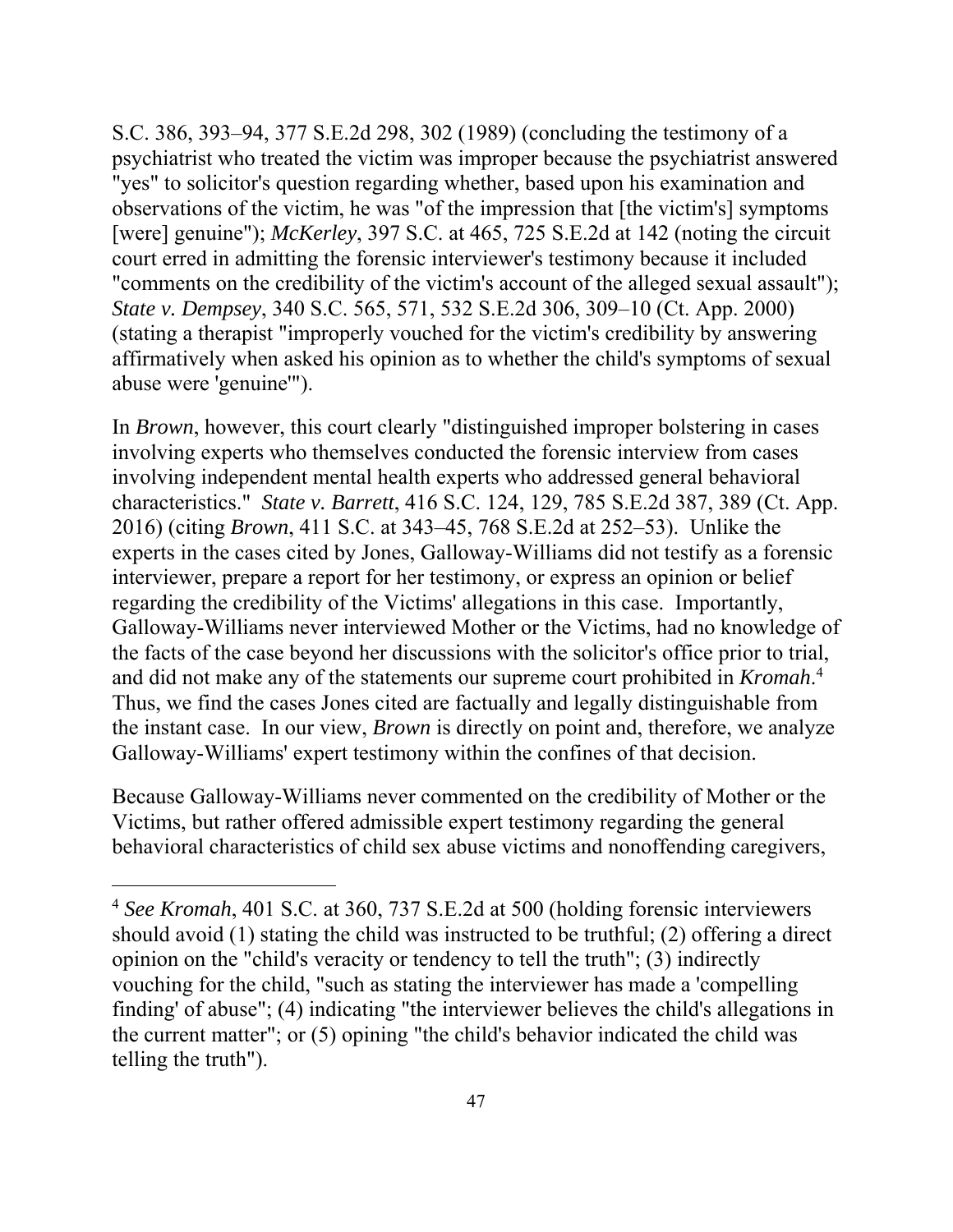we find her testimony did not improperly bolster their testimonies. The fact that her testimony corroborated some of the Victims' reasons for delaying disclosure of the abuse, or Mother's failure to act when she became aware of it, does not mean Galloway-Williams' testimony improperly bolstered their accounts. *See Brown*, 411 S.C. at 345, 768 S.E.2d at 253 (stating "[t]he fact that [the expert's] testimony corroborated some of the minor victims' reasons for delaying disclosure of the abuse does not mean her testimony improperly bolstered their accounts"); *see also Weaverling*, 337 S.C. at 474, 523 S.E.2d at 794 ("An expert may give an opinion based upon personal observations or in answer to a properly framed hypothetical question that is based on facts supported by the record." (quoting *State v. Evans*, 316 S.C. 303, 311, 450 S.E.2d 47, 52 (1994))). Galloway-Williams merely offered reasons why children might delay disclosing instances of sexual abuse, as well as why a nonoffending caregiver may have an unusual reaction upon learning of the abuse, to assist the trier of fact's understanding of the complex dynamics of sexual abuse cases. Accordingly, we find the circuit court properly admitted Galloway-Williams' expert testimony because she did not improperly bolster the Victims' testimony, or Mother's testimony, at trial.

Finally, we reject Jones's argument that Galloway-Williams' testimony was highly prejudicial and cumulative. Under Rule 403, SCRE, relevant evidence "may be excluded if its probative value is substantially outweighed by the danger of unfair prejudice . . . or needless presentation of cumulative evidence." "Improper corroboration testimony that is merely cumulative to the victim's testimony, however, cannot be harmless, because it is precisely this cumulative effect which enhances the devastating impact of improper corroboration." *Jolly v. State*, 314 S.C. 17, 21, 443 S.E.2d 566, 569 (1994) (emphasis omitted). Nevertheless, "both expert testimony and behavioral evidence are admissible . . . whe[n] the probative value of such evidence outweighs its prejudicial effect." *Weaverling*, 337 S.C. at 474, 523 S.E.2d at 794 (quoting *Schumpert*, 312 S.C. at 506, 435 S.E.2d at 862).

Based upon our review of the record, we find Galloway-Williams' testimony was not cumulative because she did not restate or improperly corroborate Mother or the Victims' testimonies. Moreover, we find the high probative value of her testimony outweighed any prejudicial effect on Jones's case. *See* Rule 403, SCRE. As in *Brown*, "Galloway-Williams' testimony was relevant to help the jury understand various aspects of victims' behavior and provided insight into the often strange demeanors of sexually abused children." 411 S.C. at 347, 768 S.E.2d at 254; *see also Weaverling*, 337 S.C. at 474, 523 S.E.2d at 794 (noting expert testimony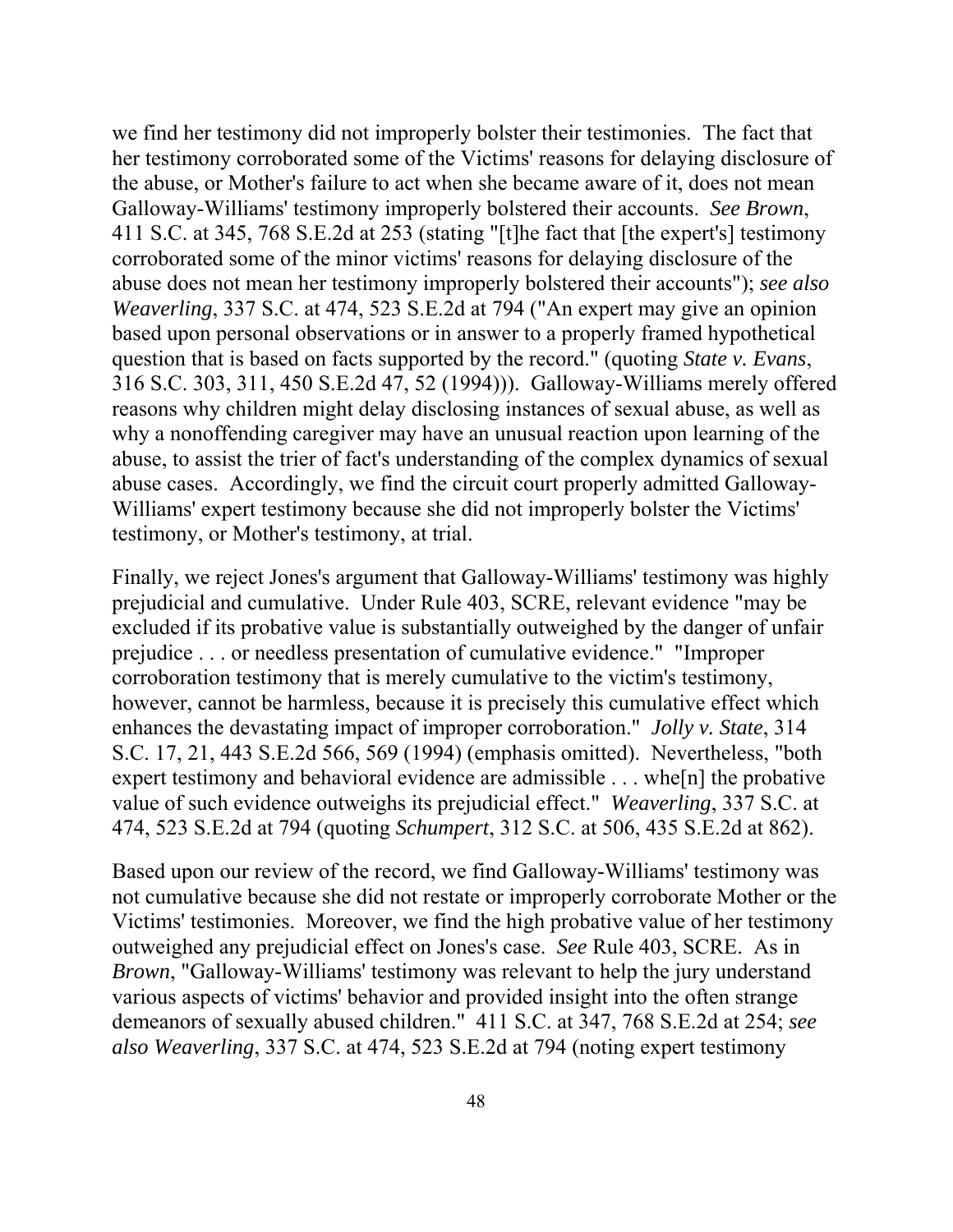"assists the jury in understanding some of the aspects of the behavior of victims and provides insight into the abused child's often strange demeanor"). Her "testimony was also crucial in explaining to the jury why child sex abuse victims are often unable to effectively relay incidents of criminal sexual abuse." *Brown*, 411 S.C. at 347, 768 S.E.2d at 254; *see also White*, 361 S.C. at 414–15, 605 S.E.2d at 544 (noting "[t]he inexperience and impressionability of children often render them unable to effectively articulate the events giving rise to criminal sexual behavior"). Further, her testimony assisted in explaining the various reactions a nonoffending caregiver may have when learning about sexual abuse occurring in the home.

As noted above, Galloway-Williams did not repeat Mother or the Victims' allegations, vouch for their credibility, or make any statements that improperly corroborated their testimonies. Further, she was not qualified as an expert in forensic interviewing. Thus, as this court stated in *Brown*,

> the concerns our supreme court expressed in *Kromah*  regarding forensic interviewers testifying as experts in child sexual abuse cases are inapplicable to the instant case because the danger of prejudice—which could result from the jury giving undue weight to the expert testimony of a forensic interviewer who interviews the victim and expresses an opinion as to the child's credibility—is simply not present here.

411 S.C. at 348, 768 S.E.2d at 254. Accordingly, we find the circuit court properly admitted Galloway-Williams' expert testimony because her testimony did not improperly corroborate Mother or the Victims' testimony, was not cumulative, and its probative value substantially outweighed any prejudice Jones experienced from its submission to the jury.

# **CONCLUSION**

Based on the foregoing analysis, the circuit court's judgment is

# **AFFIRMED.<sup>5</sup>**

 $\overline{a}$ 

<sup>&</sup>lt;sup>5</sup> We decide this case without oral argument pursuant to Rule 215, SCACR.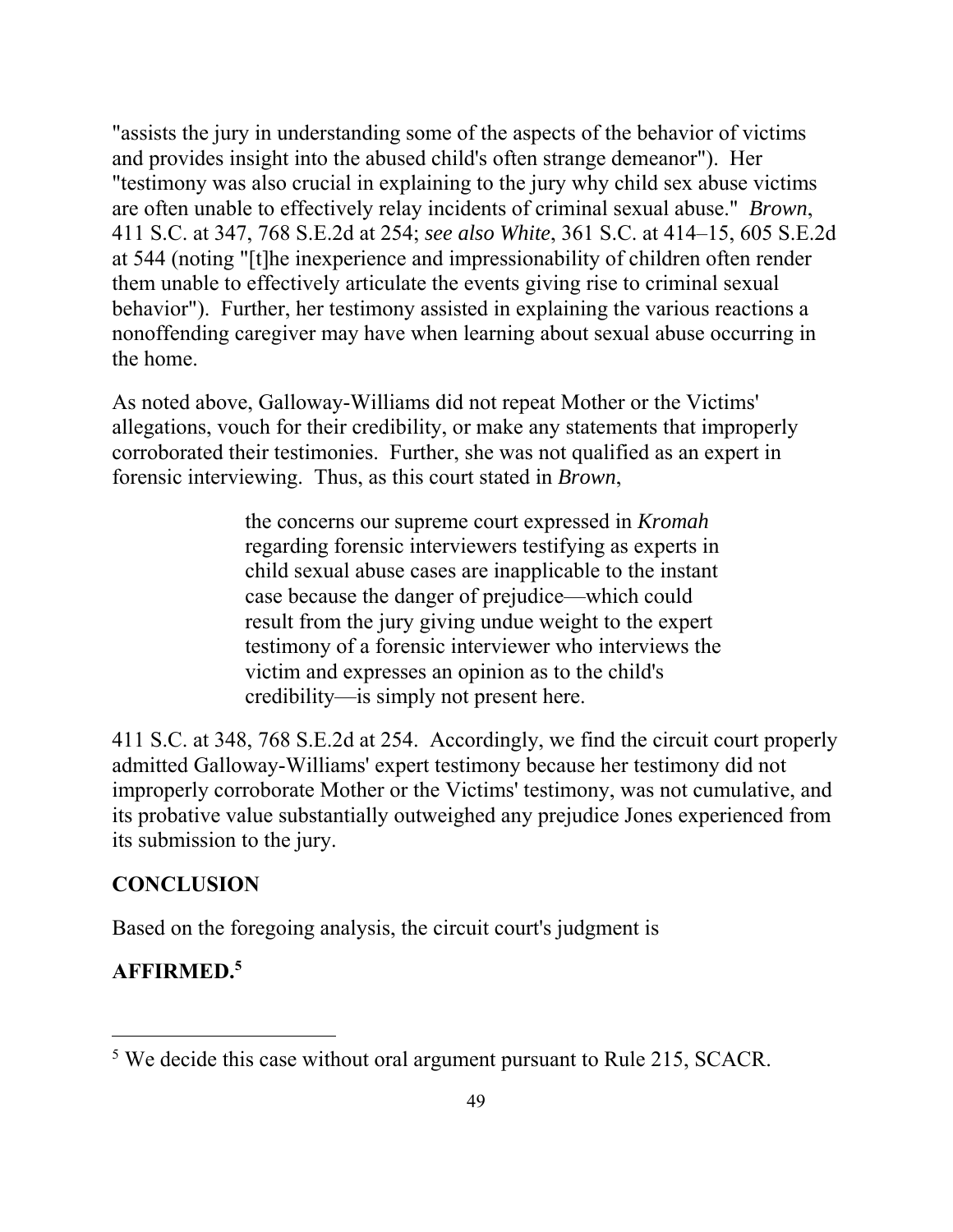**LOCKEMY, C.J., and MCDONALD, J., concur.**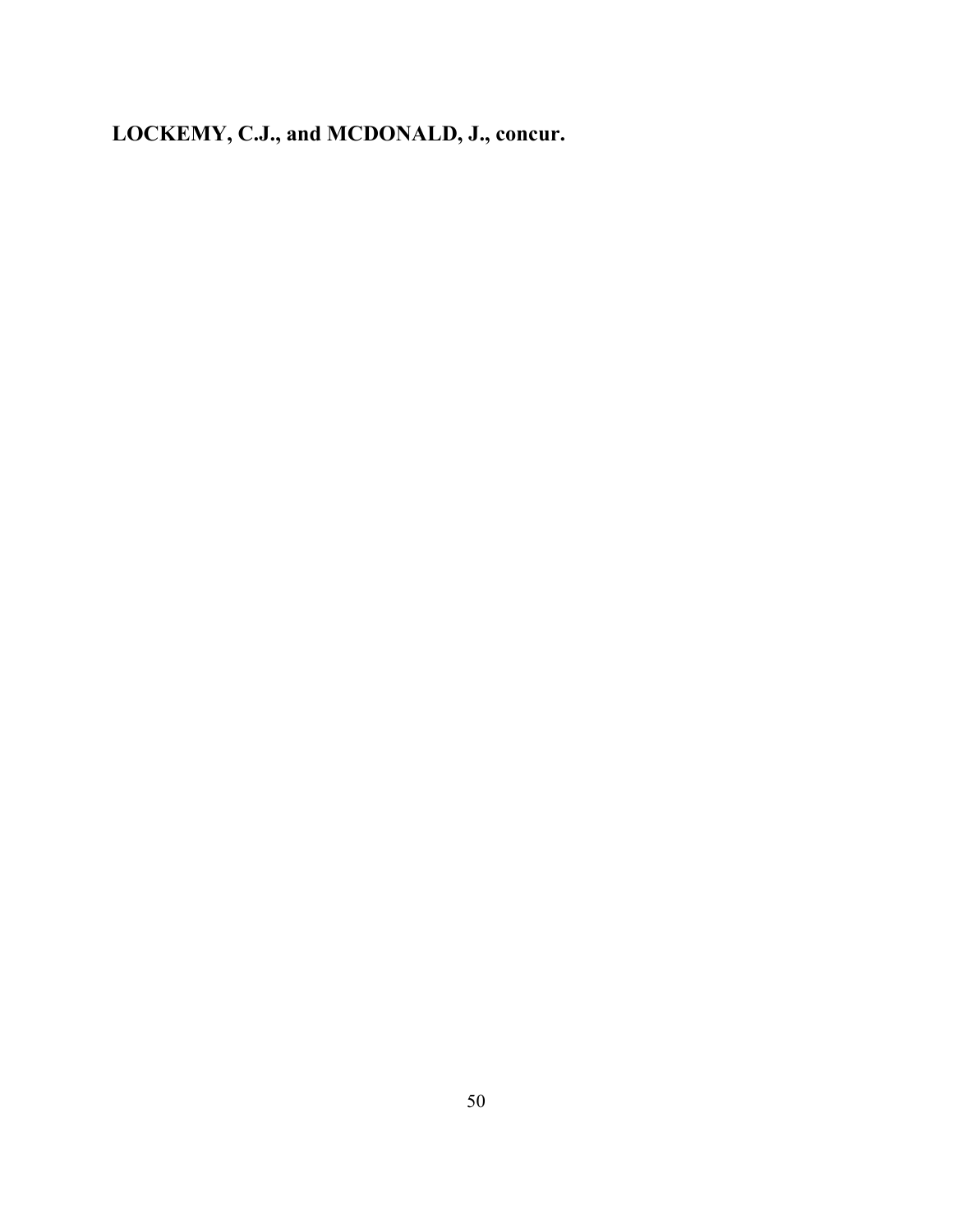# **THE STATE OF SOUTH CAROLINA In The Court of Appeals**

<span id="page-50-0"></span>The State, Respondent,

v.

Jason Randall Morgan, Appellant.

Appellate Case No. 2014-000420

Appeal From Pickens County Letitia H. Verdin, Circuit Court Judge

Opinion No. 5429 Heard January 5, 2016 – Filed July 20, 2016

#### **AFFIRMED**

Daniel J. Farnsworth Jr., of Farnsworth Law Offices, LLC, of Greenville, for Appellant.

Attorney General Alan McCrory Wilson, Senior Assistant Deputy Attorney General John Benjamin Aplin, and Assistant Attorney General Mary Williams Leddon, all of Columbia; and Solicitor William Walter Wilkins III, of Greenville, for Respondent.

**MCDONALD, J.:** Jason Randall Morgan appeals the circuit court's order awarding restitution, arguing the settlement of the initial civil action between Morgan and Victim as well as Victim's signing of a covenant not to execute bars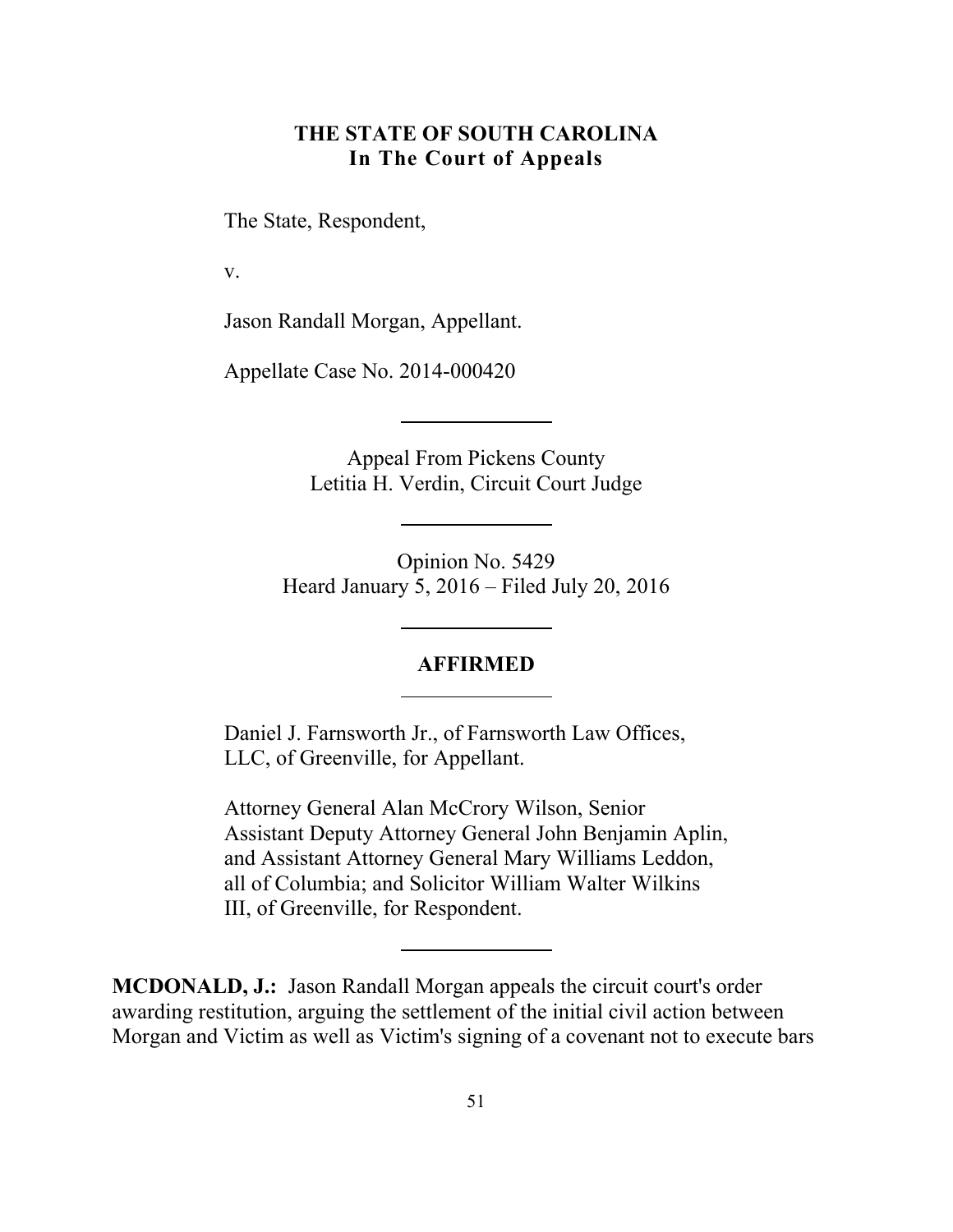restitution as a condition of Appellant's probationary sentence. We disagree and affirm.

# **FACTS/PROCEDURAL HISTORY**

On August 21, 2010, Jason Randall Morgan (Morgan) caused an automobile accident with Elizabeth Morales-Molina (Victim), generating both a civil claim for damages by Victim and a criminal prosecution against Morgan for felony driving under the influence (DUI). Victim sustained significant injuries, including a broken arm, a broken hip, and broken ribs. On November 18, 2010—independent of the criminal case—Victim and Morgan's insurance company settled the civil suit and entered a Covenant Not to Execute (Covenant). Pursuant to the Covenant, Morgan's insurance company agreed to pay \$25,000, the primary liability insurance policy's limit. The Covenant reads, in pertinent part, as follows:

> Notwithstanding any judgment that may be rendered in any such lawsuit, it is the express intent of the parties that Covenantee [Morgan], his/her/its/their agents, representatives, heirs and assigns, shall never at any time, be liable to Covenantor [Victim], his/her subrogees, agents, representatives, heirs or assigns, beyond the consideration expressed herein and paid, by reason of any damages or injuries on which such judgment may be based except as herein stated. In consideration of the payment to [Victim] of the aforementioned sum [\$25,000], [Victim], his/her subrogees, agents, representatives, heirs or assigns, shall not at any time, nor shall anyone for them or in their behalf, enforce against Covenantee, by execution or otherwise, any judgment that may be rendered in any such lawsuit except as herein stated. Further, immediately upon reduction to judgment of any such lawsuit, Covenantor, his/her subrogees, agents, representatives, heirs or assigns, will provide Covenantee with an executed satisfaction of said judgment. Moreover, this COVENANT or a photocopy hereof shall be considered and serve as a satisfaction of any such judgment in any claim or lawsuit presented by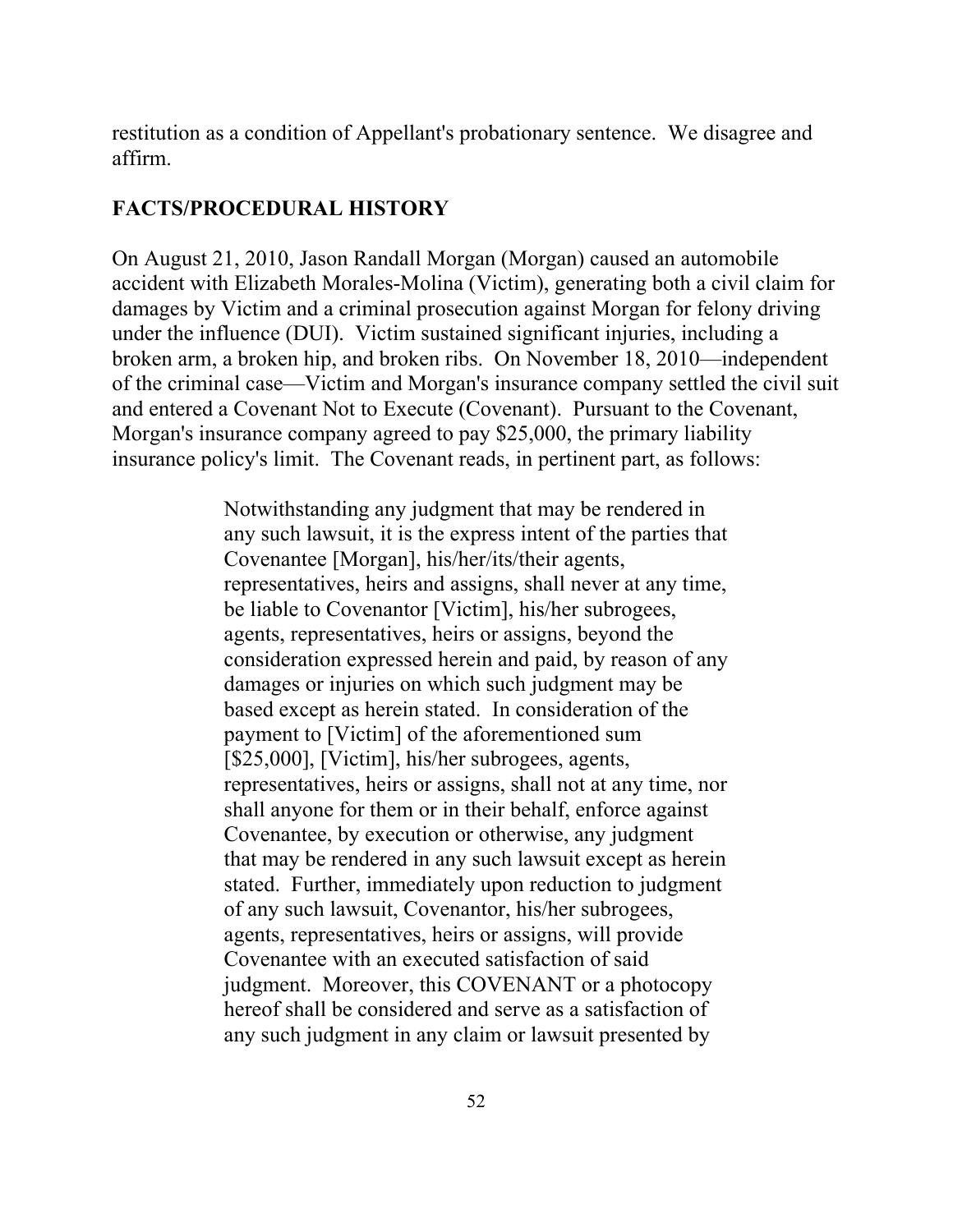[Victim] against [Morgan] for the aforementioned vehicular collision or incident, and can be recorded as such should Covenantor, his/her subrogees, agents, representatives, heirs or assigns fail to execute a Satisfaction of Judgment.

The Covenant expressly reserved Victim's right to bring suit against Morgan and/or any excess liability and/or underinsured motorist insurer. Further, the Covenant states "Covenantor, Covenantee and insurer expressly reserve all rights of action, claims, demands or other legal remedies against all firms, persons or entities of any nature or kind, except as modified by the terms of this COVENANT. This COVENANT is not a release, nor shall it be construed as a release of any party, person, firm or corporation."

On June 27, 2013, Morgan pled guilty to assault and battery in the second degree and was sentenced to a prison term of three years, suspended upon service of three years' probation. After eighteen months' probation, the sentence could be terminated upon payment of all associated collections.

At an October 3, 2013 restitution hearing, the State requested that Victim be awarded restitution of \$238,660.10 for outstanding medical bills related to her treatment for injuries sustained in the accident. Morgan opposed restitution, arguing the Covenant operated to release Morgan's responsibility for any payment other than the \$25,000 paid to settle the initial liability claim. The circuit court ordered restitution of \$238,660.10 on December 17, 2013.

# **STANDARD OF REVIEW**

"A sentence will not be overturned absent an abuse of discretion when the ruling is based on an error of law." *State v. Dawson*, 402 S.C. 160, 163, 740 S.E.2d 501, 502 (2013).

In *State v. Gulledge*, our supreme court explained, "[T]he restitution hearing is part of the sentencing proceeding." 326 S.C. 220, 228, 487 S.E.2d 590, 594 (1997); *see*  S.C. Code Ann. § 17-25-322(A) (2014) ("[I]n addition to *any other sentence* which it may impose, the court shall order the defendant make restitution . . . ." (emphasis added)); *see also United States v. Anglian*, 784 F.2d 765, 769 (6th Cir. 1986), *cert. denied,* 479 U.S. 841 (1986) (a restitution order is in the nature of a sentence, and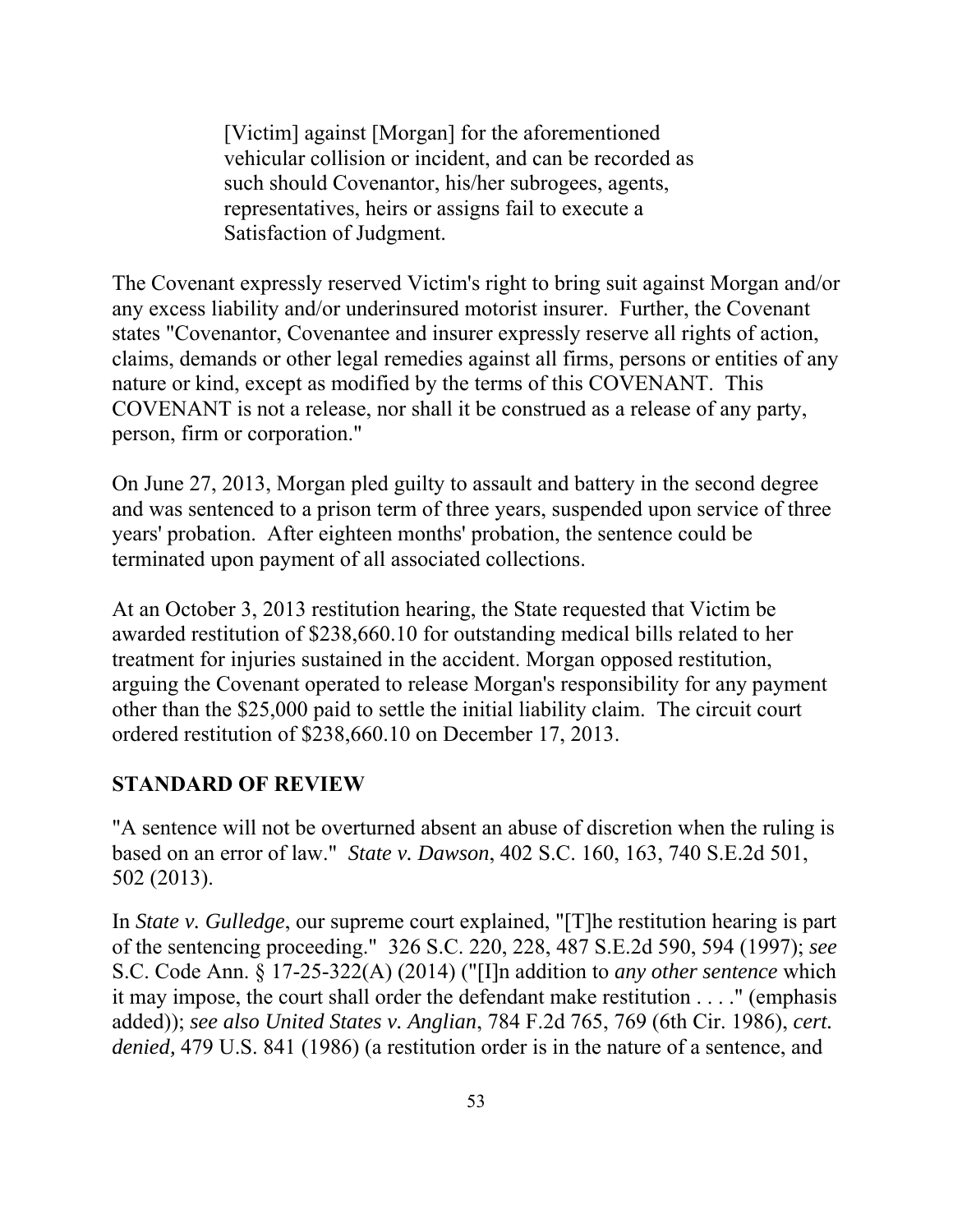the district court is vested with wide discretion in determining the appropriate sentence for a convicted defendant). "Therefore, during the restitution hearing, the rules governing sentencing proceedings should apply." *Gulledge*, 326 S.C. at 229, 487 S.E.2d at 595; *see Harris v. Alabama*, 542 So.2d 1312, 1314 (Ala. Crim. App. 1989) (explaining because restitution is not intended to be a civil action, a restitution hearing shall be governed by the same rules as a sentencing hearing; therefore, any evidence the court deems to have probative value may be received regardless of its admissibility under the rules of evidence). "When a question of law is presented, our standard of review is plenary." *State v. Cochran*, 369 S.C. 308, 312–13, 631 S.E.2d 294, 297 (Ct. App. 2006).

# **LAW/ANALYSIS**

Morgan argues the circuit court erred in awarding restitution because (1) Victim signed a waiver of any further recovery from Appellant and (2) the court failed to consider the award in light of S.C. Code Ann. § 17-25-322(B) and (C) (2014).

When a defendant is convicted of a crime causing pecuniary damages or loss to a victim, section 17-25-322(A) of the South Carolina Code (2014) requires that the court hold a hearing to determine the amount of restitution due the victim as a result of the defendant's criminal acts. "[I]n addition to any other sentence which [the court] may impose, the court *shall* order the defendant make restitution or compensate the victim for any pecuniary damages." S.C. Code Ann. §17-25- 322(A) (emphasis added).

Additionally, section 16-3-1110(12) of the South Carolina Code (2015) states:

"Restitution" means payment for all injuries, specific losses, and expenses sustained by a crime victim resulting from an offender's criminal conduct. It includes, but is not limited to:

- (i) medical and psychological counseling expenses;
- (ii) specific damages and economic losses;

(iii) funeral expenses and related costs;

- (iv) vehicle impoundment fees;
- (v) child care costs; and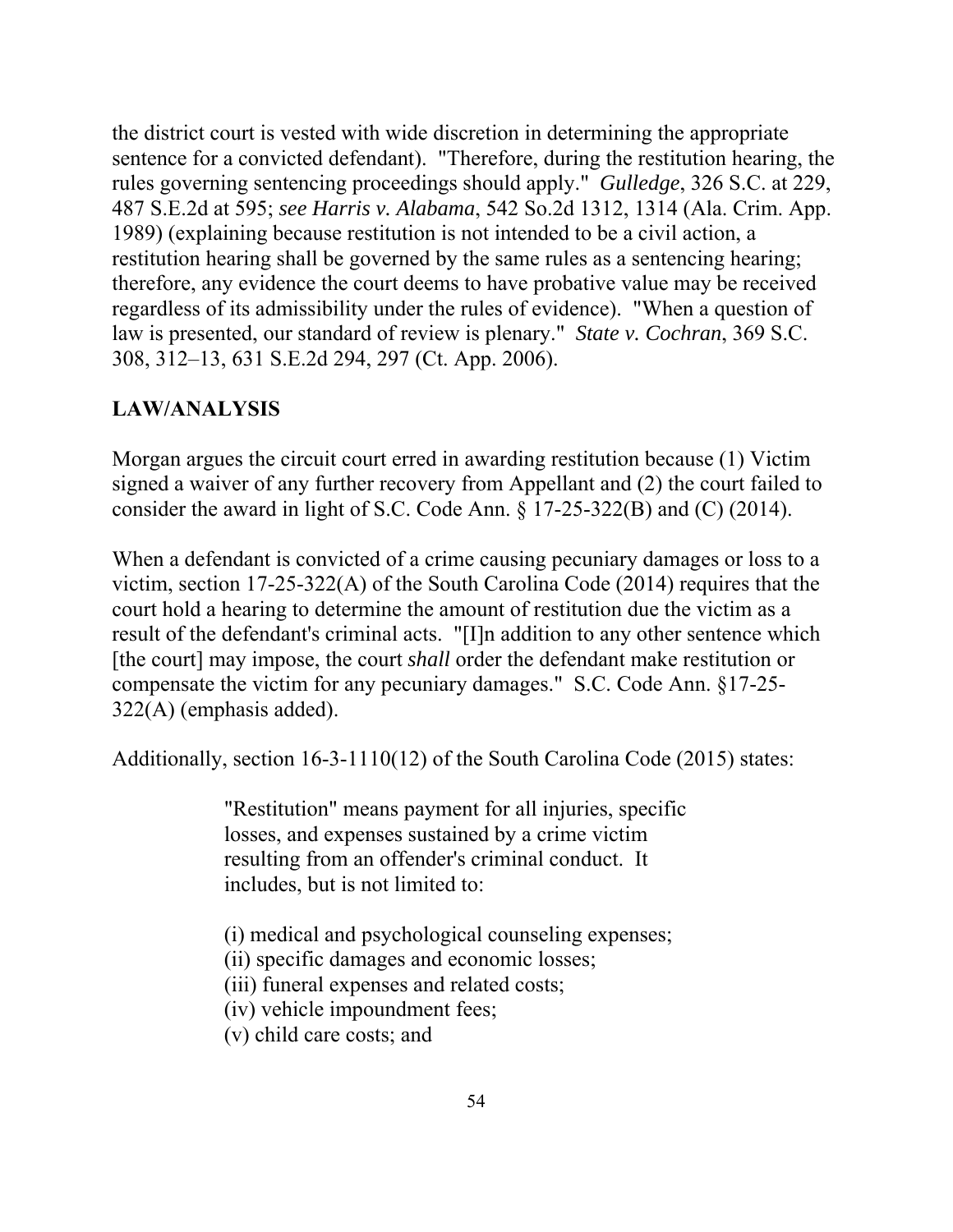(vi) transportation related to a victim's participation in the criminal justice process.

Restitution does not include awards for pain and suffering, wrongful death, emotional distress, or loss of consortium.

Restitution orders do not limit any civil claims a crime victim may file.

South Carolina has never directly addressed the question of whether a settlement and covenant not to execute between a victim and defendant prior to sentencing precludes restitution, but courts in other jurisdictions have considered the issue. As in the case at bar, in *Kirby v. State*, 863 So.2d 238, 240 (Fla. 2003), Kirby caused a traffic accident and settled victim's civil suit against him with the \$25,000 policy limits from his automobile insurance policy. Kirby opposed restitution because the settlement agreement contained a release of liability. *Id.* at 241. The Florida supreme court discussed the purpose of restitution in the criminal context, explaining, "Unlike a civil claim for damages, the purpose of restitution is twofold: (1) to compensate the victim and (2) to serve the rehabilitative, deterrent, and retributive goals of the criminal justice system." *Id.* at 242. Ultimately, the *Kirby*  court held, "Because civil settlements and criminal restitution are distinct remedies with differing considerations, we hold that a settlement and release of liability on a civil claim for damages between private parties does not prohibit the trial court from fulfilling its mandatory obligation to order restitution in the criminal case." *Id.* at 240.<sup>1</sup>

 $\overline{a}$ 

<sup>&</sup>lt;sup>1</sup> The *Kirby* decision provides for offset in the case of a civil settlement, noting: "the amount of restitution shall be set off against any civil recovery, reflecting the Legislature's recognition that although the restitution obligation is primary, the victim should not receive a double recovery." *Id.* at 243; *see* Fla. Stat. § 775.089(8) ("An order of restitution hereunder will not bar any subsequent civil remedy or recovery, but the amount of such restitution shall be set off against any subsequent independent civil recovery."). South Carolina law does not contain a provision requiring offset but as restitution is an equitable remedy, it would be reasonable to award an offset of the \$25,000 paid by the liability carrier. Here, however, the medical bills remain outstanding. Victim's civil attorney did not negotiate with the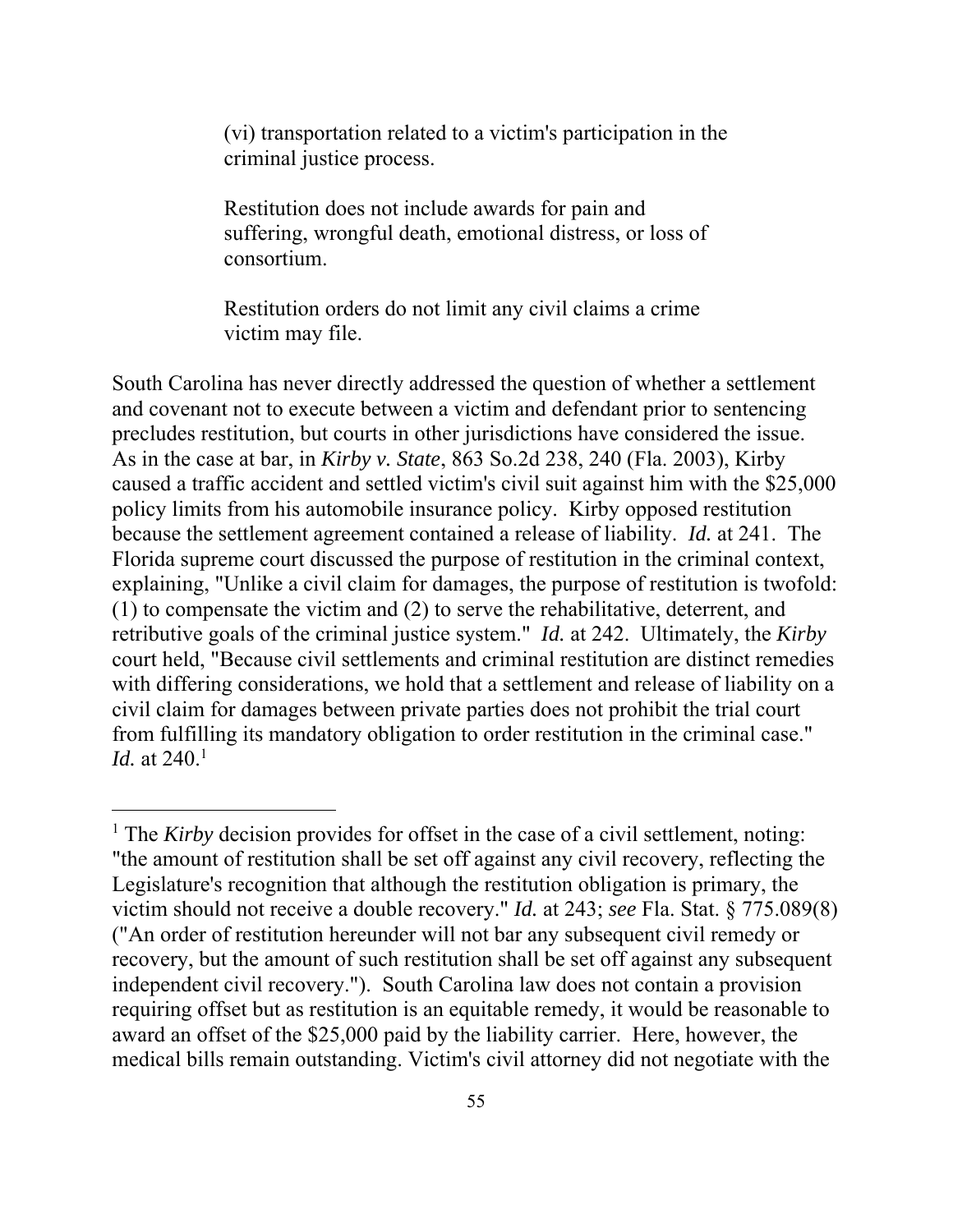Other courts have held that a release of liability cannot foreclose the State's ability to seek restitution if the State was not a party to the agreement. *See State v. Iniguez*, 821 P.2d 194, 197 (Ariz. Ct. App. 1991) (stating the distinction between civil damages and restitution means that a victim's release of civil liability does not prevent the court from ordering the criminal law remedy of restitution); *see also Fore v. State*, 858 So.2d 982, 986 (Ala. Crim. App. 2003) (same); *People v. Maxich*, 971 P.2d 268, 270 (Colo. App. 1998) (same); *State v. Applegate*, 976 P.2d 936, 938 (Kan. 1999) (holding the State was not a party to the settlement agreement, therefore, a civil release of claims does not and cannot specifically preclude court-ordered restitution in a *criminal* case); *People v. Bernal*, 101 Cal. App. 4th 155, 162 (Cal. Ct. App. 2002) (same); *State v. DeAngelis*, 747 A.2d 289, 295 (N.J. Super. Ct. App. Div. 2000) (same); *State v. Belfry*, 416 N.W.2d 811, 813 (Minn. Ct. App. 1987) (holding "the state is not barred from seeking, or the court from imposing, reasonable restitution" even though the victims received a settlement); *Urias v. State*, 987 S.W.2d 613, 614 (Tex. App. 1999) ("[T]he settlement on behalf of the injured party with the insurance company was not a bar to the trial court ordering restitution as a condition of probation.").

These holdings are consistent with the language of South Carolina's restitution statutes, which permit, but do not require, a sentencing judge to consider factors such as the defendant's resources, the victim's resources, rehabilitative effect, and the hardship on the victim. *See* S.C. Code § 17-25-322(B). In contrast, upon the finding of a defendant's simple negligence, a civil judgment concerns only the victim's damages and is not limited to pecuniary loss. Thus, we agree with the *Kirby* court's reasoning that the constructs of restitution and civil damages are separate and distinct.

Finally, the plain language of the Covenant does not preclude further litigation between the parties, let alone restitution in the criminal court. The Covenant contemplates Victim's pursuit of further legal remedies and, as the circuit court

 $\overline{a}$ 

 providers, and the medical liens had not been addressed at the time of the restitution hearing.